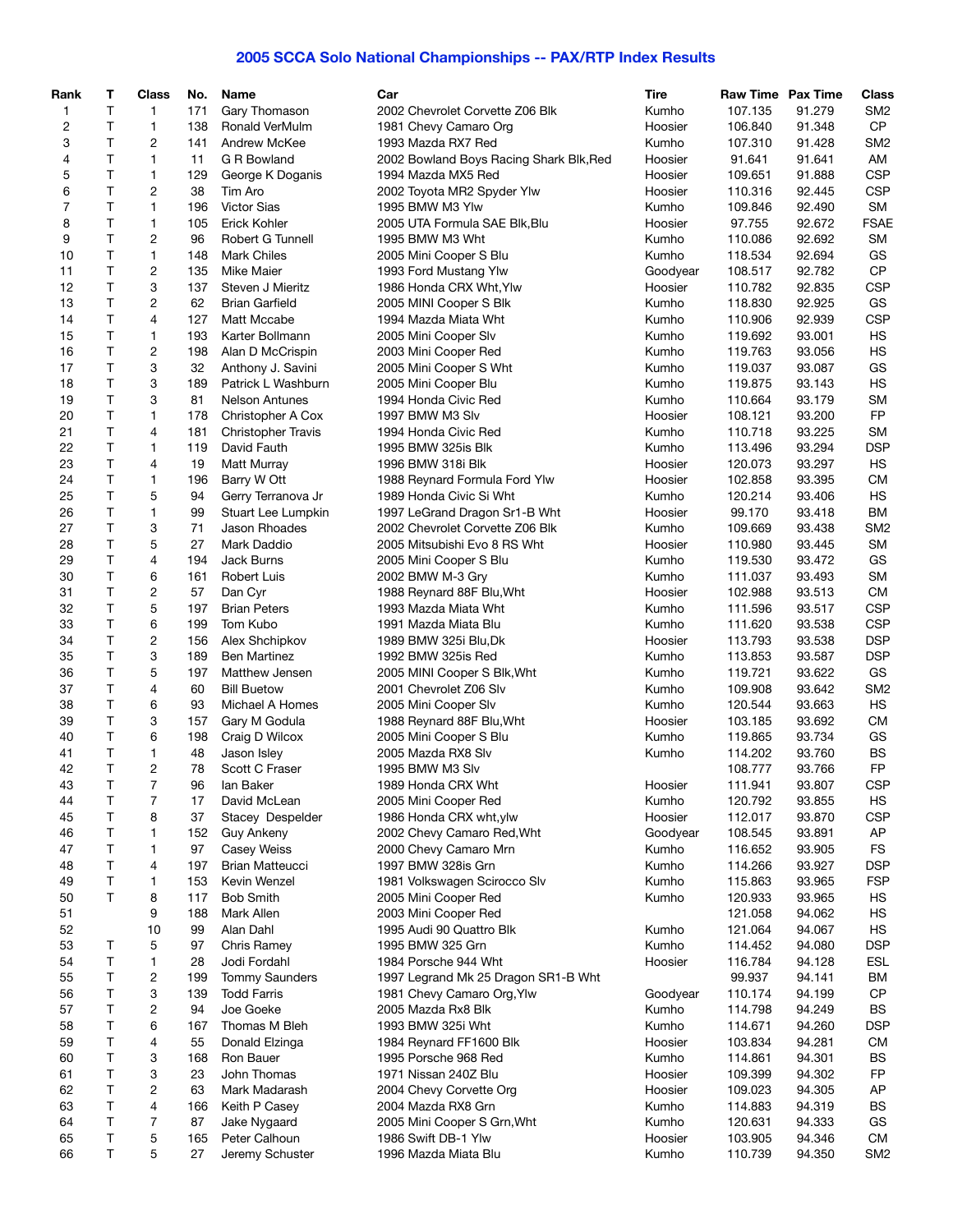| 67  | т            | 9              | 27  | John M Becker           | 1994 Mazda Miata Wht                | Kumho    | 112.687 | 94.432 | <b>CSP</b>        |
|-----|--------------|----------------|-----|-------------------------|-------------------------------------|----------|---------|--------|-------------------|
| 68  | Τ            | 4              | 38  | <b>Eric Cirks</b>       | 1981 Chevy Camaro Org               | Hoosier  | 110.473 | 94.454 | <b>CP</b>         |
| 69  | T            | 8              | 141 | Abe Douglas             | 2005 Mini Cooper S Blk, Red         | Kumho    | 120.801 | 94.466 | GS                |
|     |              |                |     |                         |                                     |          |         |        |                   |
| 70  |              | 11             | 140 | Per Taggart Schroede    | 2002 Mini Cooper Red                | Kumho    | 121.579 | 94.467 | <b>HS</b>         |
| 71  | Τ            | 6              | 146 | Tyson D Sawyer          | 1985 Reynard FF Slv                 | Hoosier  | 104.060 | 94.486 | <b>CM</b>         |
| 72  | $\mathsf{T}$ | 5              | 93  | Eric D Jones            | 2004 Mazda RX-8 Blu                 | Kumho    | 115.104 | 94.500 | BS                |
| 73  | $\mathsf T$  | 6              | 147 | Dan Pedroza             | 1999 Mazda Miata Grn                | Kumho    | 110.940 | 94.521 | SM <sub>2</sub>   |
| 74  | $\mathsf{T}$ | $\overline{7}$ | 3   | Scotty B White          | 2004 Dodge SRT SRT10 Viper Blk      | Kumho    | 110.981 | 94.556 | SM <sub>2</sub>   |
|     |              |                |     |                         |                                     |          |         |        |                   |
| 75  | Τ            | 6              | 82  | Phillip A. Weber        | 2004 Mazda RX-8 Gry                 | Kumho    | 115.176 | 94.559 | <b>BS</b>         |
| 76  | $\mathsf T$  | $\overline{c}$ | 92  | Ron Bistrais            | 1997 Chevy Camaro Blk               | Kumho    | 117.510 | 94.596 | <b>FS</b>         |
| 77  | $\sf T$      | 1              | 13  | Beverlee Larsson        | 1994 BMW 325is Wht                  | Kumho    | 115.117 | 94.626 | <b>DSPL</b>       |
| 78  | Τ            | 9              | 33  | Jeffrey M Pilson        | 2001 Toyota Celica Blu              | Kumho    | 121.007 | 94.627 | GS                |
| 79  |              | 12             | 92  | Michael A Potocki       | 2004 MINI Cooper Blk                | Kumho    | 121.803 | 94.641 | HS                |
|     |              |                |     |                         |                                     |          |         |        |                   |
| 80  | Τ            | 1              | 171 | Ken Motonishi           | 1989 Honda Civic Si Blk             | Kumho    | 118.455 | 94.646 | <b>STS</b>        |
| 81  | $\mathsf T$  | 2              | 172 | Kevin McCormick         | 1989 Honda Civic si Blk             | Kumho    | 118.506 | 94.686 | <b>STS</b>        |
| 82  | Τ            | 5              | 28  | Mike Ucker              | 1986 ford mustang Red               | Goodyear | 110.771 | 94.709 | <b>CP</b>         |
| 83  | $\mathsf{T}$ | 6              | 182 | Kurt A. Janish          | 1995 Pontiac Trans Am Blk, Slv      | Hoosier  | 110.796 | 94.731 | <b>CP</b>         |
| 84  | $\sf T$      | $\overline{7}$ | 61  | Jeff Stammer            | 2002 BMW M3 Gry                     | Kumho    | 112.527 | 94.748 | <b>SM</b>         |
|     |              |                |     |                         |                                     |          |         |        | <b>CS</b>         |
| 85  | Τ            | 1              | 75  | Chris Williams          | 1999 Mazda Miata Slv                | Kumho    | 117.018 | 94.785 |                   |
| 86  | $\mathsf{T}$ | 7              | 65  | John Engstrom           | 1986 Swift DB1 Ylw                  | Hoosier  | 104.404 | 94.799 | <b>CM</b>         |
| 87  | Τ            | 7              | 58  | <b>Randall Noll</b>     | 2004 Mazda RX8 Blu                  | Kumho    | 115.487 | 94.815 | <b>BS</b>         |
| 88  | $\mathsf T$  | 10             | 77  | Joshua S Parker         | 2005 Mini Cooper S Blk              | Kumho    | 121.255 | 94.821 | GS                |
| 89  | Τ            | 10             | 114 | <b>Bill Schenker</b>    | 1999 Mazda 10AE Miata Blu           | Hoosier  | 113.166 | 94.833 | <b>CSP</b>        |
|     |              |                |     |                         |                                     |          |         |        |                   |
| 90  | T            | 8              | 32  | <b>Brad Greco</b>       | 1994 Honda Civic Wht                | Hoosier  | 112.634 | 94.838 | <b>SM</b>         |
| 91  | $\sf T$      | 3              | 133 | <b>Andy Hollis</b>      | 1989 Honda Civic Si Wht             |          | 118.702 | 94.843 | <b>STS</b>        |
| 92  | Τ            | 8              | 191 | Mark A Sipe             | 2005 Mazda RX-8 Wht                 | Kumho    | 115.526 | 94.847 | <b>BS</b>         |
| 93  | $\mathsf T$  | 9              | 191 | Eric Hyman              | 1993 Toyota Supra Wht               | Kumho    | 112.652 | 94.853 | <b>SM</b>         |
| 94  | $\mathsf{T}$ | 7              | 137 | Brian D Hobaugh         | 1980 FORD MUSTANG Red               | Goodyear | 110.968 | 94.878 | <b>CP</b>         |
|     |              |                |     |                         |                                     |          |         |        |                   |
| 95  |              | 11             | 138 | Rod McGeorge            | 2002 toyota spyder Ylw              | Hoosier  | 113.286 | 94.934 | <b>CSP</b>        |
| 96  | Τ            | 4              | 151 | <b>Michael Tews</b>     | 72 Datsun 240Z Wht                  | Hoosier  | 110.148 | 94.948 | <b>FP</b>         |
| 97  |              | 13             | 197 | Keith Brown             | 2002 MINI Cooper Blu, Wht           | Kumho    | 122.248 | 94.987 | HS                |
| 98  | Τ            | $\overline{7}$ | 198 | Brian P Flanagan        | 1997 Bayerische Motor Wha 328is Wht | Kumho    | 115.581 | 95.008 | <b>DSP</b>        |
| 99  |              | 14             | 57  | Larry Harts             | 2004 Mini Cooper                    | Kumho    | 122.294 | 95.022 | <b>HS</b>         |
|     |              |                |     |                         |                                     |          |         |        |                   |
| 100 | Т            | 11             | 37  | <b>Brian Coulson</b>    | 2001 Toyota Celica GT Slv           | Kumho    | 121.533 | 95.039 | GS                |
| 101 | $\mathsf T$  | 4              | 137 | Leslie Ann Cohen        | 1989 Honda Civic si Red             | Falken   | 118.961 | 95.050 | <b>STS</b>        |
| 102 | $\mathsf T$  | 12             | 48  | Jeff Jacobs             | 2005 MINI Cooper S Blu              | Kumho    | 121.549 | 95.051 | GS                |
| 103 |              | 15             | 88  | Joseph J Austin         | 2002 Mini Cooper Slv                | Kumho    | 122.347 | 95.064 | <b>HS</b>         |
| 104 | Τ            | 5              | 71  | Ryan Thompson           | 1989 Honda Civic Si Red             |          | 118.986 | 95.070 | <b>STS</b>        |
|     |              |                |     |                         |                                     |          |         |        |                   |
| 105 |              | 13             | 136 | Greg Reno               | 2002 Toyota Celica GT Slv           | Kumho    | 121.588 | 95.082 | GS                |
| 106 | Τ            | 9              | 91  | G.H. Sharp              | 2005 Mazda RX-8 Wht                 | Kumho    | 115.830 | 95.096 | <b>BS</b>         |
| 107 | Τ            | 2              | 145 | <b>Richard Windberg</b> | 1976 Volksvagen Scirocco Slv        | Hoosier  | 117.266 | 95.103 | <b>FSP</b>        |
| 108 |              | 14             | 71  | <b>Brianne Corn</b>     | 2005 Mini Cooper S Blk              | Hoosier  | 121.624 | 95.110 | GS                |
| 109 | Τ            | 6              | 114 | Jesse Caudill           | 1989 Honda Civic Si Red             | Kumho    | 119.069 | 95.136 | <b>STS</b>        |
|     | Τ            | 8              | 99  |                         |                                     |          |         |        | CM.               |
| 110 |              |                |     | <b>Bruce Dickey</b>     | 1989 Crossle 70f Red                | Hoosier  | 104.794 | 95.153 |                   |
| 111 | Т            | 8              | 141 | Alan Bartling           | 1979 Ford Mustang Slv               | Hoosier  | 111.323 | 95.181 | <b>CP</b>         |
| 112 | T            | 3              | 79  | Lynne M Rothney-Kozl    | 1997 Porsche 993 Blk                | Hoosier  | 118.240 | 95.183 | <b>FS</b>         |
| 113 |              | 12             | 14  | <b>Eric Clements</b>    | 1999 Mazda Miata Blu                | Hoosier  | 113.599 | 95.196 | <b>CSP</b>        |
| 114 | Т            | 8              | 57  | Robert V Palmblad       | 2001 Toyota MR2 Spyder Grn          | Kumho    | 111.738 | 95.201 | SM <sub>2</sub>   |
| 115 |              | 13             | 29  | Jim Daniels             | 1994 Mazda Miata Red                | Kumho    | 113.606 | 95.202 | <b>CSP</b>        |
|     |              |                |     |                         |                                     |          |         |        |                   |
| 116 | T            | 9              | 21  | Tracy H Sandberg        | 1970 Chevrolet Z-28 Camaro Blk      | Hoosier  | 111.348 | 95.203 | <b>CP</b>         |
| 117 | Τ            | 2              | 94  | Steve O'Blenes          | 93 BBR Special Red                  | Hoosier  | 95.231  | 95.231 | AM                |
| 118 | Τ            | 10             | 91  | Sean O O'Boyle          | 1995 BMW M3 Ylw                     | Kumho    | 113.105 | 95.234 | <b>SM</b>         |
| 119 |              | 9              | 160 | L J Moffet              | 2001 Chevrolet Z06 Slv              | Kumho    | 111.793 | 95.248 | SM <sub>2</sub>   |
| 120 | Τ            | 4              | 75  | David Schotz            | 2002 Chevrolet Camaro Z-28 Red      | Kumho    | 118.325 | 95.252 | <b>FS</b>         |
|     |              |                |     |                         |                                     |          |         |        |                   |
| 121 | Τ            | 1              | 60  | Angela Christine Mof    | 2001 Chevrolet Z06 Slv              | Kumho    | 111.835 | 95.283 | SM <sub>2</sub> L |
| 122 |              | 15             | 94  | Jim Zeisler             | 2005 Mini Cooper S Blu              | Kumho    | 121.848 | 95.285 | GS                |
| 123 | Τ            | 11             | 197 | <b>Oliver Licul</b>     | 2000 Audios S4 Quadrupedo Blu       | Kumho    | 113.170 | 95.289 | <b>SM</b>         |
| 124 |              | 8              | 19  | Dan Goodman             | 1995 BMW 325is Blk                  | Kumho    | 115.950 | 95.311 | <b>DSP</b>        |
| 125 | Τ            | 3              | 128 | <b>Bruce Domeck</b>     | 1982 Ralt RT-4 Pur, Wht             | Hoosier  | 101.212 | 95.342 | ВM                |
|     |              |                |     |                         |                                     |          |         |        |                   |
| 126 |              | 16             | 41  | Paul Moylan             | 2003 MINI COOPER Red                | Hoosier  | 122.719 | 95.353 | <b>HS</b>         |
| 127 |              | 9              | 93  | Kenneth James Hurd      | 1985 Citation FF1600 Ylw            | Hoosier  | 105.046 | 95.382 | <b>CM</b>         |
| 128 | Τ            | 3              | 186 | Gordon Kinney           | 1967 Sunbeam Tiger Wht              | Hoosier  | 110.305 | 95.414 | AP                |
| 129 | Τ            | 2              | 49  | Jonathan Armstrong      | 2004 Toyota MR2 Spyder Red          | Hoosier  | 117.797 | 95.416 | CS                |
| 130 | Τ            | 3              | 79  | <b>Randy Williams</b>   | 1999 mazda miata Blk                | Kumho    | 117.814 | 95.429 | CS                |
|     |              |                |     |                         |                                     |          |         |        |                   |
| 131 | T            | 2              | 92  | Meredith Brown          | 1993 Toyota MR2 Blu                 | Kumho    | 118.424 | 95.450 | <b>ESL</b>        |
| 132 |              | 10             | 96  | J Andrew Aust           | 1988 Reynard Formula Ford Ylw       | Hoosier  | 105.141 | 95.468 | СM                |
| 133 |              | 17             | 97  | Mike Leuty              | 2002 MINI Cooper Blu, Wht           | Kumho    | 122.897 | 95.491 | HS                |
| 134 |              | 10             | 44  | Michael Feldpusch       | 1997 Chevrolet Corvette Red         | Kumho    | 112.085 | 95.496 | SM <sub>2</sub>   |
| 135 | Τ            | 10             | 39  | Jeff Stroh              | 1979 Chevy Camaro Red, Ylw          | Goodyear | 111.692 | 95.497 | CP                |
|     |              |                |     |                         |                                     |          |         |        |                   |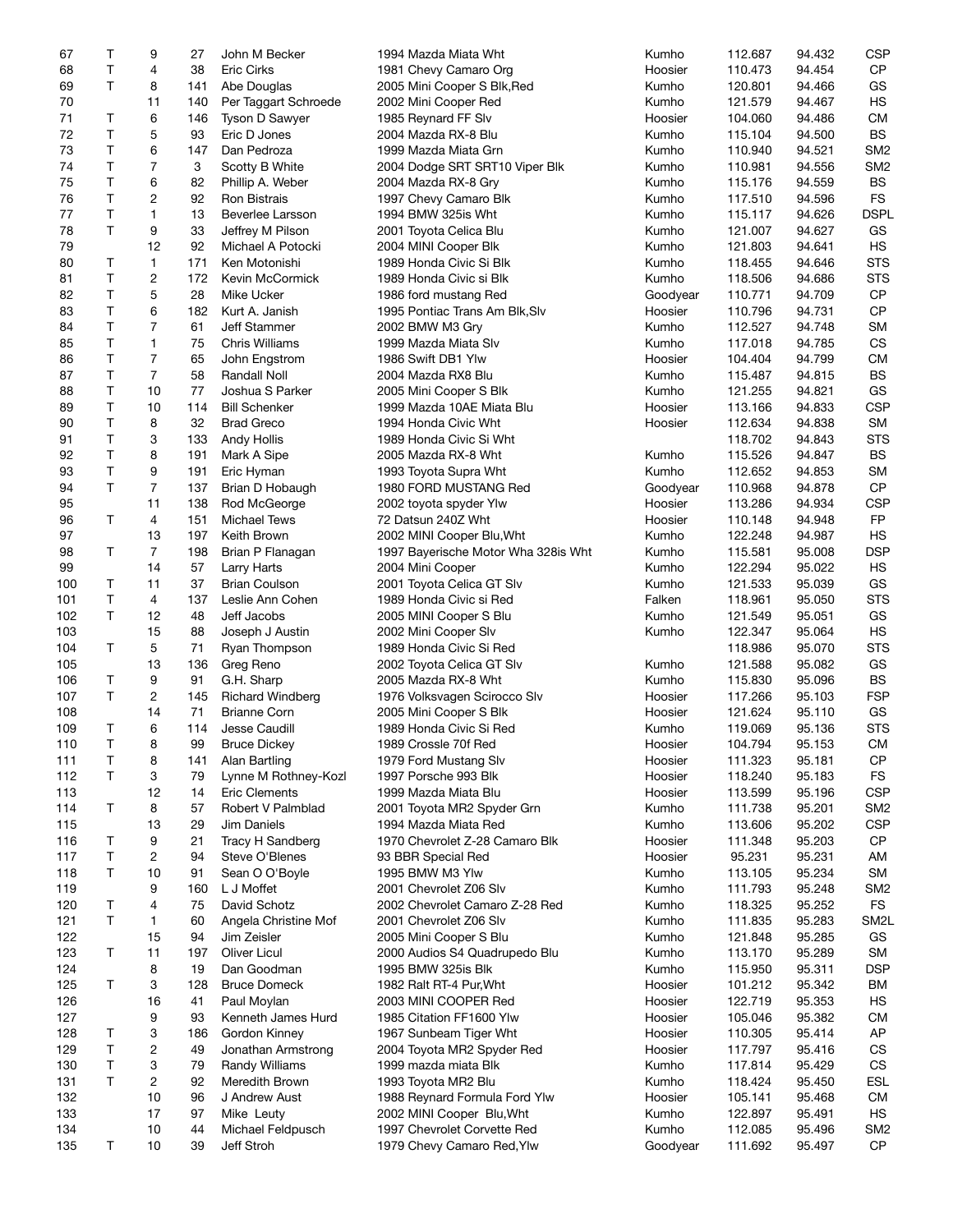| 136        | Т            | 5        | 113      | Samuel A Strano                     | 2003 Ford Mach 1 Gry                                         | Kumho              | 118.637            | 95.503           | FS                |
|------------|--------------|----------|----------|-------------------------------------|--------------------------------------------------------------|--------------------|--------------------|------------------|-------------------|
| 137        |              | 11       | 186      | Alexander Chiu                      | 1984 Swift DB1 Wht                                           | Hoosier            | 105.197            | 95.519           | <b>CM</b>         |
| 138        |              | 9        | 142      | John Mott                           | 1994 BMW 325i Gld                                            | Kumho              | 116.247            | 95.555           | <b>DSP</b>        |
| 139        |              | 10       | 113      | Karl Asseily                        | 1994 BMW 325is Wht                                           | Kumho              | 116.248            | 95.556           | <b>DSP</b>        |
|            |              |          |          |                                     |                                                              |                    |                    |                  |                   |
| 140        | Τ            | 7        | 84       | Jimmy Crawford                      | 1989 Honda Civic Si Blk                                      | Falken             | 119.602            | 95.562           | <b>STS</b>        |
| 141        | T            | 5        | 199      | Tom Holt                            | 1974 Datsun 280Z Wht                                         | Hoosier            | 110.880            | 95.579           | FP                |
| 142        |              | 11       | 9        | T C Kline                           | 1995 BMW M3 White                                            | Hoosier            | 112.190            | 95.586           | SM <sub>2</sub>   |
| 143        | T            | 11       | 41       | Ronald J Rinz                       | 1979 Ford Mustang Slv                                        | Hoosier            | 111.806            | 95.594           | <b>CP</b>         |
| 144        |              | 14       | 60       | Kenji Sakai                         | 1990 Mazda Miata Red                                         | Kumho              | 114.079            | 95.598           | <b>CSP</b>        |
| 145        |              | 15       | 49       | Scott F Hearne                      | 1984 Honda CRX Blu, Slv                                      | Kumho              | 114.090            | 95.607           | <b>CSP</b>        |
| 146        |              | 12       | 98       | John C Fessler                      | 1994 Honda Civic Wht                                         | Kumho              | 113.550            | 95.609           | <b>SM</b>         |
| 147        | Τ            | 1        | 171      | Robert A Seelig                     | 1989 Honda CRX Si Ylw                                        | Kumho              | 119.089            | 95.628           | STS <sub>2</sub>  |
|            |              |          |          |                                     |                                                              |                    |                    |                  |                   |
| 148        | $\mathsf{T}$ | 8        | 98       | Doug Allen                          | 1989 Honda Civic Wht                                         | Falken             | 119.694            | 95.636           | <b>STS</b>        |
| 149        | T            | 12       | 74       | <b>Bill Martin</b>                  | 1979 FORD MUSTANG BIK                                        |                    | 111.867            | 95.646           | <b>CP</b>         |
| 150        |              | 18       | 64       | <b>Anthony Defiore</b>              | 2004 Mini Cooper Ylw                                         | Kumho              | 123.118            | 95.663           | HS                |
| 151        |              | 16       | 73       | <b>Michael Roberts</b>              | 2005 MINI Cooper S Blk                                       | Kumho              | 122.338            | 95.668           | GS                |
| 152        |              | 17       | 80       | Jeff Schaadt                        | 2001 SUBARU 2.5 RS Impreza Blu                               | Kumho              | 122.340            | 95.670           | GS                |
| 153        |              | 12       | 41       | Teresa Neidel-McKee                 | 1993 Mazda Rx7 Red                                           | Kumho              | 112.293            | 95.674           | SM <sub>2</sub>   |
| 154        |              | 13       | 45       | Michael K Kline                     | 2001 Mazda Miata Slv                                         | Kumho              | 112.298            | 95.678           | SM <sub>2</sub>   |
| 155        | T            | 3        | 99       | Denise Cashmore                     | 1993 Toyota MR2 Ylw                                          | Hoosier            | 118.709            | 95.679           | <b>ESL</b>        |
|            |              |          |          |                                     |                                                              |                    |                    |                  |                   |
| 156        |              | 18       | 98       | Ryan Barnard                        | 2005 bmw mini cooper s Blu                                   | Kumho              | 122.394            | 95.712           | GS                |
| 157        |              | 19       | 177      | Joe Oliveira                        | 2005 MINI Cooper S Blk                                       | Kumho              | 122.426            | 95.737           | GS                |
| 158        | T            | 9        | 33       | Ben Castillo                        | 1991 Honda Civic SI Red                                      | Falken             | 119.836            | 95.749           | <b>STS</b>        |
| 159        |              | 10       | 196      | Christopher J Hammon                | 2003 Nissan 350Z Enthusiast Blu                              | Kumho              | 116.632            | 95.755           | <b>BS</b>         |
| 160        |              | 13       | 85       | <b>Rick Ruth</b>                    | 1977 Ford MiniBoss Red                                       | Hoosier            | 112.013            | 95.771           | <b>CP</b>         |
| 161        |              | 11       | 99       | John P Vitamvas                     | 2004 Mazda RX-8 Gry                                          | Kumho              | 116.669            | 95.785           | <b>BS</b>         |
| 162        |              | 19       | 89       | James K Harn                        | 2005 Mini Cooper Blu                                         | Hoosier            | 123.304            | 95.807           | HS                |
|            |              |          |          |                                     |                                                              |                    |                    |                  |                   |
| 163        | T            | 10       | 44       | Nathan Whipple                      | 1993 Honda Civic Red                                         | Falken             | 119.917            | 95.814           | <b>STS</b>        |
| 164        |              | 12       | 131      | <b>Brent Alan Cary</b>              | 1988 Reynard FF1600 Red                                      | Hoosier            | 105.535            | 95.826           | <b>CM</b>         |
| 165        | Τ            | 2        | 96       | Diane Johnson                       | 2002 Chevrolet Corvette Z06 Slv                              | Kumho              | 112.503            | 95.853           | SM <sub>2</sub> L |
| 166        | T            | 3        | 197      | Allen Kugler                        | 1992 Honda Demon Red,Lt                                      | Hoosier            | 118.206            | 95.865           | <b>FSP</b>        |
| 167        | T            | 11       | 141      | Michael Occhipinti                  | 1996 Plymouth Neon ACR Blk                                   | Falken             | 119.991            | 95.873           | <b>STS</b>        |
| 168        |              | 20       | 18       | Bryan T Schafer                     | 1995 BMW 318ti Red                                           | Kumho              | 122.601            | 95.874           | GS                |
| 169        |              | 13       | 87       | Geoff Clark                         | 1999 BMW M3 Slv                                              | Hoosier            | 113.883            | 95.889           | <b>SM</b>         |
|            |              |          |          |                                     |                                                              |                    |                    |                  | AP                |
| 170        |              | 4        | 86       | Nelson L Gabel                      | 1967 Sunbeam Tiger Wht                                       | Hoosier            | 110.867            | 95.900           |                   |
| 171        | Τ            | 3        | 3        | LiNay C White                       | 2001 Dodge SRT 10 Viper Blk                                  | Kumho              | 112.577            | 95.916           | SM <sub>2</sub> L |
| 172        | Τ            | 1        | 98       | Donna Cate Frank                    | 2003 Mini cooper Red                                         | Kumho              | 123.452            | 95.922           | <b>HSL</b>        |
| 173        |              | 13       | 193      | Jim Garry                           | 1985 Citation FF1600 Ylw                                     | Hoosier            | 105.654            | 95.934           | <b>CM</b>         |
| 174        | Τ            | 1        | 193      | Ryan Buetzer                        | 1993 Toyota MR2 Teal                                         | Kumho              | 119.071            | 95.971           | ES                |
| 175        | $\mathsf T$  | 1        | 83       | Danielle Engstrom                   | 2004 Toyota MR2 Spyder Ylw                                   | Hoosier            | 114.537            | 95.982           | <b>CSPL</b>       |
| 176        | T            | 4        | 73       | <b>Chris Bienert</b>                | 1999 Mazda Miata Blu                                         | Kumho              | 118.498            | 95.983           | CS                |
|            |              |          |          |                                     |                                                              |                    |                    |                  | <b>SM</b>         |
| 177        |              | 14       | 97       | Daniel Menendez                     | 2000 Audifono S450 Blu                                       | Kumho              | 114.010            | 95.996           |                   |
| 178        | T            | 12       | 148      | Heyward K Wagner                    | 1989 Honda Civic Si Blk                                      | Kumho              | 120.167            | 96.013           | <b>STS</b>        |
| 179        |              | 12       | 23       | Carter Thompson                     | 2005 Nissan 350Z Ylw                                         | Kumho              | 116.954            | 96.019           | <b>BS</b>         |
| 180        |              | 14       | 90       | Roger Johnson                       | 1986 Ford Mustang GT Org                                     | Hoosier            | 112.347            | 96.057           | CP                |
| 181        |              | 15       | 151      | Anthony Capri                       | 1992 Nissan 240sx Gry                                        | Kumho              | 114.102            | 96.074           | <b>SM</b>         |
| 182        |              | 13       | 89       | Corey Ridgick                       | 2000 Subaru Impreza 2.5RS Slv                                | Falken             | 120.262            | 96.089           | <b>STS</b>        |
| 183        |              | 16       | 40       | <b>Brian Meyer</b>                  | 1990 Honda CRX Red                                           | Kumho              | 114.724            | 96.139           | <b>CSP</b>        |
|            |              | 17       |          | C Heath Mcmillan                    | 1985 Honda CRX Wht                                           |                    |                    |                  | <b>CSP</b>        |
| 184        |              |          | 67       |                                     |                                                              | Kumho              | 114.729            | 96.143           |                   |
| 185        |              | 16       | 78       | John Doby                           | 1998 BMW M3 Slv                                              | Kumho              | 114.228            | 96.180           | <b>SM</b>         |
| 186        |              | 18       | 97       | <b>Clint Child</b>                  | 1993 mazda miata Wht                                         | Kumho              | 114.851            | 96.245           | <b>CSP</b>        |
| 187        |              | 21       | 95       | <b>Thomas Austin</b>                | 2005 MINI S Blk, Wht                                         | Hoosier            | 123.103            | 96.267           | GS                |
| 188        | T            | 6        | 9        | Jonathan P Jackson                  | 1973 Porsche 914-6 Ylw                                       | Goodyear           | 111.696            | 96.282           | FP                |
| 189        |              | 15       | 146      | Carl Couric                         | 1985 Chevrolet Camaro Z/28 Ylw                               | Hoosier            | 112.649            | 96.315           | CP                |
| 190        |              | 20       | 121      | <b>Gary Patrick</b>                 | 2004 MINI Cooper Blk                                         | Kumho              | 124.022            | 96.365           | HS                |
|            |              |          |          |                                     |                                                              |                    |                    |                  |                   |
| 191        |              | 11       | 42       | Brian S Sullivan                    | 1994 BMW 325i Gld                                            | Kumho              | 117.274            | 96.399           | <b>DSP</b>        |
| 192        | Τ            | 5        | 190      | Timothy J Herron                    | 2000 Toyota MR2 Spyder Blk                                   | Kumho              | 119.018            | 96.405           | CS                |
| 193        |              | 22       | 68       | Kelly Petersen                      | 2005 MINI Cooper S Red                                       | Kumho              | 123.294            | 96.416           | GS                |
| 194        | Τ            | 4        | 91       | James Harnish                       | 1995 Honda Civic White                                       | Hoosier            | 118.897            | 96.425           | <b>FSP</b>        |
| 195        |              | 14       | 184      | Jason Frank                         | 1989 Honda Civic Si Blk                                      | Falken             | 120.692            | 96.433           | <b>STS</b>        |
| 196        | Τ            | 6        | 81       | <b>Brian Goodner</b>                | 1991 Chevy Camaro Wht                                        | Kumho              | 119.829            | 96.462           | <b>FS</b>         |
|            | T            | 7        |          |                                     |                                                              |                    |                    |                  | <b>FS</b>         |
| 197        |              |          | 68       | Kent L Weaver                       | 2003 Ford Mach 1 Ylw                                         | Kumho              | 119.838            | 96.470           |                   |
| 198        |              | 16       | 156      | <b>B</b> Scott Lewis                | 1997 Chevrolet Camaro Pur                                    | Hoosier            | 112.849            | 96.486           | <b>CP</b>         |
| 199        |              | 21       | 3        | Kei Josephson                       | 2003 Mini Cooper Blk                                         | Hoosier            | 124.179            | 96.487           | HS                |
| 200        |              | 17       | 187      | Ryan Carag                          | 1999 BMW M3 Slv                                              | Hoosier            | 114.598            | 96.492           | <b>SM</b>         |
|            |              | 14       | 46       | Gregory F Vincent                   | 1985 Reynard Slv                                             | Hoosier            | 106.270            | 96.493           | СM                |
| 201        |              |          |          |                                     |                                                              |                    |                    |                  |                   |
|            | Τ            |          |          |                                     |                                                              |                    |                    |                  | FS                |
| 202        |              | 8        | 57       | Kent Kroll                          | 2002 Chevrolet Camaro Blk                                    | Kumho              | 119.893            | 96.514           |                   |
| 203<br>204 |              | 17<br>15 | 46<br>95 | <b>Brad Klein</b><br>Martin R Brown | 1985 Chevrolet Camaro Z/28 Ylw<br>1982 Tiga Formula Ford Red | Hoosier<br>Hoosier | 112.885<br>106.306 | 96.517<br>96.526 | CP<br><b>CM</b>   |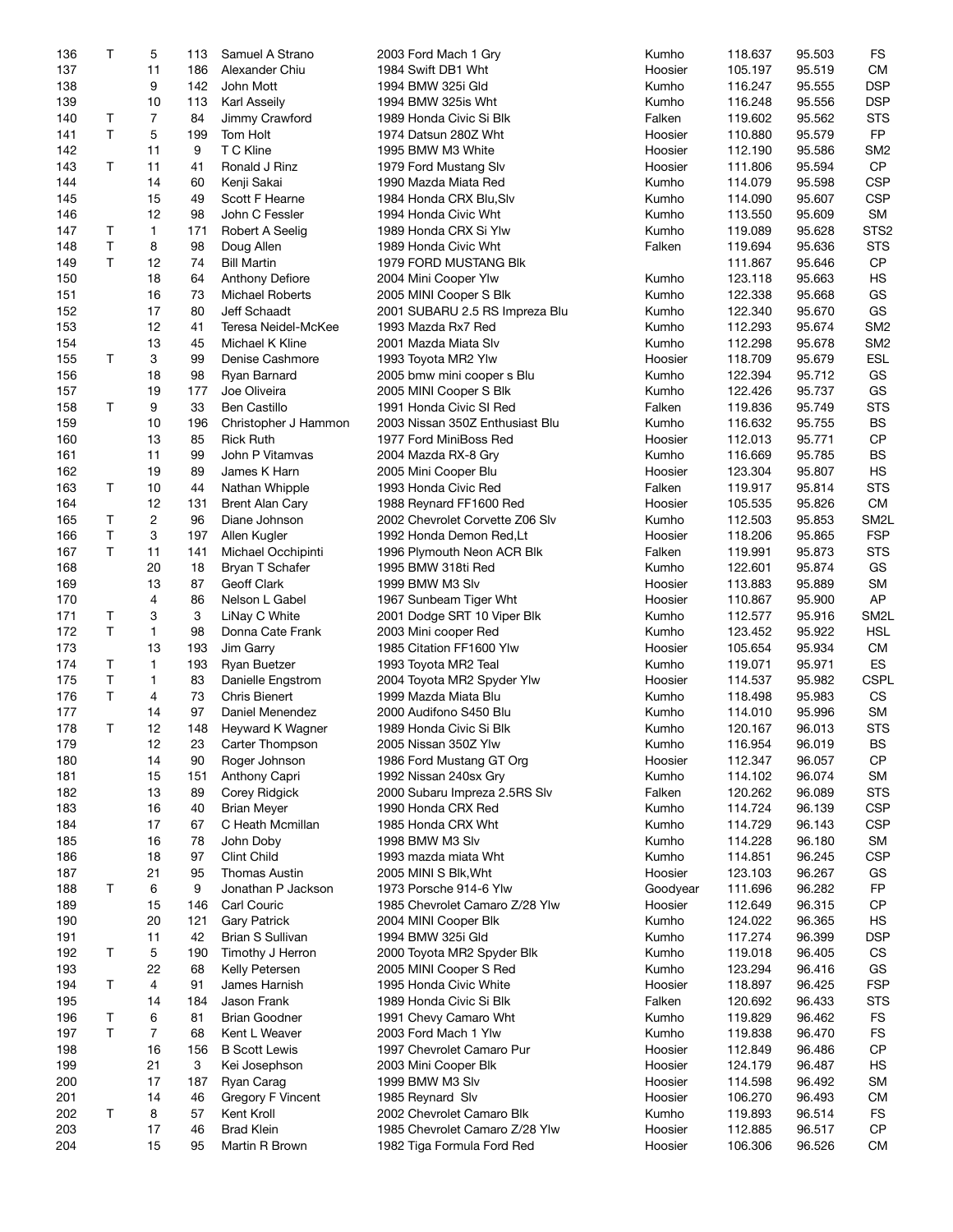| 205 | Τ  | 1                       | 72  | Katie Elder           | 1989 Honda Civic si Blk                 | Kumho    | 120.809 | 96.526 | <b>STSL</b>      |
|-----|----|-------------------------|-----|-----------------------|-----------------------------------------|----------|---------|--------|------------------|
| 206 | T  | 2                       | 140 | Mike Murray           | 2005 University of Missou FSAE Gry, Org | Hoosier  | 101.830 | 96.535 | <b>FSAE</b>      |
| 207 |    | 14                      | 36  | Tom Bootz             | 1973 Porsche 911T Grn                   | Kumho    | 113.304 | 96.535 | SM <sub>2</sub>  |
| 208 |    | 23                      | 99  | Grant Barclay         | 2005 Mini Cooper S Wht, Ylw             | Kumho    | 123.467 | 96.551 | GS               |
| 209 |    | 13                      | 68  | Stephen Hui           | 1995 Porsche 968 Red                    | Kumho    | 117.606 | 96.555 | <b>BS</b>        |
| 210 |    | 24                      | 91  | John S Rogers         | 2005 Mini Cooper S Blk                  |          | 123.485 | 96.565 | GS               |
| 211 |    | 12                      | 192 | <b>Mike Shields</b>   | 1993 BMW 325is Blk                      | Kumho    | 117.517 | 96.599 | <b>DSP</b>       |
| 212 |    | 25                      | 40  | Michael Deyer         | 1995 Honda Prelude VTEC Blu             | Kumho    | 123.560 | 96.624 | GS               |
| 213 |    | 15                      | 73  | Jeff Hurst            | 2003 Toyota Celica GT Blk               | Falken   | 120.945 | 96.635 | <b>STS</b>       |
| 214 |    | 19                      | 187 | Shane R Benson        | 1996 Mazda Miata Red                    | Hoosier  | 115.357 | 96.669 | <b>CSP</b>       |
|     |    |                         |     |                       |                                         |          |         |        |                  |
| 215 | Τ  | 9                       | 49  | Donald E Knop         | 1994 Chevy Camaro Z28 Blk               | Kumho    | 120.115 | 96.693 | FS<br>GS         |
| 216 |    | 26                      | 96  | Mark Hirt             | 2000 Toyota Celica GT Blu               | Hoosier  | 123.695 | 96.729 |                  |
| 217 | Τ  | 6                       | 62  | John R LaRandeau      | 2003 Toyota MR2 Spyder Wht              | Hoosier  | 119.449 | 96.754 | CS               |
| 218 |    | 18                      | 171 | Michael Lieberman     | 1998 BMW M3 Blk                         | Kumho    | 114.922 | 96.764 | <b>SM</b>        |
| 219 | T  | $\mathbf{1}$            | 146 | John Ames             | 1974 Lotus Europa Ylw                   | Hoosier  | 110.101 | 96.779 | DM               |
| 220 |    | 13                      | 199 | John M Storm          | 1998 Subaru Impreza2.5 Blu              | Kumho    | 117.744 | 96.786 | <b>DSP</b>       |
| 221 | Τ  | 10                      | 134 | Jerry Grigg           | 1996 Chevrolet Camaro Z 28 Red          | Kumho    | 120.235 | 96.789 | <b>FS</b>        |
| 222 |    | 22                      | 96  | Ron Foley             | 2004 Mini Cooper Ylw                    | Hoosier  | 124.596 | 96.811 | <b>HS</b>        |
| 223 | T  | $\mathbf{1}$            | 178 | Andrew Lieber         | 2005 Mitsubishi EVO Red                 | Kumho    | 117.223 | 96.826 | <b>ESP</b>       |
| 224 |    | 7                       | 177 | <b>Richard Holden</b> | 1976 Datsun 280Z Red                    | Hoosier  | 112.332 | 96.830 | <b>FP</b>        |
| 225 | Τ  | $\mathbf{1}$            | 63  | Juliann Pokorny       | 2001 Honda S2000 Ylw                    | Hoosier  | 116.960 | 96.843 | <b>ASL</b>       |
| 226 |    | 23                      | 21  | Dan Marx              | 2004 BMW Mini Cooper Blk                | Kumho    | 124.640 | 96.845 | HS               |
| 227 |    | 16                      | 195 | <b>Bill Smiley</b>    | 1982 Tiga Formula Ford Red              | Hoosier  | 106.659 | 96.846 | <b>CM</b>        |
| 228 |    | 4                       | 35  | Greg Scharnberg       | 1982 Ralt RT5 Grn, Red                  | Hoosier  | 102.823 | 96.859 | ВM               |
| 229 | Τ  | $\overline{c}$          | 97  | Jeffrey D Ellerby     | 2002 Sprinto 7 Ylw                      | Hoosier  | 110.194 | 96.861 | DM               |
| 230 |    | 14                      | 199 | Jeremy Caplan         | 2004 Mazda RX-8 Gry                     | Kumho    | 117.993 | 96.872 | <b>BS</b>        |
| 231 | Τ  | $\overline{c}$          | 168 | James Feinberg        | 1988 Honda CRX Red                      | Falken   | 120.656 | 96.887 | STS <sub>2</sub> |
| 232 | T  | 1                       | 93  | Lori Robertson        | 1989 Chevrolet Corvette Blu             | Kumho    | 115.481 | 96.889 | <b>BSPL</b>      |
| 233 | T  | $\mathbf{1}$            | 193 | <b>Rita Wilsey</b>    | 1989 Chevrolet Corvette Blu, Wht        | Kumho    | 115.483 | 96.890 | <b>BSP</b>       |
| 234 |    | 11                      | 99  | Bryan Hull            | 1995 Chevrolet Camaro Grn               | Kumho    | 120.371 | 96.899 | <b>FS</b>        |
| 235 | Τ  | $\mathbf{1}$            | 99  | Carolyn Feigenspan    | 2003 Chevrolet Z06 Corvette Slv         | Kumho    | 115.770 | 96.899 | SSL              |
| 236 |    | 27                      | 97  |                       |                                         | Kumho    | 123.930 | 96.913 | GS               |
|     |    |                         |     | Waylen Hunsucker      | 2005 MINI Cooper S Wht                  |          |         |        | ES               |
| 237 | T  | 2                       | 192 | <b>Brian R Priebe</b> | 1993 Toyota MR2 Wht                     | Kumho    | 120.269 | 96.937 |                  |
| 238 |    | 12                      | 31  | Dale Klein            | 1995 Chevrolet Camaro Red               | Kumho    | 120.449 | 96.961 | <b>FS</b>        |
| 239 | т  | 5                       | 53  | John M Bonvouloir     | 1981 VW Scirocco Slv                    | Kumho    | 119.576 | 96.976 | <b>FSP</b>       |
| 240 | T  | $\overline{\mathbf{c}}$ | 52  | Terri Mayo            | 1989 Honda Civic Si Red                 | Falken   | 121.422 | 97.016 | <b>STSL</b>      |
| 241 |    | 13                      | 76  | <b>Bruce Bellom</b>   | 2000 Chevy Camaro Slv                   | Kumho    | 120.540 | 97.035 | <b>FS</b>        |
| 242 |    | 14                      | 38  | Robert J Krider       | 2001 Ford Bullit Mustang Blu            | Kumho    | 120.544 | 97.038 | <b>FS</b>        |
| 243 |    | 16                      | 191 | <b>Chris Cargill</b>  | 1991 Honda Civic Si Blk                 | Falken   | 121.495 | 97.075 | <b>STS</b>       |
| 244 | T  | 3                       | 199 | Jeff Cashmore         | 1993 Toyota MR2 Ylw                     | Hoosier  | 120.483 | 97.109 | ES               |
| 245 |    | 15                      | 67  | Eric A Hartwig        | 1998 BMW M3 Blk                         | Hoosier  | 118.286 | 97.113 | <b>BS</b>        |
| 246 | Τ  | 7                       | 55  | <b>Bill Myers</b>     | 1999 Mazda Miata Slv                    | Hoosier  | 119.896 | 97.116 | CS               |
| 247 |    | 24                      | 82  | David E Webb          | 2001 Ford Focus Ylw                     | Kumho    | 125.008 | 97.131 | <b>HS</b>        |
| 248 |    | 19                      |     | 132 Trever McDermott  | 1994 Honda Civic Si Wht                 | Hoosier  | 115.399 | 97.166 | SM               |
| 249 |    | 15                      | 98  | John Hunter           | 1994 Mazda Miata Blu                    | Kumho    | 114.064 | 97.183 | SM <sub>2</sub>  |
| 250 |    | 16                      | 172 | Brady J Dohrmann      | 2004 Nissan 350Z Red                    | Kumho    | 118.379 | 97.189 | <b>BS</b>        |
| 251 |    | 18                      | 142 | Ryan Sandberg         | 1970 Plymouth Cuda Blk                  | Hoosier  | 113.702 | 97.215 | <b>CP</b>        |
| 252 | Τ  | 3                       | 189 | Rob Heiser Jr         | 1960 Austin Mini Blu                    | Hoosier  | 110.613 | 97.229 | <b>DM</b>        |
| 253 |    | 19                      | 127 | Robert B Ely          | 1969 ford mustang Blu                   |          | 113.742 | 97.249 | <b>CP</b>        |
| 254 |    | 28                      | 93  | William Loring        | 2000 Toyota Celica Blu                  |          | 124.360 | 97.250 | GS               |
| 255 | Τ  | 6                       | 80  | Michael A Burgess     | 1982 Volkswagon Rabbit Blk              | Hoosier  | 119.961 | 97.288 | <b>FSP</b>       |
| 256 | Τ  | 3                       | 5   | Robert L Woods        | 2005 UTA FSAE Blu                       | Hoosier  | 102.640 | 97.303 | <b>FSAE</b>      |
| 257 | Τ  | 2                       | 192 | Lee Piccione          | 1995 BMW M3 VIt                         | Kumho    | 115.982 | 97.309 | <b>BSP</b>       |
| 258 | T  |                         |     | John Tak              |                                         | Kumho    |         | 97.318 | <b>ESP</b>       |
|     |    | 2                       | 78  |                       | 2005 Mitsubishi Evo Red                 |          | 117.819 |        |                  |
| 259 |    | 20                      | 87  | Raleigh E Boreen      | 1996 Mazda Miata Red                    | Hoosier  | 116.138 | 97.324 | <b>CSP</b>       |
| 260 |    | 16                      | 136 | Paul Dornburg         | 1973 Porsche 911T Grn                   | Kumho    | 114.255 | 97.345 | SM <sub>2</sub>  |
| 261 |    | 29                      | 26  | Kenny Sorensen        | 2003 Toyota Celica GT Blu               | Kumho    | 124.497 | 97.357 | GS               |
| 262 |    | 15                      | 88  | Roger Christophersen  | 1998 Chevrolet Camaro Blu               | Kumho    | 120.943 | 97.359 | <b>FS</b>        |
| 263 |    | 17                      | 91  | <b>Wayne Atkins</b>   | 1991 Honda Civic Si Blk                 | Falken   | 121.861 | 97.367 | <b>STS</b>       |
| 264 | т  | $\mathbf{1}$            | 89  | Jennifer Merideth     | 1996 Ford Mustang Blk                   | Kuhmo    | 117.899 | 97.385 | <b>ESPL</b>      |
| 265 |    | 20                      | 48  | Matthew A Huntman     | 2004 Subaru WRX STi Slv                 | Kumho    | 115.669 | 97.393 | <b>SM</b>        |
| 266 |    | 20                      | 56  | Mike Fellmer          | 96 Chevy Camaro Purple                  | Hoosier  | 113.922 | 97.403 | CP               |
| 267 | Τ  | 8                       | 21  | Philip L Schmidt      | 2000 Toyota MR2 Slv                     | Kumho    | 120.332 | 97.469 | CS               |
| 268 |    | 17                      | 83  | Raymond E Thomas      | 1983 reynard formula ford Ylw           | Hoosier  | 107.347 | 97.471 | <b>CM</b>        |
| 269 | T  | 3                       | 196 | Phillip S Osborne     | 1988 Honda CRX Si Blk                   | Falken   | 121.389 | 97.475 | STS <sub>2</sub> |
| 270 |    | 21                      | 34  | Michael Feher         | 1985 Honda Civic Gry, Red               | Hoosier  | 116.351 | 97.502 | <b>CSP</b>       |
| 271 | Τ  | 4                       | 166 | Roy Dietsch           | 1991 Mazda Miata Blu                    | Falken   | 121.431 | 97.509 | STS <sub>2</sub> |
| 272 | T. | 1                       | 99  | Joshua Sortor         | 2002 Subaru Impreza WRX Blk             | Yokohama | 121.634 | 97.550 | <b>STX</b>       |
| 273 |    | 4                       | 97  | Tara Johns            | 1995 Mazda Miata Red                    | Kumho    | 121.081 | 97.591 | ESL              |
|     |    |                         |     |                       |                                         |          |         |        |                  |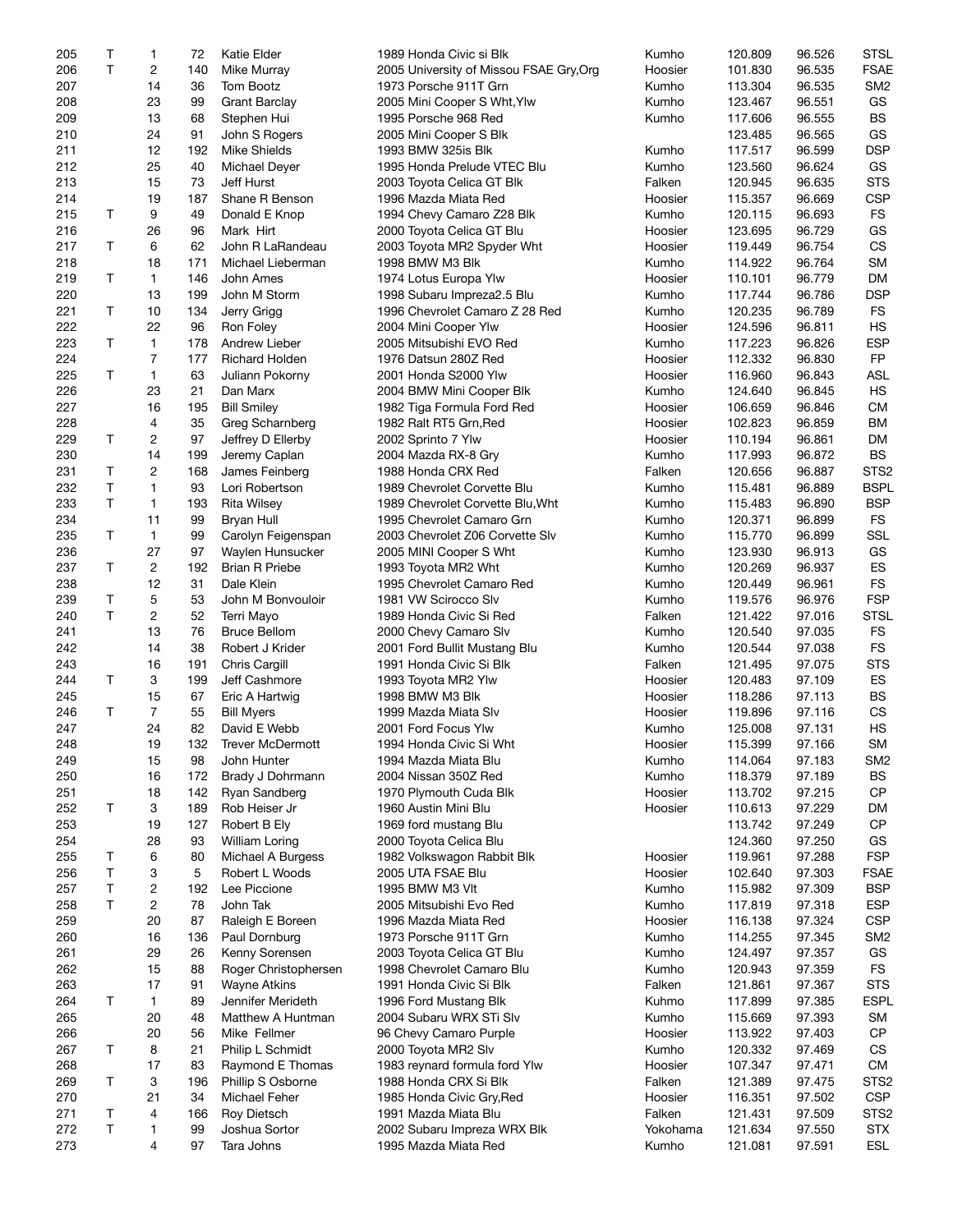|            | Τ            | 1       | 157      | G J Dixon III                                | 2003 BMW 330i Blu                                  | Kumho    | 122.650            | 97.629           | DS                       |
|------------|--------------|---------|----------|----------------------------------------------|----------------------------------------------------|----------|--------------------|------------------|--------------------------|
| 275        | T            | 7       | 198      | Geoffrey K Zimmer                            | 1977 VW Rabbit Org                                 | Hoosier  | 120.406            | 97.649           | <b>FSP</b>               |
| 276        |              | 18      | 121      | Jon D Simmons                                | 2001 Subaru Impreza 2.5 RS Blu                     | Falken   | 122.239            | 97.669           | <b>STS</b>               |
|            |              |         |          |                                              |                                                    |          |                    |                  |                          |
| 277        |              | 16      | 48       | <b>Patrick Griffith</b>                      | 1997 Chevy Camaro Blk                              | Kumho    | 121.338            | 97.677           | <b>FS</b>                |
| 278        | T            | 2       | 169      | Mark Alan Smith                              | 2004 VW FrankenGolf (R32) Slv                      | Hoosier  | 122.710            | 97.677           | <b>DS</b>                |
| 279        |              | 17      | 157      | Frank Lackner Bryan,                         | 2002 Chevy Camaro Z28 Blk                          | Kumho    | 121.341            | 97.680           | <b>FS</b>                |
| 280        |              | 17      | 96       | Andy Hohl                                    | 2003 Nissan 350Z Enthusiast Blu                    | Kumho    | 118.997            | 97.697           | <b>BS</b>                |
|            |              |         |          |                                              |                                                    |          |                    |                  |                          |
| 281        |              | 19      | 70       | Cy S Lee                                     | 1989 Honda Civic Si Blk, Wht                       |          | 122.286            | 97.707           | <b>STS</b>               |
| 282        | Τ            | 8       | 187      | lain Mannix                                  | 1968 BMW 2002 Wht                                  | Kumho    | 120.493            | 97.720           | <b>FSP</b>               |
| 283        | T            | 3       | 92       | Doug Newhard                                 | 1995 BMW M3 VIt                                    | Kumho    | 116.489            | 97.734           | <b>BSP</b>               |
| 284        |              | 18      | 182      | Art Flores                                   | 2004 Mazda RX8 Gry                                 | Kumho    | 119.047            | 97.738           | <b>BS</b>                |
| 285        | Τ            | 4       | 197      | Raymond Miller                               | 1989 Chevrolet Corvette Ylw                        | Kumho    | 116.501            | 97.744           | <b>BSP</b>               |
|            |              |         |          |                                              |                                                    |          |                    |                  |                          |
| 286        | T.           | 9       | 192      | David Green                                  | 1999 Mazda Miata Red                               | Kumho    | 120.688            | 97.757           | CS                       |
| 287        |              | 18      | 86       | Robert T. Lu                                 | 1984 Swift DB1 Wht                                 | Hoosier  | 107.678            | 97.772           | <b>CM</b>                |
| 288        | Τ            | 4       | 128      | Greg T Fordahl                               | 1984 Porsche 944 Wht                               | Hoosier  | 121.308            | 97.774           | ES                       |
| 289        | T            | 3       | 180      | Navid Kahangi                                | 2005 Mitsubishi Evolution RS Blk, Ylw              | Kumho    | 118.402            | 97.800           | <b>ESP</b>               |
|            |              |         |          |                                              |                                                    |          |                    |                  |                          |
| 290        | T            | 2       | 78       | Angie Laney                                  | 2005 Mitshubishi EVO Red                           | Kumho    | 118.407            | 97.804           | <b>ESPL</b>              |
| 291        |              | 21      | 144      | David Jobusch                                | 1995 BMW M3 Blu                                    | Kumho    | 116.164            | 97.810           | <b>SM</b>                |
| 292        |              | 5       | 49       | <b>Bill Gendron</b>                          | 2005 Dragon Sr2 Red                                | Hoosier  | 103.842            | 97.819           | <b>BM</b>                |
| 293        |              | 19      | 123      | Jim Thompson                                 | 2005 nissan 350Z Ylw                               | Kumho    | 119.150            | 97.822           | BS                       |
|            |              |         |          |                                              |                                                    |          |                    |                  |                          |
| 294        |              | 20      | 72       | Kanishk Parashar                             | 1989 Honda Civic Brn                               | Kumho    | 122.455            | 97.842           | <b>STS</b>               |
| 295        | Τ            | 3       | 175      | Glen Hernandez                               | 2003 BMW 330Cl Blu                                 | Kumho    | 122.920            | 97.844           | <b>DS</b>                |
| 296        | T            | 5       | 19       | Kyle Williams                                | 1996 Chevrolet Corvette Blk                        | Kumho    | 116.635            | 97.857           | <b>BSP</b>               |
| 297        |              | 22      | 10       | Neal Tovsen                                  | 1977 Volkswagen Scirocco Gld                       | Hoosier  | 116.232            | 97.867           | <b>SM</b>                |
|            |              |         |          |                                              |                                                    |          |                    |                  | ES                       |
| 298        | T            | 5       | 40       | Kevin Dietz                                  | 1993 Toyota MR2 Blk, Wht                           | Kumho    | 121.435            | 97.877           |                          |
| 299        |              | 8       | 99       | Jon Etkins                                   | 1974 Datsun 280Z Wht                               | Hoosier  | 113.553            | 97.883           | <b>FP</b>                |
| 300        |              | 23      | 71       | Jason B Toon                                 | 1998 BMW M3 Blk                                    | Kumho    | 116.261            | 97.892           | <b>SM</b>                |
| 301        | Τ            | 10      | 89       | Joseph B Tharpe                              | 1999 Mazda Miata Slv                               |          | 120.865            | 97.901           | CS                       |
| 302        | T.           | 2       | 38       | Tina DePietro                                |                                                    | Kumho    | 116.980            | 97.912           | SSL                      |
|            |              |         |          |                                              | 2002 Chevy Corvette Red                            |          |                    |                  |                          |
| 303        |              | 21      | 116      | Wiggy Greacen                                | 1989 Honda Civic Red                               | Falken   | 122.545            | 97.913           | <b>STS</b>               |
| 304        |              | 9       | 126      | <b>Steve Kupper</b>                          | 1970 BMW 2002 Red                                  | Kumho    | 120.740            | 97.920           | <b>FSP</b>               |
| 305        | Т            | 6       | 61       | Harold E Olsen                               | 1996 Corvette GS Blu                               | Kumho    | 116.712            | 97.921           | <b>BSP</b>               |
| 306        | $\mathsf{T}$ | 6       | 98       | Ronald K Williams                            | 1993 Toyota MR2 Teal                               | Kumho    | 121.493            | 97.923           | ES                       |
|            |              |         |          |                                              |                                                    |          |                    |                  |                          |
| 307        | T            | 4       | 99       | Mark Jorgensen                               | 1998 Ford Mustang Cobra Wht                        | Kumho    | 118.564            | 97.934           | <b>ESP</b>               |
| 308        |              | 17      | 76       | Jim Rohn                                     | 2006 Corvette Z06 Blu                              | Hoosier  | 114.994            | 97.975           | SM <sub>2</sub>          |
|            |              |         |          |                                              |                                                    |          |                    |                  |                          |
|            |              |         |          |                                              |                                                    |          |                    |                  |                          |
| 309        | Τ            | 2       | 197      | Kristi Brown                                 | 2002 MINI Cooper Blu, Wht                          | Kumho    | 126.127            | 98.001           | <b>HSL</b>               |
| 310        | T            | 7       | 194      | Joe Silva                                    | 1993 toyota MR2 Red                                | Kumho    | 121.595            | 98.006           | ES                       |
| 311        | T            | 8       | 129      | Jesse Naughton                               | 1993 Toyota MR2 Blk                                |          | 121.621            | 98.027           | ES                       |
| 312        |              | 18      | 175      | Larry Petrucci                               | 2002 Chevrolet Z28 Camaro Red                      | Kumho    | 121.774            | 98.028           | <b>FS</b>                |
| 313        | T            | 11      | 196      | Sean Grubb                                   | 1999 Mazda Miata Red                               | Kumho    | 121.025            | 98.030           | <b>CS</b>                |
|            |              |         |          |                                              |                                                    |          |                    |                  |                          |
| 314        |              | 20      | 66       | Aaron R Buckley                              | 2004 Mazda RX-8 Slv                                | Kumho    | 119.432            | 98.054           | BS                       |
| 315        |              | 19      | 88       | Randall L Turner                             | 1973 Dulon MP15 Wht, Ylw                           | Hoosier  | 108.011            | 98.074           | <b>CM</b>                |
| 316        |              | 30      | 41       | Jason Spore                                  | 2005 Mini Cooper S Red                             | Kumho    | 125.419            | 98.078           | GS                       |
| 317        |              | 4       | 27       | Janet J Schuster                             | 1996 Mazda Miata Blu                               | Kumho    | 115.139            | 98.098           | SM <sub>2</sub> L        |
|            |              |         |          |                                              |                                                    |          |                    |                  |                          |
| 318        |              | 19      | 51       | Jim Fossum                                   | 1998 Chev Camaro Z28 Slv                           | Kumho    | 121.866            | 98.102           | <b>FS</b>                |
| 319        |              | 22      | 31       | William Maham                                | 2000 Subaru Imprezza 2.5 RS Blu                    |          | 122.788            | 98.108           | <b>STS</b>               |
| 320        | Τ            | 5       | 122      | James Elterman                               | 2004 Subaru Impreza WRX STi Blu                    | Kumho    | 118.787            | 98.118           | <b>ESP</b>               |
| 321        | Τ            | 12      | 198      | Nick Flynn                                   | 1999 Mazda Miata Grn                               | Hoosier  | 121.141            | 98.124           | CS                       |
|            | T            |         |          |                                              |                                                    |          |                    |                  |                          |
| 322        |              | 1       | 97       | Kim M Bullis                                 | 2000 Toyota MR2 Spyder Ylw                         | Hoosier  | 116.290            | 98.149           | <b>DPL</b>               |
| 323        |              | 23      | 170      | Eric Simmons                                 | 1989 HONDA CIVIC SI Wht                            |          | 122.896            | 98.194           | <b>STS</b>               |
| 324        | T            | 4       | 199      | Kevin J Youngers                             | 2002 BMW 330Ci Slv                                 | Kumho    | 123.367            | 98.200           | <b>DS</b>                |
| 325        |              | 31      | 180      | Jeremy Foley                                 | 2001 Subaru Imprez 2.5RS Blu                       | Kumho    | 125.592            | 98.213           | GS                       |
|            | Т            |         |          |                                              |                                                    |          |                    |                  |                          |
| 326        |              | 13      | 199      | Robert O Carpenter                           | 1999 Mazda Miata Red                               | Kumho    | 121.256            | 98.217           | CS                       |
| 327        |              | 21      | 82       | Michael DeJesus                              | 1965 Shelby GT 350 Wht                             | Goodyear | 114.877            | 98.220           | СP                       |
| 328        |              | 22      | 190      | Anthony Espinosa                             | 1986 Ford Mustang GT Org                           | Hoosier  | 114.881            | 98.223           | <b>CP</b>                |
| 329        |              | 21      | 92       | David Hillman                                | 1991 Toyota MR2 Red                                | Hoosier  | 119.649            | 98.232           | <b>BS</b>                |
| 330        |              | 20      | 13       | Jason Burns                                  | 2003 Ford Mustang Mach 1 Gry                       | Kumho    | 122.040            | 98.242           | <b>FS</b>                |
|            |              |         |          |                                              |                                                    |          |                    |                  |                          |
| 331        | Τ            | 9       | 195      | Jerry Jenkins                                | 1994 Mazda Miata Red                               | Kumho    | 121.898            | 98.250           | ES                       |
| 332        |              | 18      | 82       | <b>Rick Grefsrud</b>                         | 1994 Mazda RX-7 Blu                                | Kumho    | 115.333            | 98.264           | SM <sub>2</sub>          |
| 333        | T            | 2       | 30       | Andy Basham                                  | 2003 BMW 330i Blk                                  | Yokohama | 122.526            | 98.266           | <b>STX</b>               |
| 334        |              | 24      | 93       | Marc Osgood                                  | 1993 Honda Civic Wht                               | Hankook  | 116.708            | 98.268           | <b>SM</b>                |
|            |              |         |          |                                              |                                                    |          |                    |                  |                          |
| 335        |              | 14      | 13       | <b>Toby Larsson</b>                          | 1994 BMW 325is Wht                                 | Kumho    | 119.550            | 98.270           | <b>DSP</b>               |
| 336        |              | 23      | 91       | <b>Richard Darnell</b>                       | 1998 Chevrolet Camaro Z28 Red                      | Hoosier  | 114.946            | 98.279           | <b>CP</b>                |
| 337        |              | 21      | 58       | Adam R Hoselton                              | 1998 Pontiac Firebird Red                          | Kumho    | 122.118            | 98.305           | <b>FS</b>                |
| 338        |              | 24      | 27       | Frank Stagnaro                               | 1965 Shelby GT 350 Wht                             | Goodyear | 114.982            | 98.310           | <b>CP</b>                |
|            |              |         |          |                                              |                                                    |          |                    |                  |                          |
| 339        |              | 10      | 83       | Mark Sommer                                  | 1983 Volkswagen Rabbit GTI Red, Wht                | Hoosier  | 121.221            | 98.310           | <b>FSP</b>               |
| 340        | Т            | 3       | 95       | Tommy Regan                                  | 1992 BMW 325is Wht                                 |          | 122.601            | 98.326           | <b>STX</b>               |
| 341<br>342 | T            | 22<br>4 | 99<br>73 | Christopher M Kannan<br><b>Steve Rankins</b> | 1991 Mazda Miata Blu<br>2000 Subaru Impreza RS Blu | Kumho    | 117.338<br>122.615 | 98.329<br>98.337 | <b>CSP</b><br><b>STX</b> |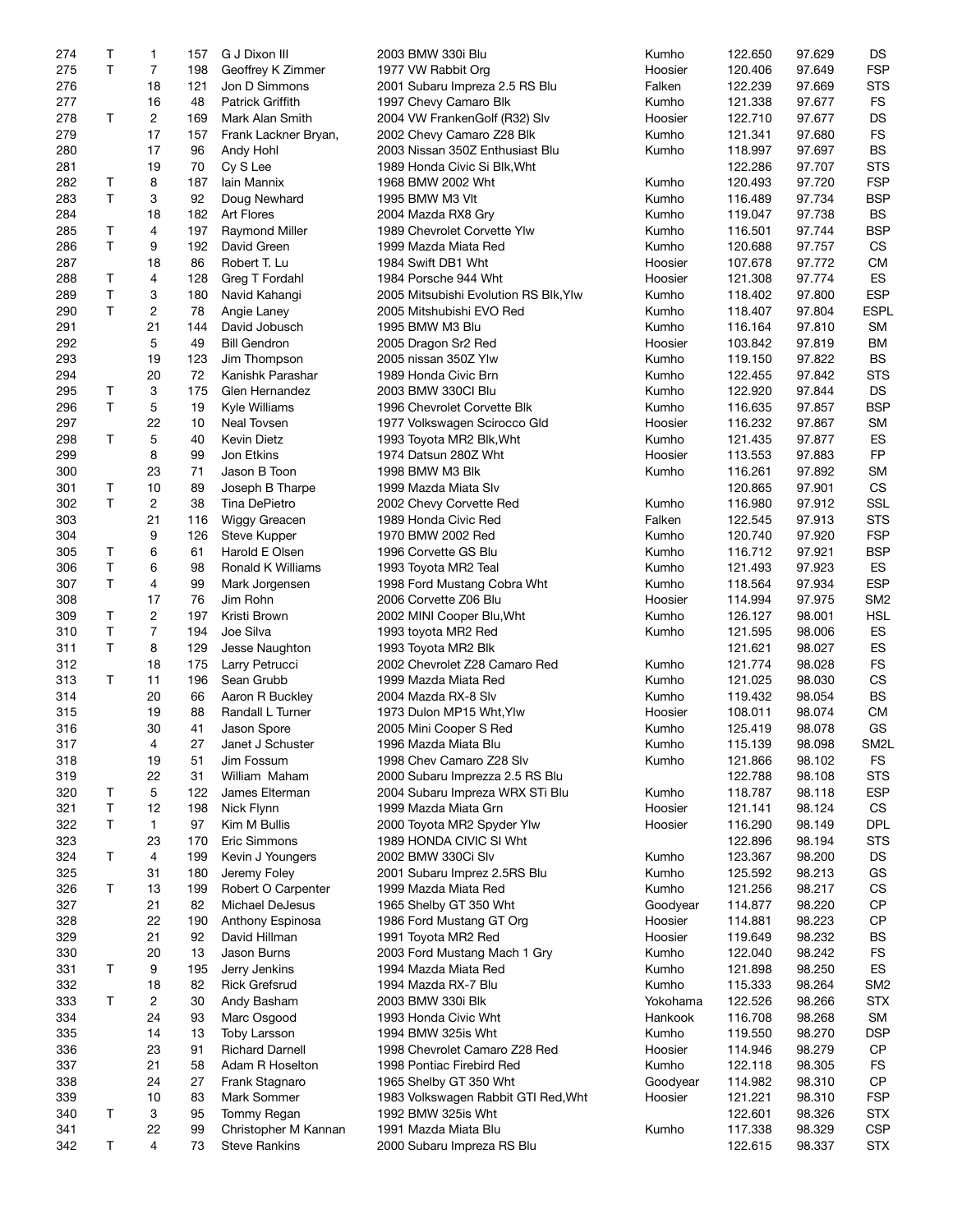| 343 |    | 25             | 89  | Arthur P Kathe           | 1999 BMW M3                       | Kumho    | 116.792 | 98.339 | <b>SM</b>         |
|-----|----|----------------|-----|--------------------------|-----------------------------------|----------|---------|--------|-------------------|
| 344 |    | 25             | 128 | <b>Brian Hoover</b>      | 1986 ford mustang Red             | Goodyear | 115.027 | 98.348 | <b>CP</b>         |
| 345 |    | 5              | 95  | Tina D Williams          |                                   |          | 122.054 | 98.376 | <b>ESL</b>        |
| 346 | Τ  | 5              | 98  | <b>Brian Fitzpatrick</b> | 2001 Acura Integra Type-R Ylw     | Kumho    | 123.613 | 98.396 | DS                |
| 347 | T. | 1              | 79  | Paul J Kozlak            | 1997 Porsche 993 Blk              | Hoosier  | 118.842 | 98.401 | AS                |
| 348 | T  | 5              | 154 | <b>Billy Brooks</b>      | 2003 Subaru Impreza WRX Blu       | Hankook  | 122.695 | 98.401 | <b>STX</b>        |
| 349 | Τ  | $\mathbf{1}$   | 91  | Angie Rogers             | 2005 Mini Cooper S Blk            |          | 125.843 | 98.409 | GSL               |
| 350 |    | 14             | 71  | <b>Rick Sleeper</b>      | 1999 Mazda Miata Red              | Kumho    | 121.499 | 98.414 | CS                |
| 351 |    | 15             | 89  | Gordon White             | 1992 BMW 325is Red                | Kumho    | 119.726 | 98.415 | <b>DSP</b>        |
| 352 |    | 24             | 22  | Kevin McIlvain           | 1990 Honda Civic SI Red           | Falken   | 123.179 | 98.420 | <b>STS</b>        |
| 353 | Т  | 10             | 92  | Paul Brown               | 1993 Toyota MR2 Blu               | Kumho    | 122.112 | 98.422 | ES                |
| 354 |    | 9              | 195 | <b>Robert Puertas</b>    | 2005 Lotus Elise Ylw              | Goodyear | 114.205 | 98.445 | FP                |
|     |    |                |     |                          |                                   |          |         |        |                   |
| 355 | Τ  | 6              | 141 | David Larose             | 2003 Mazda Protege Ylw            | Hoosier  | 123.728 | 98.487 | DS                |
| 356 |    | 19             | 75  | Steve Garnjobst          | 1999 Mazda Miata Wht              | Hoosier  | 115.625 | 98.513 | SM <sub>2</sub>   |
| 357 | T  | $\overline{c}$ | 62  | Beth A McClure-Strel     | 2005 Cooper S Mini Blk            | Hoosier  | 125.983 | 98.519 | GSL               |
| 358 |    | 10             | 40  | Robert M Lang            | 1973 Triumph TRG Slv              | Goodyear | 114.324 | 98.547 | <b>FP</b>         |
| 359 |    | 22             | 42  | Mike Bronson             | 2005 Mazda RX-8 Red               | Hoosier  | 120.054 | 98.564 | <b>BS</b>         |
| 360 | Т  | 6              | 20  | <b>Charles Moss</b>      | 1995 Eagle Talon TSi AWD Blk      | Kumho    | 119.367 | 98.597 | <b>ESP</b>        |
| 361 |    | 22             | 34  | Karen Kraus              | 1996 Chevrolet Camaro Z28 1LE Grn | Kumho    | 122.499 | 98.612 | <b>FS</b>         |
| 362 | Τ  | $\overline{7}$ | 113 | <b>Carl Wener</b>        | 1998 Acura Integra R Wht          | Hoosier  | 123.891 | 98.617 | <b>DS</b>         |
| 363 |    | 16             | 95  | Patrick Lipsinic         | 2000 Subaru Impreza 2.5RS Blu     | Hoosier  | 119.975 | 98.619 | <b>DSP</b>        |
| 364 | T  | 6              | 96  | <b>Chris Fenter</b>      | 2002 Subaru Impreza WRX Slv       |          | 122.968 | 98.620 | <b>STX</b>        |
| 365 |    | 11             | 111 | Asher Wunderl            | 1985 Mazda RX7 Wht                | Goodyear | 114.411 | 98.622 | <b>FP</b>         |
| 366 | T  | 8              | 97  | Bartek Borowski          | 2001 Acura Integra Blk            | Hoosier  | 123.910 | 98.632 | DS                |
| 367 |    | 20             | 15  | David Lehman             | 2004 Chevrolet Z06 Slv            | Kumho    | 115.770 | 98.636 | SM <sub>2</sub>   |
| 368 |    | 25             | 61  | Eric Denissen            | 1997 Plymouth Neon ACR Red        | Kumho    | 123.455 | 98.641 | <b>STS</b>        |
| 369 |    | 26             | 119 | Bruno Tabacchi           | 1989 Honda Civic Si Red           | Falken   | 123.485 | 98.665 | <b>STS</b>        |
| 370 |    | 3              | 97  | Carol Leuty              | 2002 MINI Cooper Blu, Wht         | Kumho    | 127.004 | 98.682 | <b>HSL</b>        |
| 371 |    | 17             | 67  | Terry S Baker            | 1993 BMW 325i Wht                 | Kumho    | 120.055 | 98.685 | <b>DSP</b>        |
| 372 |    | 26             | 35  | Elizabeth M Berger       | 1993 Ford Mustang Ylw             | Goodyear | 115.449 | 98.709 | <b>CP</b>         |
| 373 |    | 12             | 130 | Michael Hoyt             | 1992 Plymouth Laser Red           | Goodyear | 114.528 | 98.723 | <b>FP</b>         |
| 374 | Т  | 9              | 23  | <b>Matthew Grainger</b>  | 1997 Acura Integra Type R Wht     | Kumho    | 124.058 | 98.750 | DS                |
| 375 | T. | $\overline{7}$ | 177 | Michael King             | 2003 Subaru WRX Blu               | Yokohama | 123.132 | 98.752 | <b>STX</b>        |
| 376 |    | 23             | 61  | James Crawford           | 1994 Chevrolet Camaro Wht         | Hoosier  | 122.747 |        | <b>FS</b>         |
| 377 |    | 20             | 31  |                          |                                   |          |         | 98.811 | <b>CM</b>         |
|     |    |                |     | Stephen P Geiger         | 1988 Reynard FR Red               | Hoosier  | 108.829 | 98.817 | <b>BS</b>         |
| 378 |    | 23             | 11  | <b>Brandon Davis</b>     | 2004 Mazda RX-8 Red               | Kumho    | 120.368 | 98.822 |                   |
| 379 | Τ  | 5              | 77  | Craig Mankiewicz         | 1993 Mazda Miata Wht              | Falken   | 123.081 | 98.834 | STS <sub>2</sub>  |
| 380 | T  | 6              | 142 | Enrique Garcia           | 1993 Mazda Miata Red              | Falken   | 123.087 | 98.839 | STS <sub>2</sub>  |
| 381 |    | 27             | 47  | David Whitworth          | 1979 Ford Mustang Wht             | Hoosier  | 115.611 | 98.847 | <b>CP</b>         |
| 382 |    | 11             | 193 | Jinx Jordan              | 1992 Honda Civic Red              | Hoosier  | 121.886 | 98.850 | <b>FSP</b>        |
| 383 |    | 11             | 140 | Karl Coleman             | 1993 Toyota MR2 Blk, Wht          | Kumho    | 122.646 | 98.853 | ES                |
| 384 |    | 12             | 199 | Alex Lussier             | 1995 Honda Civic CX hatchback Blu | Hoosier  | 121.898 | 98.859 | <b>FSP</b>        |
| 385 | Τ  | $\mathbf{1}$   | 98  | Kyung Wootton            | 1999 Mazda Miata Blk              | Hoosier  | 122.070 | 98.877 | CSL               |
| 386 | T. | $\overline{7}$ |     | 191 Tommy Pulliam        | 2005 Subaru WRX Sti Slv           | Kumho    | 119.714 | 98.884 | <b>ESP</b>        |
| 387 | Τ  | 4              | 3   | Clay Coleman             | 2005 Auburn FSAE Blk              | Hoosier  | 104.318 | 98.893 | <b>FSAE</b>       |
| 388 | Τ  | 1              | 71  | Michelle Wyant-Seeli     | 1989 honda crx si Wht             | Kumho    | 123.163 | 98.900 | STS2L             |
| 389 | T. | $\overline{7}$ | 198 | <b>Rick Cone</b>         | 1991 Mazda Miata Aqua             | Kumho    | 123.166 | 98.902 | STS <sub>2</sub>  |
| 390 |    | 8              | 96  | <b>Charles H Davis</b>   | 1988 Honda CRX Si Blk             | Falken   | 123.175 | 98.910 | STS <sub>2</sub>  |
| 391 | Τ  | 1              | 49  | James Gunn-Wilkinson     | 2002 Porsche GT2 Blk              | Kumho    | 116.403 | 98.943 | ASP               |
| 392 |    | 27             | 14  | Scott Abshire            | 1989 Honda Civic Si Red           | Kumho    | 123.856 | 98.961 | <b>STS</b>        |
| 393 | T  | 5              | 40  | Mike Schaefer            | 2005 UMR FSAE Org, Slv            | Hoosier  | 104.411 | 98.982 | <b>FSAE</b>       |
| 394 |    | 6              | 93  | Carol Buetzer            | 1993 Toyota MR2 Teal              | Kumho    | 122.822 | 98.995 | <b>ESL</b>        |
| 395 | T  | 1              | 89  | <b>Erik Strelnieks</b>   | 2004 Chevrolet Z06 Ylw            | Kumho    | 118.279 | 99.000 | SS                |
| 396 |    | 24             | 95  | Ricardo Quinonez         | 2004 Nissan 350Z Blu              | Kumho    | 120.590 | 99.004 | BS                |
| 397 |    | 32             | 90  | Gerald L Crump           | 2005 Mini Cooper S Grn            | Kumho    | 126.621 | 99.018 | GS                |
| 398 |    | 4              | 93  | Vicki Pfaehler           | 2005 Mini Cooper Slv              | Kumho    | 127.452 | 99.030 | <b>HSL</b>        |
| 399 |    | 12             | 97  | <b>Brian Johns</b>       | 1995 Mazda Miata Red              | Kumho    | 122.878 | 99.040 | ES                |
|     |    |                |     |                          |                                   |          |         |        | SM <sub>2</sub>   |
| 400 |    | 21             | 92  | Val Korry                | 1996 Porsche 911-993 RS CS Red    | Hoosier  | 116.269 | 99.061 |                   |
| 401 | Τ  | 3              | 199 | Mary A Medicus           | 2005 Mini Cooper S Ylw            | Kumho    | 126.717 | 99.093 | <b>GSL</b>        |
| 402 |    | 28             | 37  | Mark Duerst              | 1989 Honda Civic si Red           | Falken   | 124.029 | 99.099 | <b>STS</b>        |
| 403 | T  | 2              | 87  | Tami Daniels             | 1994 Mazda Miata Red              | Kumho    | 118.271 | 99.111 | <b>CSPL</b>       |
| 404 |    | 29             | 12  | Andrew Jordan            | 1992 Acura Integra Wht            |          | 124.075 | 99.136 | <b>STS</b>        |
| 405 |    | 25             | 41  | Thad M Bolline           | 1999 BMW M3 Ylw                   | Kumho    | 120.757 | 99.141 | BS                |
| 406 |    | 6              | 195 | Kenneth Hassler          | 1995 UTA Formula SAE Blu          | Hoosier  | 104.598 | 99.159 | <b>FSAE</b>       |
| 407 | T  | 1              | 98  | Lisa Krueger             | 1982 VW Rabbit Blk                | Hoosier  | 122.275 | 99.165 | <b>FSPL</b>       |
| 408 |    | 13             | 98  | Chris P Petersen         | 1978 VW Rabbit Brn                | Hoosier  | 122.311 | 99.194 | <b>FSP</b>        |
| 409 |    | 13             | 67  | Matt Lucas               | 1991 Toyota MR-2 Wht              | Kumho    | 123.076 | 99.199 | ES                |
| 410 |    | 5              | 47  | Sierra Danielle Pedr     | 1999 Mazda Miata Grn              | Kumho    | 116.442 | 99.209 | SM <sub>2</sub> L |
| 411 |    | 5              | 88  | Diane Wood Austin        | 2002 Mini Cooper Slv              | Hoosier  | 127.686 | 99.212 | <b>HSL</b>        |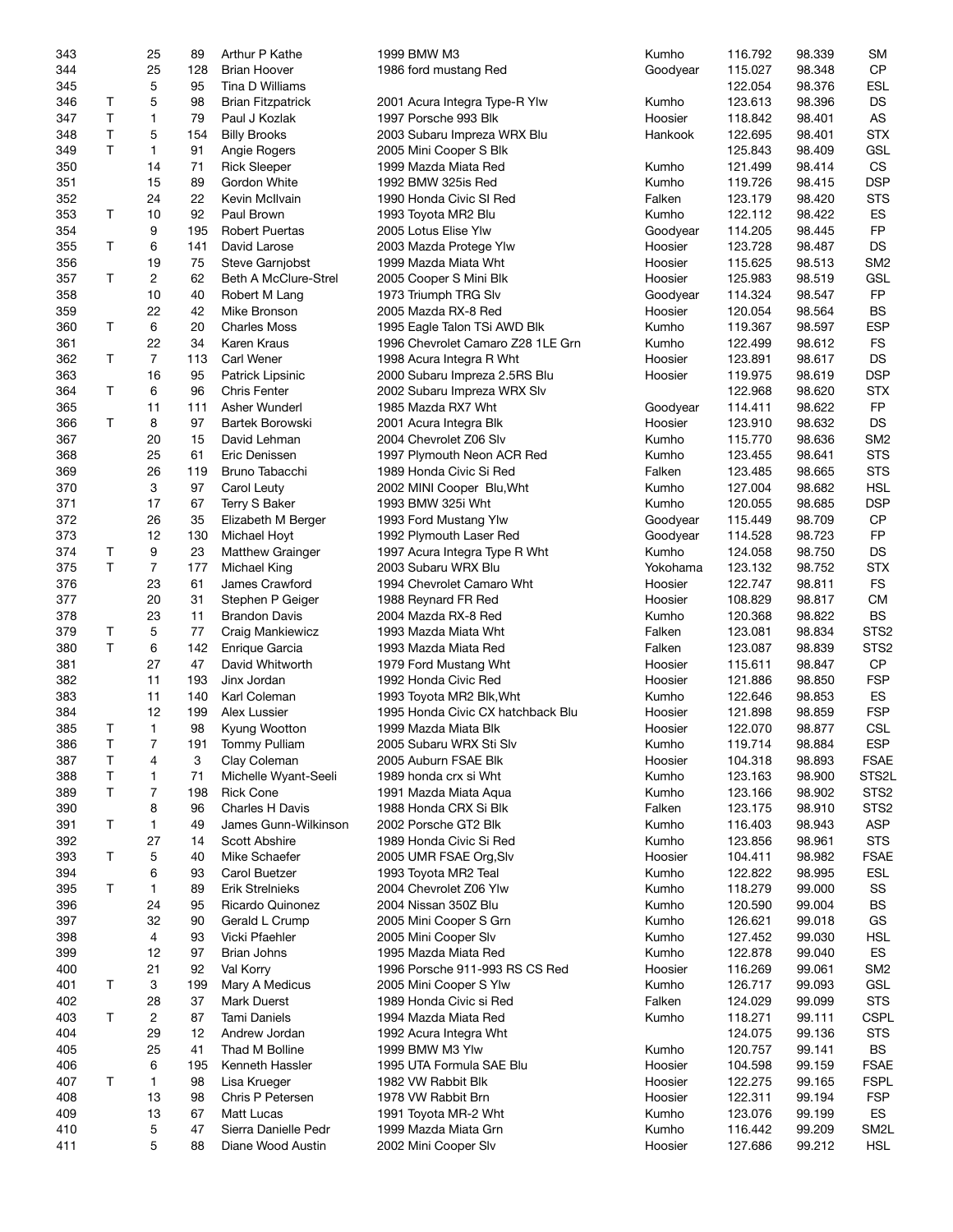| 412 | Т           | 10             | 91             | Kinch Reindl               | 2000 Acura ITR Ylw              |          | 124.660 | 99.229  | DS               |
|-----|-------------|----------------|----------------|----------------------------|---------------------------------|----------|---------|---------|------------------|
| 413 | Τ           | 2              | 147            | Scott McHugh               | 1989 Chevrolet Corvette Red     | Kumho    | 119.849 | 99.235  | AS               |
| 414 | T           | 2              | 193            | lan Stewart                | 2005 Porsche 911 GT3 Blk        | Hoosier  | 118.572 | 99.245  | SS               |
| 415 |             | $\overline{4}$ | 41             | <b>Brett E Spore</b>       | 2005 Mini Cooper S Red          | Kumho    | 126.946 | 99.272  | <b>GSL</b>       |
|     |             |                |                |                            |                                 |          |         |         | <b>FS</b>        |
| 416 |             | 24             | 136            | Adam Faust                 | 2001 Pontiac Formula Blk        | Kumho    | 123.330 | 99.281  |                  |
| 417 |             | 11             | 69             | Mark Baer                  | 2004 VW R32` slv                | Kumho    | 124.762 | 99.311  | DS               |
| 418 | T           | 3              | 63             | Jason Saini                | 2001 Honda S2000 Ylw            | Hoosier  | 119.944 | 99.314  | AS               |
| 419 | T           | 1              | 97             | James F Libecco            | 1993 KBS Mk7 Blu                | Hoosier  | 112.357 | 99.324  | FM               |
| 420 | T           | 1              | 94             | <b>Todd Green</b>          | 1968 Datsun SRL311 Blk          | Goodyear | 115.769 | 99.330  | EP               |
| 421 |             | 28             | 43             | Chris Miller               | 1979 Ford Mustang Turbo Red     | Hoosier  | 116.183 | 99.336  | <b>CP</b>        |
| 422 |             | $\overline{c}$ | 89             | <b>Brenda Barnes-White</b> | 1992 BMW 325 IS Red             | Kumho    | 120.893 | 99.374  | <b>DSPL</b>      |
| 423 |             | 9              | 42             | Aaron J Leliaert           | 1993 Mazda Miata Red            | Kumho    | 123.774 | 99.391  | STS <sub>2</sub> |
|     |             |                |                |                            |                                 |          |         |         |                  |
| 424 |             | 5              | 89             | David McIlvanie            | 1965 AC Cobra Aqua              | Hoosier  | 114.918 | 99.404  | AP               |
| 425 |             | 14             | 71             | Alex Long                  | 1994 Mazda Miata R Blu          | Kumho    | 123.331 | 99.405  | ES               |
| 426 |             | 15             | 94             | <b>Brad Holliday</b>       | 1993 Toyota MR2 Red             | Kumho    | 123.336 | 99.409  | ES               |
| 427 |             | 10             | 94             | Shawn Roberts              | 1990 Mazda Miata Red            | Falken   | 123.801 | 99.412  | STS <sub>2</sub> |
| 428 | Т           | 4              | 157            | <b>Mike Bullis</b>         | 95 Chevy ZR-1 Blk               | Hoosier  | 120.064 | 99.413  | AS               |
| 429 |             | 29             | 37             | Jerry Riley                |                                 | Goodyear | 116.273 | 99.413  | CP               |
| 430 |             | 11             | 68             | Peter Thana                | 1988 Honda CRX Red              | Falken   | 123.860 | 99.460  | STS <sub>2</sub> |
| 431 |             | 3              | 98             | Michael D Mahen            | 1972 lola 242 Wht               | Hoosier  | 99.470  | 99.470  | AM               |
|     |             |                |                |                            |                                 |          |         |         |                  |
| 432 |             | 15             | 98             | Christopher Franson        | 1999 Mazda Miata Grn            | Hoosier  | 122.822 | 99.486  | <b>CS</b>        |
| 433 |             | 6              | 18             | Georg J Kirkilewski        | 1989 Swift BD-4 Red             | Hoosier  | 105.613 | 99.487  | BM               |
| 434 |             | 13             | 95             | Randy Chase                | 2005 Lotus Elise Ylw            | Goodyear | 115.418 | 99.490  | <b>FP</b>        |
| 435 |             | 16             | 28             | Leeds Gulick               | 1984 Porsche 944 Wht            | Hoosier  | 123.441 | 99.493  | ES               |
| 436 |             | 16             | 194            | Clay Mccool                | 1999 Mazda Miata Blu            | Kumho    | 122.836 | 99.497  | <b>CS</b>        |
| 437 |             | 12             | 197            | Hubert Borowski            | 2001 Acura Integra Blk          | Hoosier  | 124.998 | 99.498  | <b>DS</b>        |
| 438 |             | 30             | 48             |                            | 89 Honda Civic Si Blk           | Kumho    |         |         | <b>STS</b>       |
|     |             |                |                | Mitch Wagner               |                                 |          | 124.531 | 99.500  |                  |
| 439 |             | 33             | 81             | <b>Kirk Lambert</b>        | 2001 Volkswagen New Beetle Ylw  | Kumho    | 127.266 | 99.522  | GS               |
| 440 |             | 12             | 199            | William P Mitchell         | 1997 mazda miata VIt            |          | 123.961 | 99.541  | STS <sub>2</sub> |
| 441 |             | 25             | 98             | Charles H Frank            | 2002 Mini Cooper                | Hoosier  | 128.109 | 99.541  | <b>HS</b>        |
| 442 |             | 26             | 190            | Jason Kolk                 | 2000 Ford Focus Slv             | Hoosier  | 118.236 | 99.555  | <b>SM</b>        |
| 443 | T           | 4              | 79             | Norman C Beaver            | 1979 Caterham 7 Grn, Ylw        | Hoosier  | 113.283 | 99.576  | DM               |
| 444 |             | 34             | 173            | Scott D Bowman             | 2005 Mini Cooper S Blk          | Kumho    | 127.349 | 99.587  | GS               |
| 445 |             | 3              | 187            | Velma L Boreen             | 1996 Mazda Miata Red            | Hoosier  | 118.844 | 99.591  | <b>CSPL</b>      |
|     |             |                |                |                            |                                 |          |         |         |                  |
| 446 |             | 17             | 193            | <b>Bradley Lamont</b>      | 1999 Mazda Miata Blk            | Hoosier  | 122.962 | 99.599  | <b>CS</b>        |
| 447 |             | 22             | 47             | Greg Ward                  | 1999 Mazda Miata SC Blk, Grn    | Kumho    | 116.921 | 99.617  | SM <sub>2</sub>  |
| 448 |             | 13             | 37             | Mark Gregory Davis         | 1994 Mazda Miata Blu            | Kumho    | 124.106 | 99.657  | STS <sub>2</sub> |
| 449 |             | 21             | 27             | Craig Carr                 | 1984 Van Demon Formula Ford Wht | Hoosier  | 109.762 | 99.664  | <b>CM</b>        |
| 450 | Τ           | 3              | 187            | Patrick Salerno, III       | 2003 Chevy Corvette Z06 Blk     | Kumho    | 119.104 | 99.690  | SS               |
| 451 | $\mathsf T$ | 8              | 14             | Alec Osenbach              | 2002 Subaru Imprezza WRX Blk    | Falken   | 124.319 | 99.704  | <b>STX</b>       |
| 452 | T           | 5              | 167            | Ronald L Babb              | 1967 Lotus Elan Slv             | Hoosier  | 113.437 | 99.711  | DM               |
|     |             |                |                |                            |                                 |          |         |         |                  |
| 453 |             | 6              | 52             | Garrett Ankeny             | 1997 Chevy Camaro Red, Wht      | Goodyear | 115.327 | 99.758  | AP               |
| 454 | T           | $\overline{c}$ | 196            | Danny A Popp               | 2003 chevrolet corvette Z06 Blu | Kumho    | 117.398 | 99.788  | <b>ASP</b>       |
| 455 |             | 18             | 92             | Keith White                | 1993 BMW 325is Blk              | Kumho    | 121.432 | 99.817  | <b>DSP</b>       |
| 456 |             | 17             | 72             | Mark McKnight              | 1991 Toyota MR2 Blu             | Kumho    | 123.864 | 99.834  | ES               |
| 457 |             | 23             | 94             | <b>Bruce E Wentzel</b>     | 1985 Chevy Corvette Red         | Hoosier  | 117.177 | 99.835  | SM <sub>2</sub>  |
| 458 | T           | 5              | 199            | Robert J Klingler          | 2004 Honda S2000 Ylw            | Kumho    | 120.585 | 99.844  | AS               |
| 459 |             | 18             | 197            | Darrin DiSimo              | 1999 Mazda Miata Wht            | Hoosier  | 123.282 | 99.858  | CS               |
|     |             |                |                |                            |                                 |          |         |         |                  |
| 460 |             | 13             | 99             | Jean L Kinser Dana         | 2002 BMW 330Ci Slv              | Kumho    | 125.464 | 99.869  | DS               |
| 461 |             | 35             | 27             | Guy Schalnat               | 1991 BMW 318is Blk              | Kumho    | 127.723 | 99.879  | GS               |
| 462 |             | 5              | 98             | <b>Patty Tunnell</b>       | 2005 Mini Cooper S Wht          | Kumho    | 127.725 | 99.881  | <b>GSL</b>       |
| 463 |             | 26             | 40             | Greg Lee                   | 2002 MINI Cooper Red            | Kumho    | 128.563 | 99.893  | HS               |
| 464 |             | 27             | 90             | Ryan Schnackenberg         | 2000 Ford Focus Slv             | Hoosier  | 118.676 | 99.925  | <b>SM</b>        |
| 465 |             | 14             | 150            | Guy N St John              | 1971 MG B-GT Ylw                | Hoosier  | 123.219 | 99.931  | <b>FSP</b>       |
| 466 | Т           | 8              | 91             | Joel Adam Fehrman          | 2005 Subaru WRX                 | Kumho    | 120.985 | 99.934  | <b>ESP</b>       |
|     |             |                |                |                            |                                 |          |         |         |                  |
| 467 |             | 26             | 29             | Mark J Mauro               | 2004 Mazda RX8 Red              | Kumho    | 121.722 | 99.934  | <b>BS</b>        |
| 468 |             | 14             | 41             | Stephane D'Amato           | 2003 Mazda Protege Ylw          | Hoosier  | 125.558 | 99.944  | DS               |
| 469 |             | 24             | $\overline{c}$ | Lance Keeley               | 2000 Toyota MR2 spyder Blu      | Hoosier  | 117.324 | 99.960  | SM <sub>2</sub>  |
| 470 |             | 19             | 56             | Eric Campbell              | 1989 BMW 325i Blu               | Hoosier  | 121.615 | 99.968  | <b>DSP</b>       |
| 471 |             | 4              | 199            | Jennifer Lee               | 1991 Mazda Miata Blu            | Kumho    | 119.295 | 99.969  | <b>CSPL</b>      |
| 472 |             | 31             | 78             | Ed Runnion                 | 1989 Honda Civic Si Wht         | Falken   | 125.129 | 99.978  | <b>STS</b>       |
|     |             |                |                |                            |                                 |          |         |         |                  |
| 473 | Τ           | 2              | 123            | Grady Wood                 |                                 |          | 116.534 | 99.986  | EP               |
| 474 |             | 28             | 44             | Jeff Baysinger             | 1995 BMW M3 Blu                 | Kumho    | 118.749 | 99.987  | SM               |
| 475 |             | 19             | 32             | paul ward                  | 2000 Mazda Miata Slv            | Hoosier  | 123.441 | 99.987  | CS               |
| 476 |             | 18             | 91             | David Hedderick            | 1996 Mazda Miata R Red          | Kumho    | 124.073 | 100.003 | ES               |
| 477 |             | 4              | 38             | William Goodale            | 1998 Dragon F1 Ylw              | Hoosier  | 100.004 | 100.004 | AM               |
| 478 | Т           | 4              | 195            | Michael Johnson            | 2005 Lotus Elise Org            | Hoosier  | 119.510 | 100.030 | SS               |
| 479 | Τ           | 1              | 94             | <b>Steve Bollinger</b>     | 1966 Austin Healey Sprite Ylw   | Hoosier  | 118.519 | 100.030 | DP               |
|     |             |                |                |                            |                                 |          |         |         |                  |
| 480 | Τ           | 7              | 195            | Mitch Beranek              | 1995 BMW M3 Wht                 | Kumho    | 119.230 | 100.034 | <b>BSP</b>       |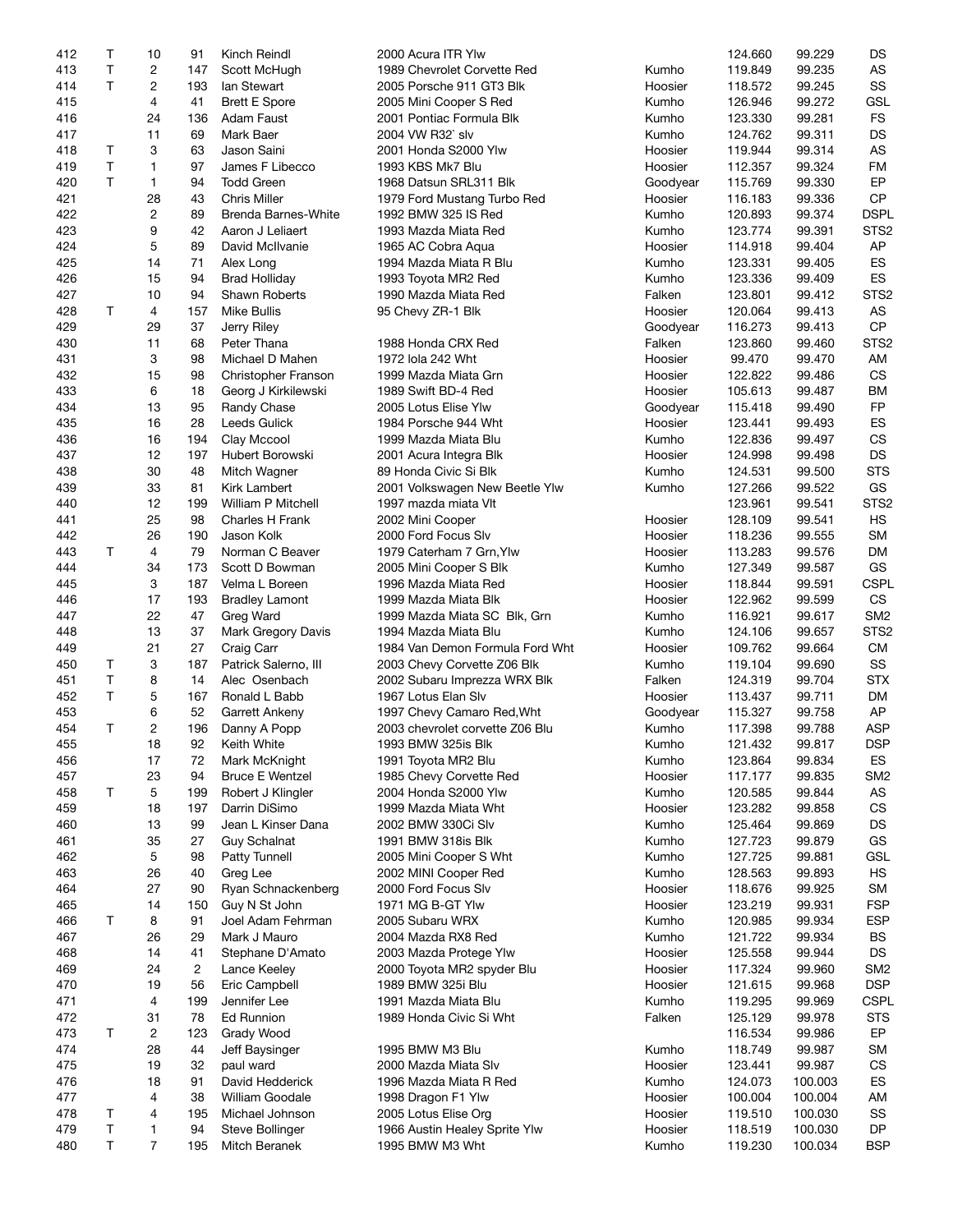| 481 | Т  | 8              | 121 | Jim Kritzler           | 1990 Chevy Corvette Blu            | Kumho    | 119.231 | 100.035 | <b>BSP</b>        |
|-----|----|----------------|-----|------------------------|------------------------------------|----------|---------|---------|-------------------|
| 482 |    | 23             | 192 | <b>Vince Russell</b>   | 1990 Mazda Miata Wht               | Kumho    | 119.380 | 100.040 | <b>CSP</b>        |
| 483 |    | 20             | 94  | <b>Charles Wright</b>  | 1999 Mazda Miata Blu               | Kumho    | 123.513 | 100.046 | <b>CS</b>         |
| 484 |    | 9              | 196 | Benjamin D Thatcher    | 1986 Chevrolet Corvette Pwt        | Kumho    | 119.260 | 100.059 | <b>BSP</b>        |
|     |    |                |     |                        |                                    |          |         |         | <b>BSP</b>        |
| 485 |    | 10             | 97  | Ken Yeo                | 1989 Chevy Corvette Ylw            | Kumho    | 119.279 | 100.075 |                   |
| 486 | T  | $\mathbf{1}$   | 94  | Thomas Harrington      | 2003 Honda/CRG Road Rebel Blk, Red | МG       | 106.585 | 100.083 | F125              |
| 487 |    | 25             | 45  | Robert E Lenz, Sr.     | 1997 Pontiac Firebird Wht          | Kumho    | 124.341 | 100.095 | <b>FS</b>         |
| 488 |    | 30             | 176 | Les Brown              | 1988 Pontiac Firebird Red          | Hoosier  | 117.113 | 100.132 | CP                |
| 489 |    | 29             | 5   | Greg Meier             | 1992 Honda Civic Turbo Red         | Hoosier  | 118.951 | 100.157 | <b>SM</b>         |
| 490 |    | 11             | 76  | Donnie Bartalone       | 1989 chevrolet corvette Red        | Kumho    | 119.396 | 100.173 | <b>BSP</b>        |
| 491 | T. | 3              | 94  | Linda W Shelton        | 2003 Chevy Z06 Corvette Blu        | Hoosier  | 119.682 | 100.174 | SSL               |
| 492 |    | 31             | 42  | John E Sandberg        | 1970 Plymouth Cuda Blk             | Hoosier  | 117.182 | 100.191 | <b>CP</b>         |
|     |    |                |     |                        |                                    |          |         |         |                   |
| 493 |    | 14             | 90  | Geoffrey Chambers      | 1993 Mazda Miata Red               | Falken   | 124.779 | 100.198 | STS <sub>2</sub>  |
| 494 |    | 21             | 189 | Chris Harvey           | 1999 Mazda Miata Slv               |          | 123.723 | 100.216 | CS                |
| 495 |    | 32             | 25  | Ronald J Conrad        | 1986 Honda Civic Si Wht            |          | 125.429 | 100.218 | <b>STS</b>        |
| 496 |    | 6              | 93  | Mary A Wentzel         | 1985 Chevy Corvette Red            | Hoosier  | 117.693 | 100.274 | SM <sub>2</sub> L |
| 497 | Τ  | 3              | 87  | <b>Fred Robertson</b>  | 1988 Honda CRX Blu                 |          | 116.881 | 100.284 | EP                |
| 498 |    | 22             | 88  | Kumar Viswalingam      | 1999 Mazda Miata Grn               | Hoosier  | 123.833 | 100.305 | <b>CS</b>         |
| 499 |    | 12             | 93  | <b>Brian Robertson</b> | 1989 Chevrolet Corvette Blu        | Kumho    | 119.564 | 100.314 | <b>BSP</b>        |
| 500 |    | 23             | 93  | Erik Vandermey         | 1999 Mazda Miata Blk               | Hoosier  | 123.887 | 100.348 | CS                |
|     |    |                |     |                        |                                    |          |         |         |                   |
| 501 |    | 33             | 178 | Tom Grote              | 1989 Honda Civic Si Wht            |          | 125.611 | 100.363 | <b>STS</b>        |
| 502 |    | $\overline{7}$ | 36  | <b>Bob Sonntag</b>     | 1979 Legrand MK25 Blu              | Hoosier  | 106.543 | 100.364 | <b>BM</b>         |
| 503 |    | 27             | 72  | Kevin Gleaton          | 2004 Nissan 350Z Red               | Kumho    | 122.247 | 100.365 | BS                |
| 504 |    | 15             | 66  | <b>Andrew Canak</b>    | 90 Mazda Miata blu                 | Falken   | 124.991 | 100.368 | STS <sub>2</sub>  |
| 505 |    | 15             | 94  | Nick Amick             | 1998 Acura Integra Type R Wht      | Kumho    | 126.096 | 100.372 | DS                |
| 506 |    | 7              | 126 | <b>Nick Roberts</b>    | 2005 KU FSAE KUF05 Blu             | Goodyear | 105.905 | 100.398 | <b>FSAE</b>       |
| 507 |    | 9              | 89  | Marcus E Merideth      | 1996 Ford Mustang Blk              | Hoosier  | 121.593 | 100.436 | <b>ESP</b>        |
|     |    |                |     |                        |                                    |          |         |         |                   |
| 508 |    | 28             | 90  | Tim Heaton             | 2005 Mazda RX-8                    | Kumho    | 122.347 | 100.447 | <b>BS</b>         |
| 509 |    | 34             | 16  | Jake Wright            | 1989 honda civic si Red            |          | 125.717 | 100.448 | <b>STS</b>        |
| 510 |    | 20             | 99  | Ed George              | 1998 Subaru Impreza 2.5 RS Blu     | Kumho    | 122.204 | 100.452 | <b>DSP</b>        |
| 511 |    | 8              | 118 | Martin Urbanc          | 1990 Swift DB-4 Red                | Hoosier  | 106.648 | 100.462 | <b>BM</b>         |
| 512 | T  | 1              | 98  | Kathleen A Fitzpatri   | 2001 Acura Integra Type R Ylw      | Kumho    | 126.243 | 100.489 | <b>DSL</b>        |
| 513 |    | 6              | 76  | Shalyn Morrow          | 2005 Mini Cooper S Grn             | Kumho    | 128.505 | 100.491 | <b>GSL</b>        |
| 514 | T  | 3              | 77  | Geoff Newman           | 1999 Porsche 911 Silver            | Hoosier  | 118.232 | 100.497 | <b>ASP</b>        |
|     |    |                | 54  |                        |                                    |          |         |         | <b>CSP</b>        |
| 515 |    | 24             |     | Harry Aro              | 1995 Mazda Miata Red               | Hoosier  | 119.943 | 100.512 |                   |
| 516 |    | 15             | 87  | Abe Potter             | 1968 BMW 2002 Blk                  | Kumho    | 123.942 | 100.517 | <b>FSP</b>        |
| 517 |    | 24             | 99  | Mark McCrary           | 1999 Mazda Miata Red               | Kumho    | 124.108 | 100.527 | CS                |
| 518 | Τ  | 4              | 9   | <b>Tony Rivera</b>     | 1989 Mazda RX-7 Red                | Hoosier  | 117.172 | 100.534 | EP                |
| 519 | T  | 6              | 57  | Dan Wurzer             | 1995 Chevy ZR-1 Blk                | Hoosier  | 121.435 | 100.548 | <b>AS</b>         |
| 520 | T. | $\overline{c}$ | 96  | Steve Hoelscher        | 1986 Toyota MR2 Wht                | Hoosier  | 119.157 | 100.569 | <b>DP</b>         |
| 521 |    | 19             | 29  | James W Reyenga        | 1993 Toyota MR2 Blk                | Kumho    | 124.776 | 100.569 | ES                |
|     |    |                |     |                        |                                    |          |         |         |                   |
| 522 |    | 4              | 31  | Tia Lundgren           | 2002 Chevy Z06 Red                 | Kumho    | 120.163 | 100.576 | SSL               |
| 523 | Τ  | $\overline{c}$ | 66  | Tristan Kotzian-Coul   | 1999 Mazda Miata Red               | Kumho    | 124.172 | 100.579 | <b>CSL</b>        |
| 524 | T. | 9              | 12  | Chang Ho Kim           | 1989 Honda Civic Wht               | Falken   | 125.422 | 100.588 | <b>STX</b>        |
| 525 |    | 36             | 36  | Scott Grosdidier       | 2002 Toyota Celica Slv             | Kumho    | 128.631 | 100.589 | GS                |
| 526 | Τ  | 10             | 64  | <b>Todd Milstead</b>   | 2003 Subaru WRX Ylw                |          | 125.474 | 100.630 | <b>STX</b>        |
| 527 |    | 11             | 77  | Phil Croy              | 2003 Subaru WRX Blu                | Yokohama | 125.487 | 100.641 | <b>STX</b>        |
| 528 |    | 25             | 123 | Adrian Iley            | 2001 Toyota MR2 Spyder Slv         | Kumho    | 124.253 | 100.645 | CS                |
|     |    | 25             |     | Jason Judd             |                                    |          | 120.102 | 100.645 | <b>CSP</b>        |
| 529 |    |                | 111 |                        | 1993 Mazda Miata Blu, Wht          | Hoosier  |         |         |                   |
| 530 |    | 3              | 178 | Valerie S Furrer       | 2005 Mitsubishi EVO Red            | Kumho    | 121.854 | 100.651 | <b>ESPL</b>       |
| 531 | Τ  | 6              | 197 | Albert E Cram          | 2002 Sprinto 7 Locost Ylw          | Hoosier  | 114.509 | 100.653 | DM                |
| 532 |    | 5              | 89  | Connie Hudson          | 2004 Chevrolet Z06 Ylw             | Kumho    | 120.268 | 100.664 | <b>SSL</b>        |
| 533 |    | 35             | 41  | Derek Wyman            | 1996 Plymouth Neon ACR Blk         | Falken   | 125.988 | 100.664 | <b>STS</b>        |
| 534 |    | 12             | 32  | Dean Rindler           | 2002 Acura RSX Type S Ylw          | Falken   | 125.520 | 100.667 | <b>STX</b>        |
| 535 |    | 26             | 33  | William B Haynes       | 1976 Mazda RX-3 SP Red             | Kumho    | 120.136 | 100.674 | <b>CSP</b>        |
|     |    |                |     |                        |                                    |          |         |         |                   |
| 536 | Τ  | 7              | 91  | Steve Wynveen          | 2001 Honda S2000 Ylw               | Hoosier  | 121.601 | 100.686 | AS                |
| 537 |    | 13             | 110 | Kyle Walther           | 2001 Lexus IS300 Slv               | Falken   | 125.551 | 100.692 | <b>STX</b>        |
| 538 |    | 37             | 133 | Rick Mayer             | 2001 Toyota Celica Blk             | Kumho    | 128.789 | 100.713 | GS                |
| 539 |    | 7              | 51  | Sue Eckles             | 2001 Honda S2000 Red               | Kumho    | 118.218 | 100.722 | SM <sub>2</sub> L |
| 540 |    | 25             | 88  | Raymund Guerrero       | 2001 Chevy Corvette Blu, Dk        | Kumho    | 118.231 | 100.733 | SM <sub>2</sub>   |
| 541 | T  | 1              | 64  | Anna Hedly Goeke       | 2005 Mazda Rx8 Blk                 | Kumho    | 122.702 | 100.738 | BS                |
| 542 |    | 14             | 124 | Greg Olsen             | 1993 BMW 325is Grn                 | Yokohama | 125.626 | 100.752 | <b>STX</b>        |
|     |    |                |     |                        |                                    |          |         |         |                   |
| 543 |    | 10             | 22  | Jeff Templeton         | 2004 Subaru Impreza WRX STi Blu    | Kumho    | 121.997 | 100.770 | <b>ESP</b>        |
| 544 |    | 26             | 171 | Douglas Quara Jr       | 1999 Mazda Miata Red               | Kumho    | 124.443 | 100.799 | CS                |
| 545 |    | 27             | 90  | Randy Eickhoff         | 2000 Toyota MR2 Blk                | Kumho    | 124.445 | 100.800 | CS                |
| 546 | Τ  | 8              | 98  | <b>Steve Sucsy</b>     | 2000 Honda S2000 Red               | Hoosier  | 121.766 | 100.822 | AS                |
| 547 |    | 13             | 72  | James R Harrison       | 1972 Chevrolet Corvette Red        | Kumho    | 120.171 | 100.823 | <b>BSP</b>        |
| 548 | Τ  | 3              | 182 | Steve Hudson           | 1990 Mazda Miata Red               | Hoosier  | 119.465 | 100.828 | DP                |
|     |    |                |     | Jerold Lowe            | 1992 Nissan 240sx Gry              | Kumho    |         |         | <b>SM</b>         |
| 549 |    | 30             | 51  |                        |                                    |          | 119.756 | 100.835 |                   |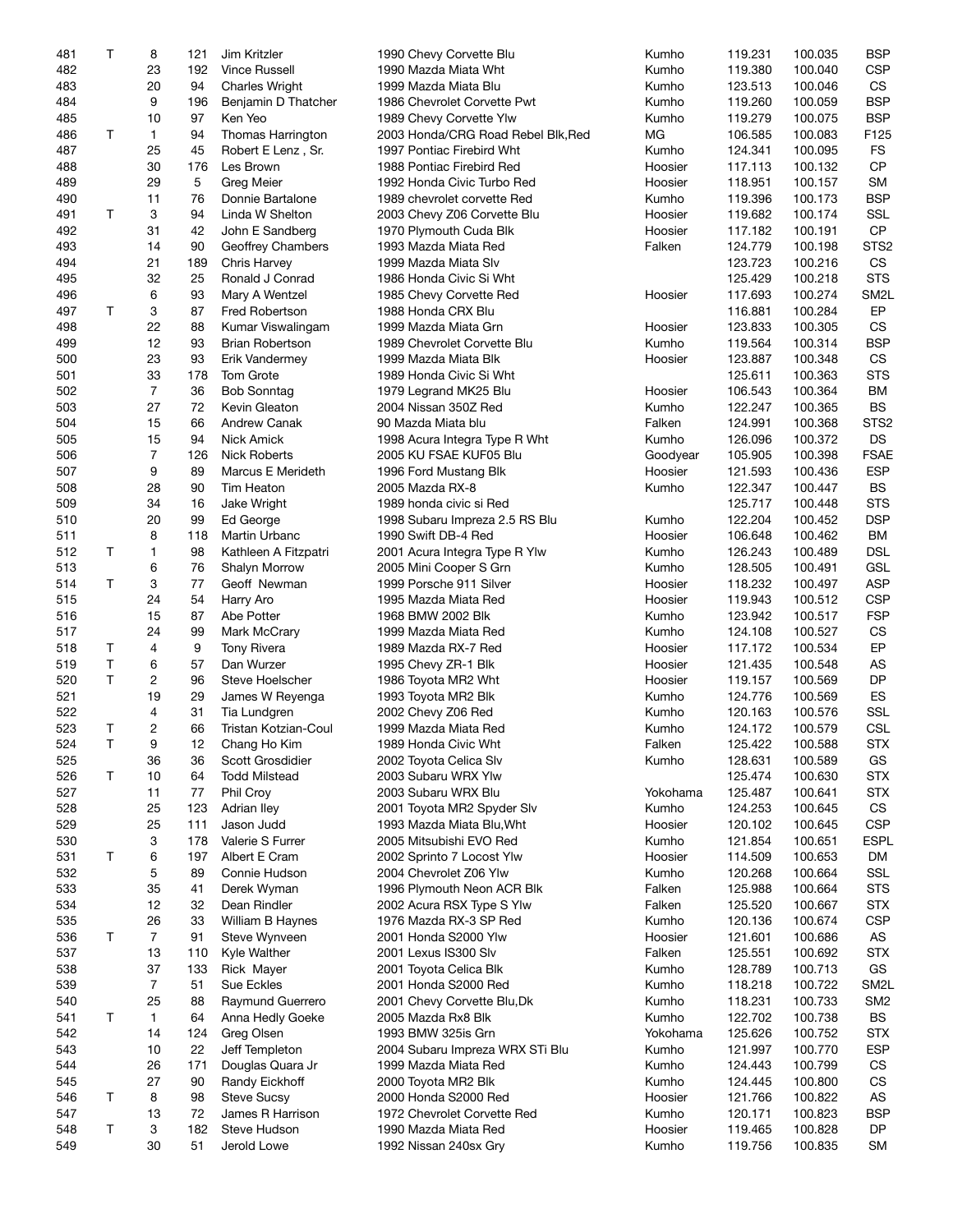| 550 | Τ  | 5              | 174 | <b>Matthew Braun</b>    | 2004 Chevrolet Corvette Blk             | Kumho             | 120.495 | 100.854 | SS               |
|-----|----|----------------|-----|-------------------------|-----------------------------------------|-------------------|---------|---------|------------------|
| 551 | T. | 9              | 59  | Colin Fiedler           | 2000 Honda S2000 Slv                    | Hoosier           | 121.807 | 100.856 | AS               |
| 552 |    | 27             | 61  | Roger Booth             | 2004 Mini Cooper Blu                    | Kumho             | 129.804 | 100.858 | <b>HS</b>        |
| 553 | Τ  | 2              | 47  | Lori Woodward           | 1989 Chevrolet Corvette Red             | Kumho             | 121.819 | 100.866 | <b>ASL</b>       |
|     |    |                |     |                         |                                         |                   |         |         |                  |
| 554 | T. | 5              | 96  | John H Reamer           | 1986 honda civic Red, Slv               | Hoosier           | 117.591 | 100.893 | EP               |
| 555 |    | 26             | 114 | Paul S Williams         | 1998 Pontiac Formula Red                | Kumho             | 125.358 | 100.913 | <b>FS</b>        |
| 556 |    | 15             | 48  | Joshua Morgan           | 1989 Honda Civic Si Blk                 | Kumho             | 125.850 | 100.932 | <b>STX</b>       |
| 557 |    | 16             | 75  | Jerry Lamb              | 2003 BMW 330ci Blu                      | Kumho             | 126.799 | 100.932 | <b>DS</b>        |
| 558 |    | 28             | 149 | Daniel E Stone          | 2004 Toyota MR2 Spyder Red              | Hoosier           | 124.619 | 100.941 | CS               |
| 559 |    | 20             | 13  | Ralph L Priebe          | 1993 Toyota MR-2 Wht                    | Kumho             | 125.249 | 100.951 | <b>ES</b>        |
| 560 |    | 29             | 95  | Donald Barnes           | 1999 Mazda Miata Slv                    | Hoosier           | 124.631 | 100.951 | <b>CS</b>        |
| 561 |    | 16             | 29  | Derek Punch             | 1997 BMW 328 Slv                        | Falken            | 125.877 | 100.953 | <b>STX</b>       |
|     |    |                | 6   | <b>Charlie Clark</b>    | 1966 Corvair Blu                        | Hoosier           |         |         | CP               |
| 562 |    | 32             |     |                         |                                         |                   | 118.099 | 100.975 |                  |
| 563 |    | 27             | 92  | Patrick G Housel        | 1990 mazda miata Wht                    | Kumho             | 120.500 | 100.979 | <b>CSP</b>       |
| 564 |    | 30             | 81  | John Stimson            | 1999 Mazda Miata Blk                    | Hoosier           | 124.686 | 100.996 | CS               |
| 565 |    | 11             | 75  | <b>Brian N Burdette</b> | 1995 Chevrolet Camaro Z28 Mrn           | Kumho             | 122.286 | 101.008 | <b>ESP</b>       |
| 566 | Т  | 10             | 46  | Christopher M Kline     | 1989 Chevrolet Corvette Red             | Kumho             | 122.003 | 101.018 | AS               |
| 567 |    | 31             | 23  | Tuan Nguyen             | 2001 Toyota MR2 Spyder Slv              | Kumho             | 124.718 | 101.022 | <b>CS</b>        |
| 568 |    | 4              | 28  | Lorien Feighner         | 1995 Ford Mustang Wht                   | Kumho             | 122.306 | 101.025 | <b>ESPL</b>      |
| 569 |    | 16             | 50  | Norman Anderson         | 1971 MGB-GT Ylw                         | Hoosier           | 124.569 | 101.025 | <b>FSP</b>       |
| 570 |    | 27             | 98  | <b>Todd Lorino</b>      | 1998 Chevrolet Camaro Z-28 Red          | Hoosier           | 125.499 | 101.027 | <b>FS</b>        |
| 571 |    | 36             | 80  | Louis Kitel             |                                         | Falken            |         |         | <b>STS</b>       |
|     |    |                |     |                         | 2000 Hyundai Tiburon Slv                |                   | 126.449 | 101.033 |                  |
| 572 |    | 28             | 36  | Lee Clyde Lydston       | 2001 Pontiac Formula Blk                | Kumho             | 125.507 | 101.033 | <b>FS</b>        |
| 573 | Τ  | 11             | 87  | Aruch Poonsapaya        | 2001 Honda S2000 Slv                    | Kumho             | 122.025 | 101.037 | AS               |
| 574 |    | 17             | 172 | <b>Courtney Cormier</b> | 2003 mini cooper s Blu                  | Falken            | 126.003 | 101.054 | <b>STX</b>       |
| 575 |    | 14             | 75  | John Slinkard, Jr.      | 2002 honda s2000 Blu                    | Kumho             | 120.454 | 101.061 | <b>BSP</b>       |
| 576 | T  | 6              | 138 | Tom Ellam               | 1972 Mazda RX3 Wht                      | Goodyear          | 117.799 | 101.072 | EP               |
| 577 |    | 17             | 13  | <b>Bruno Lajoie</b>     | 1998 Acura Integra Type R Wht           | Hoosier           | 126.982 | 101.078 | DS               |
| 578 | T  | $\overline{7}$ | 10  | Christopher M Bernar    | 1990 Caterham S-7 Wht                   | Hoosier           | 114.997 | 101.082 | DM               |
| 579 |    | 8              | 89  | Harold D Knobel         | 1960 austin mini Blu                    | Hoosier           | 115.006 | 101.090 | DM               |
|     |    | 31             | 86  |                         |                                         |                   |         |         | SM               |
| 580 |    |                |     | <b>Ted Visscher</b>     | 1978 VW Scirocco Wht                    | Hoosier           | 120.063 | 101.093 |                  |
| 581 |    | 37             | 29  | <b>Brian Jones</b>      | 1997 Nissan Maxima Blk                  | <b>BFGoodrich</b> | 126.576 | 101.134 | <b>STS</b>       |
| 582 | Τ  | 3              | 99  | Marchell Fletcher       | 1999 Mazda Miata Slv                    | Kumho             | 124.903 | 101.171 | <b>CSL</b>       |
| 583 |    | 17             | 97  | John Henderschedt       | 1992 Honda Demon Red, Lt                | Hoosier           | 124.768 | 101.187 | <b>FSP</b>       |
| 584 | T  | 4              | 196 | John Ward Brown         | 1986 toyota mr2mk1 Wht                  | Hoosier           | 119.917 | 101.210 | <b>DP</b>        |
| 585 |    | 18             | 32  | Matt Francavilla        | 2004 VW R32 Blk                         | Kumho             | 127.179 | 101.234 | DS               |
| 586 |    | 15             | 44  | Adam C. Popp            | 1986 Chevrolet Corvette Slv             | Kumho             | 120.673 | 101.245 | <b>BSP</b>       |
| 587 |    | 18             | 26  | Steven Ryan             | 1970 BMW 2002 Org, Red                  | Kumho             | 124.864 | 101.265 | <b>FSP</b>       |
| 588 |    | 12             | 182 | Henry Botkin            | 2002 Chevrolet Z28 Blk                  | Kumho             | 122.617 | 101.282 | <b>ESP</b>       |
|     |    |                |     |                         | 1987 Honda Civic Ylw                    |                   |         |         |                  |
| 589 |    | 28             | 18  | Sean Tate               |                                         | Hoosier           | 120.863 | 101.283 | <b>CSP</b>       |
| 590 |    | 16             | 98  | Drew Hanft              | 1995 Mazda Miata Blk                    | Falken            | 126.139 | 101.290 | STS <sub>2</sub> |
| 591 |    | 18             | 36  | Jeff Brown              | 1998 Acura Integra Type R Wht           | Hankook           | 126.307 | 101.298 | <b>STX</b>       |
| 592 |    | 5              | 99  | Pamela J Kannan         | 1991 Mazda Miata Blu                    | Kumho             | 120.913 | 101.325 | <b>CSPL</b>      |
| 593 |    | 16             | 95  | Van A Michael           | 1995 BMW M3 Wht                         | Hoosier           | 120.775 | 101.330 | <b>BSP</b>       |
| 594 |    | 19             | 75  | Curtis Haigler          | 1985 vw golf Pnk                        | Kumho             | 124.947 | 101.332 | <b>FSP</b>       |
| 595 |    | 17             | 89  | Kevin Kluge             | 1989 Chevrolet Corvette Pur             | Kumho             | 120.788 | 101.341 | <b>BSP</b>       |
| 596 |    | 20             | 45  | Doug Teulie             | 1976 VW Scirocco Slv                    | Kumho             | 124.966 | 101.347 | <b>FSP</b>       |
| 597 |    | 38             | 19  | Randy Hoover            | 1989 Honda Civic SI Red, Ylw            | Falken            | 126.882 | 101.379 | <b>STS</b>       |
| 598 |    | 19             | 182 | Alan Pozner             | 2000 Acura Type R Ylw                   | Hoosier           | 127.384 | 101.398 | DS               |
|     |    |                |     |                         |                                         |                   |         |         |                  |
| 599 |    | 18             | 84  | Stephen Allan Jones     | 1995 BMW M3 Blu                         | Hoosier           | 120.862 | 101.403 | <b>BSP</b>       |
| 600 | Τ  | 12             | 83  | Gregg A Lee             | 2000 Honda S2000 Slv, Dk                |                   | 122.503 | 101.432 | AS               |
| 601 |    | 19             | 97  | Paul Whitehead          | 1989 Honda Civic Wht                    | Falken            | 126.480 | 101.437 | <b>STX</b>       |
| 602 | Т  | 2              | 83  | <b>Bridgette Olson</b>  | 1990 Mazda Miata Red                    | Falken            | 126.343 | 101.453 | STS2L            |
| 603 |    | 13             | 161 | Mark Andy               | 2001 Chevy Camaro Wht                   | Kumho             | 122.837 | 101.463 | <b>ESP</b>       |
| 604 |    | 20             | 93  | Tim D Miller            | 2002 Subaru WRX Ylw                     | Yokohama          | 126.547 | 101.491 | <b>STX</b>       |
| 605 |    | 32             | 181 | Michael Wootton         | 1999 Mazda Miata Blk                    | Hoosier           | 125.322 | 101.511 | CS               |
| 606 |    | 21             | 15  | Todd K Meade            | 2000 Acura Integra Type R Ylw           | Kumho             | 126.610 | 101.541 | <b>STX</b>       |
| 607 | Τ  | 2              | 57  | Alan Sheidler           | 2002 Honda/Birel CR32X Shifter Kart Red |                   | 108.198 | 101.598 | F125             |
|     |    |                |     |                         |                                         |                   |         |         |                  |
| 608 |    | 7              | 23  | Tom Lombardo            | 1986 Honda Civic Red                    | Hoosier           | 118.432 | 101.615 | EP               |
| 609 |    | 3              | 95  | Julie Streeter          | 2000 Honda S2000 Slv                    | Hoosier           | 122.753 | 101.639 | <b>ASL</b>       |
| 610 |    | 22             | 159 | Gene Sanders            | 1982 Formula Ford Van Diemen Red        | Hoosier           | 111.941 | 101.642 | <b>CM</b>        |
| 611 |    | 14             | 94  | Paul Leonard            | 2001 Ford SVT Mustang Cobra Pwt         | Kumho             | 123.057 | 101.645 | <b>ESP</b>       |
| 612 |    | 13             | 170 | <b>Andrew Howe</b>      | 2000 Honda S2000 Blk                    | Kumho             | 122.795 | 101.674 | AS               |
| 613 |    | 39             | 21  | Douglas Rand            | 2001 Subaru Impreza 2.5RS Blu           | Falken            | 127.257 | 101.678 | <b>STS</b>       |
| 614 |    | 14             | 30  | Kent Hoyt               | 1992 Plymouth Laser Red                 | Goodyear          | 117.978 | 101.697 | FP               |
| 615 |    | 6              | 92  | Renee Russell           | 1990 Mazda Miata Blk, Wht               | Kumho             | 121.375 | 101.712 | <b>CSPL</b>      |
| 616 |    | 8              | 64  | Thomas M Cindrich       | 1985 Honda CRX Blu                      | Goodyear          | 118.553 | 101.718 | EP               |
|     |    |                |     |                         |                                         |                   |         |         |                  |
| 617 |    | 17             | 71  | Marshall R Cone         | 2002 MINI Cooper Red, Wht               | Kumho             | 126.693 | 101.734 | STS <sub>2</sub> |
| 618 | Τ  | 5              | 25  | Paula Whitney           | 1994 Mazda Miata Ylw                    | Hoosier           | 120.539 | 101.735 | DP               |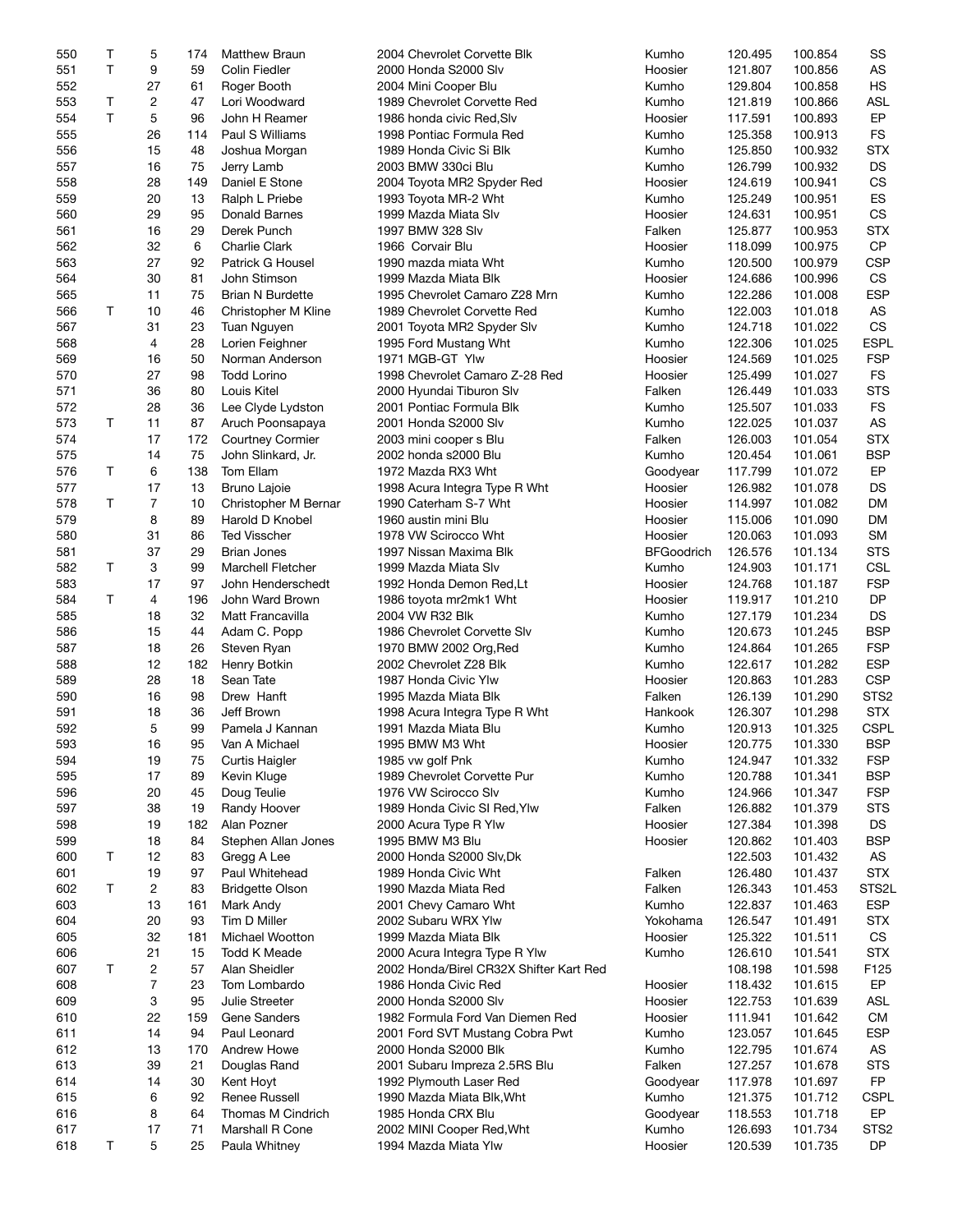| 619 |    | 20             | 82             | James R Snyder            | 2002 Acura Integra Type R Ylw        | Hoosier  | 127.811 | 101.738 | DS               |
|-----|----|----------------|----------------|---------------------------|--------------------------------------|----------|---------|---------|------------------|
| 620 |    | 29             | 33             | Peter Hetman, Jr.         | 2005 Nissan 350 Z Track Slv          | Hoosier  | 123.934 | 101.750 | <b>BS</b>        |
| 621 |    | 4              | 70             | <b>Heather Howe</b>       | 2000 Honda S2000 Blk                 | Kumho    | 122.890 | 101.753 | <b>ASL</b>       |
| 622 |    | 9              | 67             | L C Bohrer                | 1967 Lotus Elan Slv                  | Hoosier  | 115.785 | 101.775 | DM               |
|     |    |                |                |                           |                                      |          |         |         |                  |
| 623 |    | 22             | 72             | <b>Richard West</b>       | 2003 Mini Cooper S Blu               | Falken   | 126.919 | 101.789 | <b>STX</b>       |
| 624 |    | 21             | 186            | Gregory Warren Hahn       | 2005 Dodge ACR Neon Wht              | Hoosier  | 127.882 | 101.794 | <b>DS</b>        |
| 625 | T  | 2              | 68             | Annie Bauer               | 1995 Porsche 968 Red                 | Kumho    | 123.991 | 101.797 | <b>BS</b>        |
| 626 |    | 9              | 68             | Steven Bradford           | 1970 Ford Escort-Mexico Blu, Ylw     | Goodyear | 118.653 | 101.804 | EP               |
| 627 |    | 19             | 5              | Randall Wilcox            | 1998 BMW M3 Sedan Slv                | Kumho    | 121.344 | 101.808 | <b>BSP</b>       |
| 628 |    | 26             | 21             | Jeff Finkbeiner           | 1993 Mazda RX-7 Red                  | Hoosier  | 119.496 | 101.811 | SM <sub>2</sub>  |
| 629 |    | 22             | 71             | <b>Chris Mosley</b>       | 2003 Mazda Mazda Speed Protege Blu   | Kumho    | 127.905 | 101.812 | DS               |
| 630 |    | 21             | 41             | Gregory Owen Laws         | 1987 Renault "GTA ""the Phrog""" Slv | Hoosier  | 125.555 | 101.825 | <b>FSP</b>       |
|     |    |                |                |                           |                                      |          |         |         |                  |
| 631 |    | 14             | 193            | N C Bellamy               | 1996 Chevy Corvette Blk              | Hoosier  | 123.034 | 101.872 | AS               |
| 632 |    | 10             | 21             | <b>Christopher Dorsey</b> | 1985 Honda CRX Blk, Ylw              |          | 118.752 | 101.889 | EP               |
| 633 |    | 21             | 61             | George Schweikle          | 1976 Alfa Romeo Spider Red           | Hoosier  | 123.957 | 101.893 | <b>DSP</b>       |
| 634 |    | 15             | 28             | David Feighner            | 1995 Ford Mustang Wht                | Kumho    | 123.411 | 101.937 | <b>ESP</b>       |
| 635 |    | 18             | 153            | Gary Szabo                | 1992 Mazda Miata White               |          | 126.947 | 101.938 | STS <sub>2</sub> |
| 636 |    | 11             | 39             | Robert G Chrismas         | 1987 Honda CRX Ylw                   | Hoosier  | 118.842 | 101.966 | EP               |
| 637 |    | 29             | 4              | Mike Depietro             | 1999 Mazda Miata Slv                 | Kumho    | 121.723 | 102.004 | <b>CSP</b>       |
| 638 |    | 29             | 8              | <b>Charles Trebilcock</b> | 2003 Ford Mustang Mach 1 Gry         | Kumho    | 126.723 | 102.012 | <b>FS</b>        |
|     |    |                |                |                           |                                      |          |         |         |                  |
| 639 |    | 6              | 76             | Debra Eymann              | 2003 Chevrolet Corvette Z06 Ylw      | Kumho    | 121.882 | 102.015 | SSL              |
| 640 |    | 21             | 167            | Jimmie L Stewart          | 1991 Toyota MR-2 Wht                 | Kumho    | 126.573 | 102.018 | ES               |
| 641 |    | 15             | 61             | Gord Zacharias            | 01 Honda S2000 Slv                   | Kumho    | 123.218 | 102.025 | AS               |
| 642 |    | 7              | 17             | Elena La Rosa             | 1993 Mazda RX-7 Red                  | Kumho    | 121.904 | 102.034 | <b>SSL</b>       |
| 643 | Τ  | 4              | 177            | Jeff Barstow              | 1999 Porsche 911 Slv                 | Hoosier  | 120.064 | 102.054 | <b>ASP</b>       |
| 644 | T. | 2              | 53             | Annie Bonvouloir          | 1981 VW Scirocco Slv                 |          | 125.851 | 102.065 | <b>FSPL</b>      |
| 645 |    | 3              | 97             | Denise Kugler             | 1992 Honda Demon Red, Lt             | Hoosier  | 125.872 | 102.082 | <b>FSPL</b>      |
|     |    |                |                |                           |                                      |          |         |         |                  |
| 646 | Τ  | $\overline{c}$ | 89             | <b>Rick Clark</b>         | 1983 KBS MK4 Red                     | Hoosier  | 115.511 | 102.112 | FM               |
| 647 | T  | 3              | 83             | Sheldon Lemoine           | 1990 KBS Mk V F500 Pnk               | Hoosier  | 115.554 | 102.150 | FM               |
| 648 |    | 33             | 83             | Darryl Wrolson            | 2003 Mazda Miata Red                 | Kumho    | 126.111 | 102.150 | <b>CS</b>        |
| 649 |    | 20             | 109            | Jerry M Onks              |                                      | Kumho    | 121.766 | 102.162 | <b>BSP</b>       |
| 650 |    | 10             | 139            | Alan S Rae                | 1991 Caterham Super 7 Grn            | Hoosier  | 116.225 | 102.162 | DM               |
| 651 |    | 15             | 11             | Jason Hopkins             | 1985 Mazda RX7 Wht                   | Goodyear | 118.533 | 102.175 | <b>FP</b>        |
| 652 |    | 38             | 25             | Duane Bailey              | 2003 Mitsubishi Eclipse Gry          |          | 130.664 | 102.179 | GS               |
| 653 | Т  | 3              | $\overline{c}$ |                           |                                      |          | 108.822 | 102.184 | F125             |
|     |    |                |                | Sebastian Strauss         | 1991 PCR Shifter Blu, Red, Wht       |          |         |         |                  |
| 654 |    | 23             | 24             | Larry Olsen               | 1993 BMW 325is Grn                   | Yokohama | 127.413 | 102.185 | <b>STX</b>       |
| 655 |    | 19             | 181            | Stephen Eberlein          | 1990 Mazda Miata Wht                 | Kumho    | 127.281 | 102.207 | STS <sub>2</sub> |
| 656 |    | 34             | 92             | <b>Tom Dupler</b>         | 1999 Mazda Miata Red                 | Kumho    | 126.201 | 102.223 | CS               |
| 657 |    | 32             | 16             | John Wharton              | 1995 BMW M3 Ylw                      | Kumho    | 121.424 | 102.239 | SM               |
| 658 |    | 30             | 97             | <b>Richard Kline</b>      | 2003 Nissan 350Z Blk                 | Kumho    | 124.535 | 102.243 | <b>BS</b>        |
| 659 |    | 24             | 81             | Jeff Craven               | 2004 Subaru Imprezza WRX Wht         | Falken   | 127.497 | 102.253 | <b>STX</b>       |
| 660 | T  | 1              | 33             | Ann Hollis                | 2003 Subaru Impreza WRX BLU          | Hankook  | 127.514 | 102.266 | <b>STXL</b>      |
|     |    |                |                |                           |                                      |          |         |         |                  |
| 661 |    | 23             | 57             | <b>Matthew Arnold</b>     | 2003 BMW 330i Blu                    | Kumho    | 128.513 | 102.296 | DS               |
| 662 |    | 22             | 46             | Alex Lowe                 | 1994 Mazda Miata Blu                 | Kumho    | 126.928 | 102.304 | ES.              |
| 663 |    | 23             | 20             | Robert L Shinn            | 1993 Toyota MR2 Red                  | Kumho    | 126.929 | 102.305 | ES               |
| 664 |    | 30             | 152            | James L Mueller           | 2001 Mustang Cobra Red               | Kumho    | 127.102 | 102.317 | <b>FS</b>        |
| 665 | T  | 6              | 196            | Tage Evanson              | 2003 Chevy Corvette Z06 Blu          | Kumho    | 122.252 | 102.325 | SS               |
| 666 |    | 24             | 93             | Eric Buetzer              | 1993 Toyota MR2 Teal                 | Kumho    | 126.963 | 102.332 | ES               |
| 667 |    | 25             | 173            | Jon Krolewicz             | 2000 Subaru Impreza RS Blu           |          | 127.598 | 102.334 | <b>STX</b>       |
|     | Τ  |                | 71             | Debra Pruett              | 1962 Lotus 7 Pur                     |          |         | 102.338 |                  |
| 668 |    | 1              |                |                           |                                      | Hoosier  | 115.506 |         | EML              |
| 669 | T  | 1              | 78             | Pilar Miranda             | 95 BMW M3 Silver                     | Hoosier  | 118.747 | 102.360 | <b>FPL</b>       |
| 670 |    | 31             | 14             | Wayne E Furr, Jr.         | 1999 Pontiac Formula Red             | Kumho    | 127.169 | 102.371 | <b>FS</b>        |
| 671 | Т  | 2              | 99             | Tina M Reeves             | 1990 Mazda Miata Slv                 | Hoosier  | 121.296 | 102.374 | DPL              |
| 672 |    | 24             | 17             | Gary Merideth             | 2004 BMW 330ci Wht                   | Hoosier  | 128.611 | 102.374 | DS               |
| 673 | Т  | 1              | 96             | Karen K Rafferty          | 2003 Chevrolet Corvette Z06 Blu      | Kumho    | 120.488 | 102.415 | <b>ASPL</b>      |
| 674 | T  | 4              | 40             | James D Murphy III        | 1984 DareDevil F500 Blu, Wht         | Hoosier  | 115.856 | 102.417 | FM               |
|     | Τ  | 7              |                |                           |                                      |          |         |         | SS               |
| 675 |    |                | 186            | <b>Brian Conners</b>      | 2005 Lotus Elise Gry                 | Hoosier  | 122.371 | 102.425 |                  |
| 676 | T  | 5              | 95             | John Whitling             | 1992 Red Devil F500 Wht              | Hoosier  | 115.871 | 102.430 | FM               |
| 677 |    | 35             | 45             | Paul Magee                | 1999 Mazda Miata Blk                 | Kumho    | 126.464 | 102.436 | CS               |
| 678 | Т  | 8              | 171            | Stephen G Telehowski      | 2001 Chevrolet Corvette Z06 Ylw      | Kumho    | 122.401 | 102.450 | SS               |
| 679 | T. | 9              | 170            | Alex Tziortzis            | 2002 Chevrolet Corvette Z06 Slv      | Kumho    | 122.414 | 102.461 | SS               |
| 680 |    | 16             | 99             | Daniel Heydlauff          | 2004 Honda S2000 Ylw                 | Kumho    | 123.785 | 102.494 | AS               |
| 681 | Т  | 6              | 90             | Scott Nardin              | 1986 Solo Vee Werks Wht              | Hoosier  | 115.948 | 102.498 | FM               |
|     | T  |                |                |                           |                                      |          |         |         |                  |
| 682 |    | 10             | 87             | David Newman              | 2003 Chevrolet Z06 Blk               | Kumho    | 122.460 | 102.499 | SS               |
| 683 |    | 17             | 45             | Mark S Hill               | 2001 honda S2000 Pwt                 | Hoosier  | 123.792 | 102.500 | AS               |
| 684 | Τ  | 1              | 13             | Branden Burkhart          | 2004 Subaru Impreza WRX STI Blk      | Falken   | 125.316 | 102.508 | STU              |
| 685 |    | 18             | 47             | Tom McDaniel              | 1989 Chevrolet Corvette Red          | Kumho    | 123.837 | 102.537 | AS               |
| 686 |    | 39             | 22             | Sean T Ittner             | 2000 Ford Mustang V6 Blk             |          | 131.142 | 102.553 | GS               |
| 687 |    | 36             | 69             | <b>Richard Y Fletcher</b> | 1999 Mazda Miata Slv                 | Kumho    | 126.610 | 102.554 | CS               |
|     |    |                |                |                           |                                      |          |         |         |                  |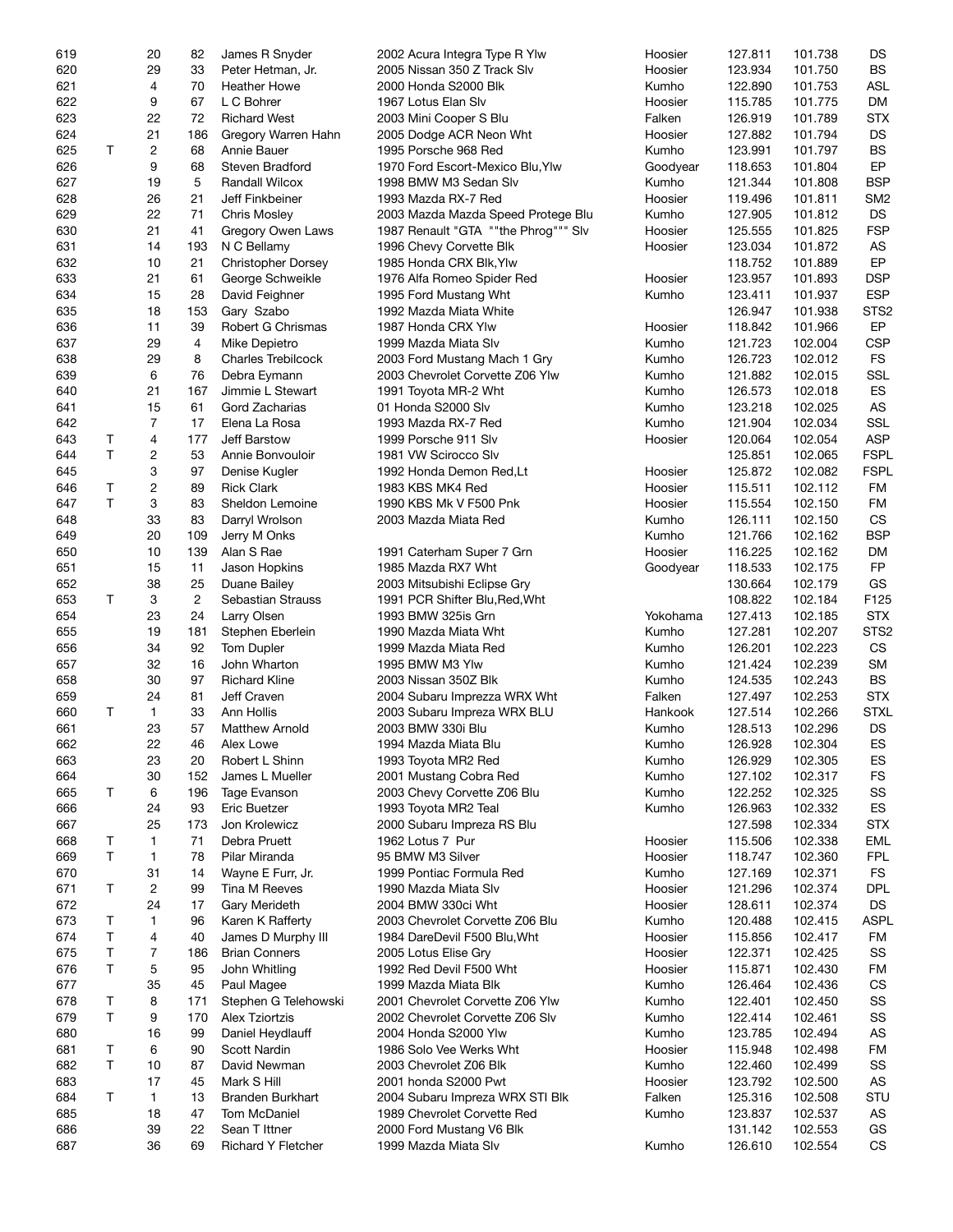| 688 |              | 25             | 44             | <b>Bryan E Sechrist</b>   | 1991 Mazda Miata Wht                  | Kumho    | 127.254 | 102.567 | ES               |
|-----|--------------|----------------|----------------|---------------------------|---------------------------------------|----------|---------|---------|------------------|
| 689 |              | 19             | 62             | Jerry Irvine              | 2005 Mistery Prancer Revolution M Gry | Kumho    | 123.876 | 102.569 | AS               |
| 690 |              | 4              | 93             | Ginette Jordan            | 1992 Honda Civic Red                  | Hoosier  | 126.478 | 102.574 | <b>FSPL</b>      |
| 691 |              | 26             | 48             | Tom Zickuhr               | 1988 Porsche 924S Red                 | Kumho    | 127.297 | 102.601 | ES               |
|     |              |                |                |                           |                                       |          |         |         |                  |
| 692 |              | 7              | 99             | Carol F Barclay           | 2005 Mini Cooper S Wht, Ylw           | Kumho    | 131.234 | 102.625 | GSL              |
| 693 | T            | 2              | 27             | Michael C Neary           | 1995 BMW M-Tricycle Blu               | Falken   | 125.482 | 102.644 | STU              |
| 694 |              | 20             | 11             | Joe B Williams            | 1991 Mazda Miata Red                  | Falken   | 127.842 | 102.657 | STS <sub>2</sub> |
| 695 |              | 33             | 112            | Steven Munsell            | 1987 Ford Mustang Blk                 | Hoosier  | 120.081 | 102.669 | <b>CP</b>        |
| 696 |              | 34             | 134            | <b>Art Martinez</b>       | 1982 Pontiac MSE T/A Blu, Wht         | Hoosier  | 120.088 | 102.675 | <b>CP</b>        |
| 697 |              | 12             | 38             | Curtis Lee                | 1972 Mazda RX3 Wht                    | Goodyear | 119.690 | 102.694 | EP               |
| 698 |              | 5              | 99             | <b>Kathy Teulie</b>       | 2003 Honda S2000 Red                  | Kumho    | 124.050 | 102.713 | <b>ASL</b>       |
| 699 |              | 31             | 111            | <b>Toby Levitt</b>        | 2004 Mazda RX-8 Red                   | Kumho    | 125.108 | 102.714 | BS               |
|     |              |                |                |                           |                                       |          |         |         |                  |
| 700 | Τ            | $\mathbf{1}$   | 39             | <b>Kristin Tipple</b>     | 1987 Honda Civic Ylw                  | Hoosier  | 119.738 | 102.735 | EPL              |
| 701 |              | 32             | 28             | Glenn Duensing            | 1991 Chevy Z28 Blu                    | Kumho    | 127.624 | 102.737 | <b>FS</b>        |
| 702 | Τ            | 11             | 30             | Lance Adams               | 2002 Chevy Corvette Blu               | Kumho    | 122.751 | 102.743 | SS               |
| 703 | T.           | 1              | 142            | <b>Brandy Sandberg</b>    | 1970 Plymouth Cuda Blk                | Hoosier  | 120.171 | 102.746 | <b>CPL</b>       |
| 704 |              | 3              | 77             | Kim Littke                | 1993 Mazda Miata Wht                  | Falken   | 128.020 | 102.800 | STS2L            |
| 705 |              | 26             | $\overline{7}$ | John Jacobs               | 1989 Subaru XT-6 Red                  | Falken   | 128.186 | 102.805 | <b>STX</b>       |
| 706 |              | 8              | 26             | Erich Ohlde               | KU FSAE KUF05 Blu, Red, Ylw           | Goodyear | 108.448 | 102.809 | <b>FSAE</b>      |
|     |              |                |                |                           |                                       |          |         |         |                  |
| 707 | Τ            | 3              | 199            | Jeffrey Vogel             | 2004 Subaru STI Blu                   | Falken   | 125.696 | 102.819 | STU              |
| 708 | Τ            | 4              | 191            | Tim Bergin                | 2004 Subaru WRX STI Wht               | Falken   | 125.719 | 102.838 | STU              |
| 709 | T.           | 5              | 34             | Adam Cuquet               | 2004 Subaru WRX STi Blu, Ylw          |          | 125.736 | 102.852 | STU              |
| 710 |              | 37             | 180            | Dr. Tim Allen Reinha      | 1999 Mazda Miata Blk                  | Hoosier  | 127.007 | 102.876 | CS               |
| 711 |              | 3              | 48             | Jennifer R Isley          | 2005 Mazda RX8 Slv                    | Kumho    | 125.346 | 102.909 | <b>BS</b>        |
| 712 | Τ            | 5              | 32             | <b>Ted Lewis</b>          | 1965 Lotus Elan Grn                   | Hoosier  | 121.070 | 102.910 | <b>ASP</b>       |
| 713 | $\mathsf{T}$ | 6              | 194            | <b>Terry Fair</b>         | 1997 BMW M3 Heavy Slv                 | Falken   | 125.808 | 102.911 | STU              |
|     |              |                |                |                           |                                       |          |         |         |                  |
| 714 |              | 20             | 190            | Gregory Obadia            | 2002 HONDA S2000 Slv                  | Hoosier  | 124.305 | 102.925 | AS               |
| 715 |              | 11             | 11             | <b>Chuck Meyers</b>       | 1990 Caterham Seven Red               | Hoosier  | 117.093 | 102.925 | <b>DM</b>        |
| 716 | Τ            | 6              | 172            | Tom Berry                 | 1999 Chevrolet Corvette Blk           | Kumho    | 121.103 | 102.938 | <b>ASP</b>       |
| 717 | Τ            | $\overline{7}$ | 66             | Paul Magyar               | 2005 Subaru WRX STi Slv               |          | 125.854 | 102.949 | STU              |
| 718 | T.           | 2              | 64             | Martha Lou Haddon         | 1985 Honda CRX Blu                    | Hoosier  | 119.990 | 102.951 | EPL              |
| 719 |              | 40             | 89             | Jeff Bradley              | 2003 Mini cooper s Blk, Wht           | Kumho    | 131.654 | 102.953 | GS               |
| 720 |              | 27             | 33             | <b>Chris Conant</b>       | 1988 BMW M3 Red                       | Falken   | 128.391 | 102.970 | <b>STX</b>       |
|     |              |                |                |                           |                                       |          | 123.027 |         |                  |
| 721 | T            | 12             | 138            | Eric B Heller             | 2002 Chevy Corvette Red               | Kumho    |         | 102.974 | SS               |
| 722 |              | 16             | 71             | Eric J Graunke            | 1995 Ford Mustang Wht                 | Kumho    | 124.670 | 102.977 | <b>ESP</b>       |
| 723 |              | 21             | 99             | Eric Linnhoff             | 1997 Mazda Miata Blu                  | Falken   | 128.241 | 102.978 | STS <sub>2</sub> |
| 724 |              | 28             | 54             | Jason Wong                | 2003 Subaru Impreza WRX Blu           | Hankook  | 128.415 | 102.989 | <b>STX</b>       |
| 725 |              | 40             | 10             | <b>Chris Bitner</b>       | 2004 Honda Civic HX Wht               | Hankook  | 128.906 | 102.996 | <b>STS</b>       |
| 726 |              | 21             | 9              | Dan Chadwick              | 1996 Chevy Corvette Slv               | Kumho    | 122.794 | 103.024 | <b>BSP</b>       |
| 727 |              | 27             | 51             | John Williams             | 1988 Pontiac Fiero Formula            | Kumho    | 127.826 | 103.028 | ES               |
| 728 |              |                | 71             |                           |                                       | Kumho    | 125.954 | 103.030 | STU              |
|     |              | 8              |                | Max Norton                | 1999 BMW M3 Blk                       |          |         |         |                  |
| 729 |              | 3              | 84             | Sara J Schultz            | 1991 Honda Civic Si Red               | Falken   | 128.976 | 103.052 | <b>STSL</b>      |
| 730 |              | 25             | 45             | Jeff T. Robinson          | 1997 Acura Integra Type-R Wht         | Hoosier  | 129.480 | 103.066 | DS               |
| 731 |              | 17             | 80             | Viet-Tam Luu              | 2005 Mitsubishi Evolution RS Wht      | Kumho    | 124.781 | 103.069 | <b>ESP</b>       |
| 732 |              | 21             | 77             | Jim French                | 1989 Chevrolet Corvette Blu           | Kumho    | 124.485 | 103.074 | AS               |
| 733 |              | 22             | 93             | Robert H Neff             | 1996 Chevrolet Corvette Blk           | Hoosier  | 124.494 | 103.081 | AS               |
| 734 |              | 26             | 164            | Aaron S Miller            | 2004 Chrysler Crossfire Blk           | Kumho    | 129.500 | 103.082 | DS               |
| 735 | Τ            | 4              |                | <b>Biff C Frisch</b>      | 1967 Honda Tony Kart Ylw              |          |         |         | F125             |
|     |              |                | 83             |                           |                                       | Hoosier  | 109.782 | 103.085 |                  |
| 736 |              | 38             | 97             | <b>Hector San Nicolas</b> | 1999 Mazda Miata Wht                  | Hoosier  | 127.321 | 103.130 | CS               |
| 737 | T            | 7              | 140            | <b>Steve Brueck</b>       | 1984 Daredevil F500 Blu, Red, Wht     | Hoosier  | 116.663 | 103.130 | FM               |
| 738 |              | 7              | 96             | David Kutney              | 2003 Chevrolet Corvette Z06 Blu       | Kumho    | 121.347 | 103.145 | <b>ASP</b>       |
| 739 |              | 30             | 51             | Tom Rowe                  | 1983 Mazda RX-7 Blk                   | Hoosier  | 123.086 | 103.146 | <b>CSP</b>       |
| 740 |              | 39             | 22             | Kenneth Baker             | 1999 Mazda Miata Blk                  | Hoosier  | 127.354 | 103.157 | CS               |
| 741 |              | 18             | 16             | Steven L Glaab            | 2005 Subaru WRX STi Slv               | Kumho    | 124.906 | 103.172 | <b>ESP</b>       |
| 742 |              |                |                |                           | 1994 Mazda Miata Red                  | Hoosier  |         |         | ES               |
|     |              | 28             | 95             | Glenn L Austin            |                                       |          | 128.006 | 103.173 |                  |
| 743 |              | 27             | 96             | Al Aberson                | 2001 Lexus IS300 Ylw                  | Kumho    | 129.624 | 103.181 | DS               |
| 744 |              | 23             | 196            | <b>Richie Newman</b>      | 2005 Honda S2000 Red                  | Hoosier  | 124.619 | 103.185 | AS               |
| 745 |              | 6              | 62             | Lorena Irvine             | 2005 Mistery Prancer Revolution M Gry | Kumho    | 124.621 | 103.186 | <b>ASL</b>       |
| 746 |              | 41             | $\overline{c}$ | Neil R Wilson             | 2002 Ford SVT Focus Blu               | Hoosier  | 131.975 | 103.204 | GS               |
| 747 |              | 12             | 47             | Lee Mabee                 | 2001 Caterham Super Seven Grn         | Hoosier  | 117.428 | 103.219 | DM               |
| 748 |              | 9              | 76             | David Heinrich            | 2003 Mitsubishi Evo                   | Kumho    | 126.204 | 103.235 | STU              |
|     |              |                |                |                           |                                       |          |         |         |                  |
| 749 |              | 31             | 68             | Donald A Conrad           | 1993 Mazda Miata Red, Ylw             | Hoosier  | 123.202 | 103.243 | <b>CSP</b>       |
| 750 |              | 3              | 61             | Dee Schweikle             | 1976 Alfa Romeo Spider Red            | Hoosier  | 125.641 | 103.277 | <b>DSPL</b>      |
| 751 |              | 22             | 53             | Michael Homic             | 1992 Mazda Miata Wht                  | Hoosier  | 128.621 | 103.283 | STS <sub>2</sub> |
| 752 | Τ            | 13             | 97             | Steve Landstra            | 2002 Corvette Z06 Ylw                 | Kumho    | 123.397 | 103.283 | SS               |
| 753 |              | 8              | 25             | Brendon Bengermino        | 2004 BMW M3 Blu                       | Kumho    | 121.510 | 103.284 | <b>ASP</b>       |
| 754 | Τ            | 14             | 141            | Albert W Chan             | 2003 Chevrolet Corvette Z06 Red       | Kumho    | 123.403 | 103.288 | SS               |
| 755 |              | 24             | 146            | <b>Mark Presley</b>       | 1989 Chevrolet Corvette Red           | Kumho    | 124.751 | 103.294 | AS               |
| 756 |              |                | 39             |                           | 1991 Caterham Super 7 Grn, Slv        |          |         |         | DM               |
|     |              | 13             |                | Ambrose Fung              |                                       | Hoosier  | 117.567 | 103.341 |                  |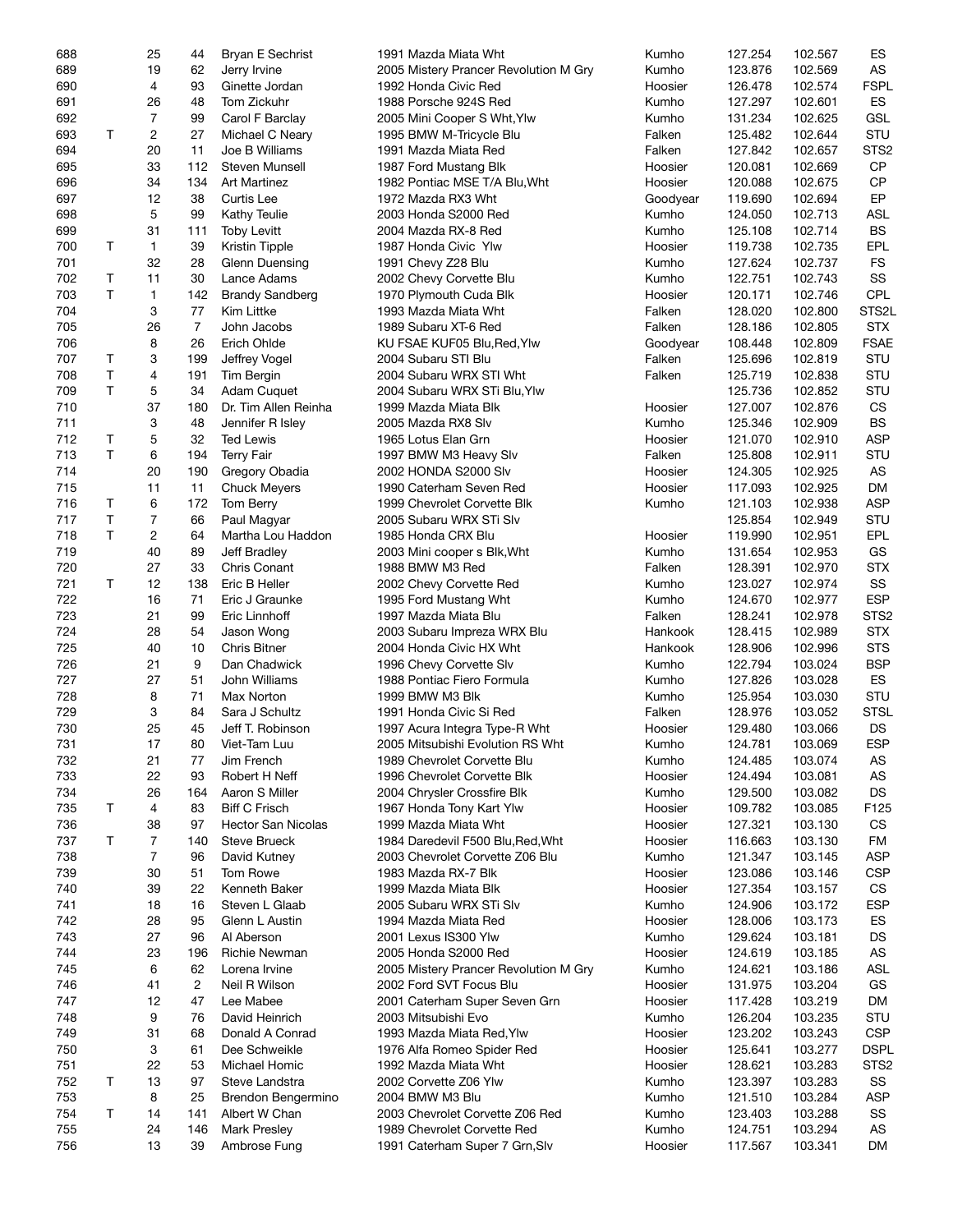| 757 |   | 22             | 98             | Cliff Rosenberg        | 97 BMW 328is wht                      | Kumho    | 125.724 | 103.345 | <b>DSP</b>    |
|-----|---|----------------|----------------|------------------------|---------------------------------------|----------|---------|---------|---------------|
| 758 | Τ | 15             | 177            | <b>Steve Waters</b>    | 2001 Chevrolet Corvette Z06 Red       | Kumho    | 123.488 | 103.359 | SS            |
| 759 | T | 5              | 71             | Marc Segal             | 2000 Honda Birel Red                  |          | 110.092 | 103.376 | F125          |
| 760 |   | 40             | 15             | <b>Bill Crawford</b>   | 2002 Toyota MR2 Spyder Ylw            | Hoosier  | 127.632 | 103.382 | CS            |
| 761 |   | 10             | 94             | Brian Hanchey          | 1997 BMW M3 LTW Slv                   | Falken   | 126.447 | 103.434 | STU           |
| 762 | T | 6              | 199            | Paul Russell           | 2002 CRG/Honda Blk                    |          | 110.165 | 103.445 | F125          |
| 763 |   | 11             | 62             | Larry Chan             | 1997 BMW M3 Blk                       | Falken   | 126.506 | 103.482 | STU           |
| 764 |   | 41             | 85             | Steven Lowy            | 1999 Mazda Miata Grn                  | Hoosier  | 127.779 | 103.501 | CS            |
| 765 | T | $\overline{c}$ | 91             | Susan Delzell          | 1979 Ford Mustang Slv                 | Hoosier  | 121.055 | 103.502 | CPL           |
| 766 |   | 19             | 19             | Mark E Walker          | 1994 Chevrolet Camaro Z-28 Blu        | Kumho    | 125.319 | 103.513 | <b>ESP</b>    |
| 767 |   | 42             | 6              | Ralph D Cummings       | 1999 Mazda Miata Slv                  | Kumho    | 127.828 | 103.541 | CS            |
| 768 |   | 25             | 195            |                        |                                       | Hoosier  | 125.102 |         | AS            |
|     |   |                |                | Jeffrey F Jackson      | 2003 Porsche Boxster Wht              |          |         | 103.584 |               |
| 769 |   | $\overline{4}$ | 85             | Barbara Leroy-Boehme   | 2004 Mazda RX8 Blu                    | Kumho    | 126.172 | 103.587 | <b>BS</b>     |
| 770 |   | 29             | 27             | Andrew VanderPloeg     | 2001 Honda Prelude Wht                | Hankook  | 129.178 | 103.601 | <b>STX</b>    |
| 771 |   | $\overline{7}$ | 97             | Russell A Blume        | 1995 Honda Tony Kart Wht              |          | 110.334 | 103.604 | F125          |
| 772 |   | 4              | 177            | Megan Young            | 1993 Mazda Miata Wht                  | Falken   | 129.030 | 103.611 | STS2L         |
| 773 |   | 16             | 91             | Tom Kotzian            | 2004 Chevy Corvette Red               | Kumho    | 123.802 | 103.622 | SS            |
| 774 |   | 29             | 182            | Caleb Veach            | 1993 Toyota MR2 Teal                  | Kumho    | 128.587 | 103.641 | ES            |
| 775 |   | 22             | 90             | Adam Bruce             | 1984 VW Rabbit GTi Blk                | Hoosier  | 127.807 | 103.651 | <b>FSP</b>    |
| 776 |   | 12             | 99             | <b>Andrew Watts</b>    | 2004 Subaru STI Blu                   | Falken   | 126.724 | 103.660 | STU           |
| 777 |   | 13             | 166            | Jason John McCall      | 2005 Subaru STi Slv                   | Falken   | 126.737 | 103.671 | STU           |
| 778 |   | 32             | $\overline{c}$ | <b>Rick Blair</b>      | 1988 toyota mr2 supercharged Red      | Kumho    | 123.762 | 103.713 | <b>CSP</b>    |
| 779 |   | $\overline{7}$ | 40             | Dan Dalessio           | 1973 Triumph TR6 Slv                  | Goodyear | 119.902 | 103.715 | AP            |
| 780 |   | 17             | 198            | Chris Dvorak           | 2002 Corvette Z06 Silver              | Kumho    | 123.923 | 103.724 | SS            |
| 781 | T | $\overline{c}$ | 73             | <b>Tara Knoll</b>      | 2000 Subaru Imprezza 2.5 RS Blu       |          | 129.334 | 103.726 | <b>STXL</b>   |
| 782 |   | 16             | 26             | <b>Rick Martinez</b>   | 1972 Datsun 280Z Gry                  | Hoosier  | 120.383 | 103.770 | FP            |
| 783 |   | $\overline{c}$ | 17             | <b>Christine Berry</b> | 1999 Chevy Corvette Blk               | Kumho    | 122.116 | 103.799 | <b>ASPL</b>   |
| 784 |   | 14             | 49             | David Bruener          | 2004 Subaru WRX STI Wht               | Hankook  | 126.895 | 103.800 | STU           |
| 785 |   | 14             | 91             |                        |                                       |          | 118.117 |         | DM            |
|     |   |                |                | <b>Andrew Cordeiro</b> | 1975 Volkswagen Scirocco Grn          | Goodyear |         | 103.825 |               |
| 786 |   | 22             | 63             | Jason J Tipple         | 01 Honda S2000 SPA                    | Kumho    | 123.756 | 103.831 | <b>BSP</b>    |
| 787 | Τ | $\mathbf{1}$   | 95             | Linda H Smiley         | 1982 Tiga Formula Ford Red            | Hoosier  | 114.357 | 103.836 | CML           |
| 788 |   | 15             | 30             | Lorin Mueller          | 2004 Subaru WRX Sti Wht               | Kumho    | 126.947 | 103.843 | STU           |
| 789 | T | 6              | 82             | Vitek Boruvka          | 1990 Mazda Miata Red                  | Hoosier  | 123.051 | 103.855 | DP            |
| 790 |   | 30             | 120            | Peter LeBlanc          | 1993 Toyota MR2 Red                   | Kumho    | 128.877 | 103.875 | ES            |
| 791 | T | 1              | 52             | Mary E Bahr            | 2004 Subaru WRX-STI Blu               | Hankook  | 127.005 | 103.890 | <b>STUL</b>   |
| 792 |   | 13             | 134            | Jason E Miller         | 1988 Honda Civic Org, Wht             | Goodyear | 121.102 | 103.906 | EP            |
| 793 |   | 4              | 94             | Debbi S Eley           | 1999 Mazda Miata Blu                  | Kumho    | 128.287 | 103.912 | <b>CSL</b>    |
| 794 | Τ | 1              | 68             | <b>Crissy Weaver</b>   | 2003 Ford Mustang Mach 1 Ylw          | Kumho    | 129.103 | 103.928 | <b>FSL</b>    |
| 795 |   | 8              | 157            | Peter H Mottaz         | 2002 Birel/Honda CR32X Red            |          | 110.713 | 103.960 | F125          |
| 796 | T | $\mathbf{1}$   | 172            | Gerald Fink            | 2004 Lanover Concepts Viking Slv      | Hoosier  | 117.337 | 103.961 | EM            |
| 797 |   | 26             | 197            | Jay Williams           | 1989 Chevy Corvette Red               | Kumho    | 125.589 | 103.988 | AS            |
| 798 | T | $\overline{c}$ | 54             | Wendell Karr-Ake       | 1990 Mazda Miata Red                  | Hoosier  | 117.385 | 104.003 | EM            |
| 799 |   | 27             | 31             | <b>Russ Clark</b>      | 2004 Subaru STi Blu                   | Kumho    | 125.624 | 104.017 | AS            |
| 800 |   | 35             | 3              | John Dougherty         | 1994 Chev Impala SS Blk               | Kumho    | 121.659 | 104.018 | $\mathsf{CP}$ |
| 801 |   | 9              | 196            | Larry MacLeod          | 1998 Honda/Birel 125 Shifter Blk, Red |          | 110.779 | 104.021 | F125          |
| 802 |   |                | 84             | <b>Beverly Tate</b>    |                                       |          | 128.437 |         |               |
|     |   | 5              |                |                        | 1999 Mazda Miata Grn                  | Hoosier  |         | 104.034 | <b>CSL</b>    |
| 803 | T | 1              | 43             | Peter Maassardjian     | 1993 Mazda RX-7 Slv                   | Hoosier  | 120.860 | 104.060 | <b>BP</b>     |
| 804 |   | 14             | 30             | Paul Krysiak           | 1985 Honda Civic Wht                  | Hoosier  | 121.295 | 104.071 | EP            |
| 805 |   | 7              | 19             | Brian J Reeves         | 1990 Mazda Miata Slv                  | Hoosier  | 123.348 | 104.106 | DP            |
| 806 |   | 33             | 105            | <b>Edward Locke</b>    | 1992 Honda Civic Red                  | Hoosier  | 123.665 | 104.126 | <b>SM</b>     |
| 807 |   | 23             | 43             | Barton S Holden        | 1984 Dodge Omni GLH Gld               | Hoosier  | 128.416 | 104.145 | <b>FSP</b>    |
| 808 |   | 6              | 62             | Ann Commerford         | 2003 Toyota MR2 Spyder Wht            | Hoosier  | 128.597 | 104.164 | <b>CSL</b>    |
| 809 |   | 24             | 99             | Gilles Pilon           | 1995 Honda Civic CX hatchback Blu     | Hoosier  | 128.480 | 104.197 | <b>FSP</b>    |
| 810 |   | 2              | 46             | Stacey D Sawyer        | 1985 Reynard FF Slv                   | Hoosier  | 114.761 | 104.203 | <b>CML</b>    |
| 811 | T | 3              | 191            | Donna Bartling         | 1979 Ford Mustang Slv                 | Hoosier  | 121.890 | 104.216 | <b>CPL</b>    |
| 812 |   | 16             | 98             | <b>Buzz Draper</b>     | 1997 BMW M3 Blk                       | Falken   | 127.440 | 104.246 | STU           |
| 813 |   | 28             | 96             | Chett Wohlgamuth       | 2005 Honda S2000 Red                  | Hoosier  | 125.925 | 104.266 | AS            |
| 814 |   | 10             | 56             | Paul D Durr            | 2002 Honda CRG Blk, Ylw               |          | 111.044 | 104.270 | F125          |
| 815 |   | 15             | 145            | Mark Van de Carr       | 1970 Triumph Spitfire Teal            | Goodyear | 118.644 | 104.288 | DM            |
| 816 |   | 31             | 42             | Terry Johnson          | 1996 Mazda Miata Red                  | Kumho    | 129.398 | 104.295 | ES            |
| 817 | T | 2              | 163            | <b>Stan Whitney</b>    | 2004 Chevy Corvette Org               | Hoosier  | 121.135 | 104.297 | <b>BP</b>     |
|     |   | 11             |                | Jeremiah McClintock    |                                       |          |         |         |               |
| 818 |   |                | 183            |                        | 1999 Tony Kart Extreme Ylw            | Hoosier  | 111.082 | 104.306 | F125          |
| 819 |   | 29             | 161            | Reijo Silvennoinen     | 2001 Honda S2000 Slv                  | Kumho    | 125.985 | 104.316 | AS            |
| 820 |   | 18             | 71             | Scott Troyer           | 2001 Chevy Z06 Ylw                    | Kumho    | 124.647 | 104.330 | SS            |
| 821 |   | 12             | 92             | Vernon Head            | 2002 Birel CR32X Red                  |          | 111.177 | 104.395 | F125          |
| 822 |   | 19             | 63             | Frank Wietharn         | 2001 Chevy Corvette Z06 Blk           | Kumho    | 124.753 | 104.418 | SS            |
| 823 |   | 13             | 91             | <b>Robert Cummings</b> | 2002 GP GP-5 Blk, Slv                 |          | 111.210 | 104.426 | F125          |
| 824 |   | 34             | 79             | Kevin Patrick Murphy   | 1991 Eagle Talon Blu                  | Kumho    | 124.026 | 104.430 | <b>SM</b>     |
| 825 | Τ | $\overline{c}$ | 54             | Ann S Vogel            | 1990 Mazda Miata Red                  | Hoosier  | 117.886 | 104.447 | <b>EML</b>    |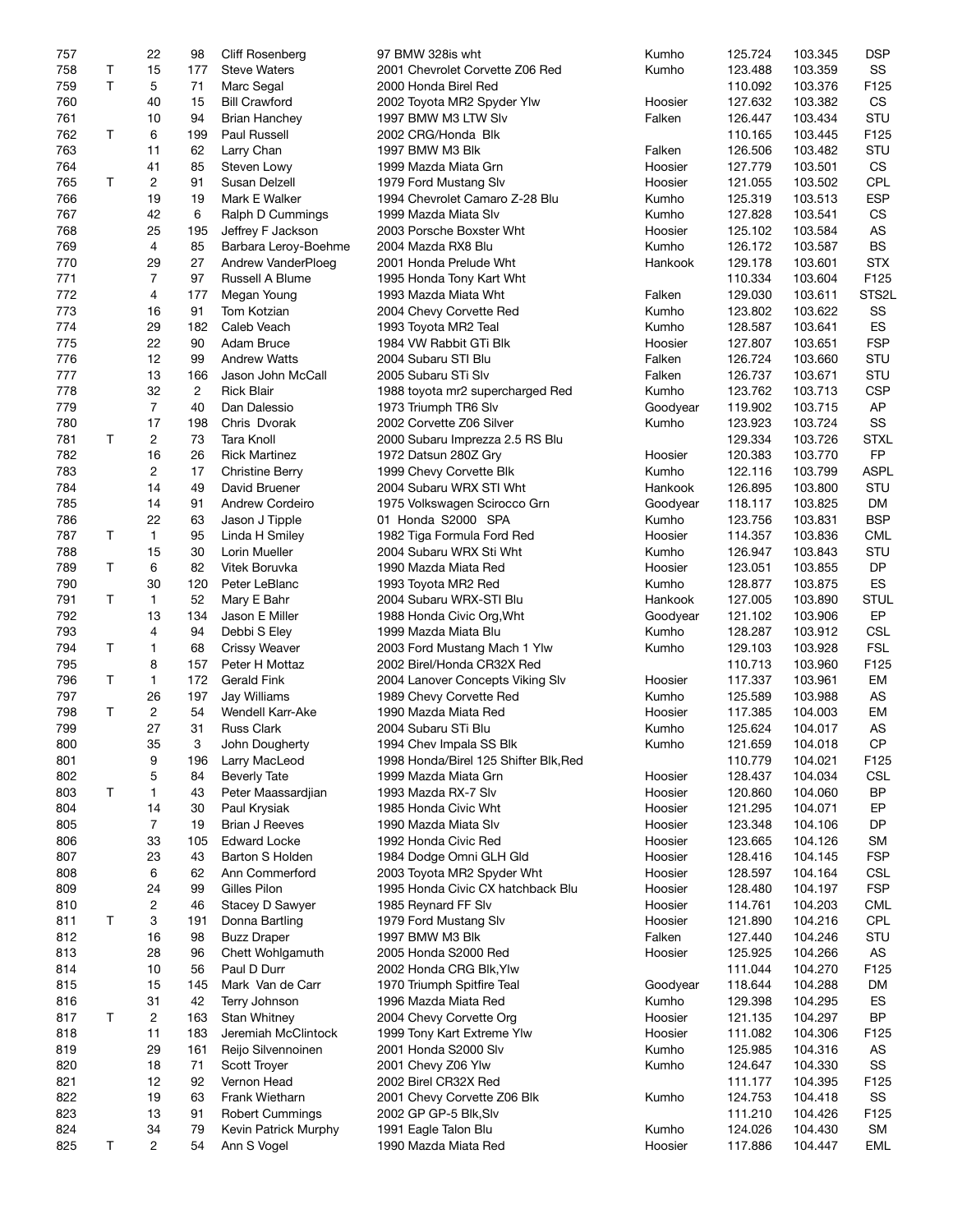| 826 |   | 20             | 72           | Jesse Combs            | 2004 Porsche GT3 Ylw                 | Kumho    | 124.801 | 104.458 | SS               |
|-----|---|----------------|--------------|------------------------|--------------------------------------|----------|---------|---------|------------------|
| 827 |   | 14             | 99           | Eric Nelson            | 2002 CRG TM Blk                      |          | 111.249 | 104.463 | F125             |
| 828 |   | 33             | 52           | Sean G Mueller         | 2001 Mustang Cobra Red               | Kumho    | 129.770 | 104.465 | <b>FS</b>        |
| 829 |   | 30             | 70           | Paul J Eklund          | 2000 Hondawg S2000 Blk               | Kumho    | 126.170 | 104.469 | AS               |
|     |   |                |              |                        |                                      |          |         |         |                  |
| 830 |   | 3              | 98           | Kim Bollinger          | 1988 Pontiac Fiero Ylw               | Hoosier  | 117.975 | 104.526 | <b>EML</b>       |
| 831 |   | 20             | 82           | Conor Botkin           | 2002 Chevrolet Camaro Blk            | Kumho    | 126.577 | 104.553 | <b>ESP</b>       |
| 832 |   | 17             | 51           | Dale Bahr              | 2004 Subaru WRX-STI Blu              | Hankook  | 127.818 | 104.555 | STU              |
| 833 |   | 30             | 114          | Garrett L Bickerdike   | 2002 Subaru Impreza WRX Blk          | Falken   | 130.373 | 104.559 | <b>STX</b>       |
| 834 |   | 23             | 21           | Tye Jackson            | 1990 Corvette                        | Goodyear | 124.715 | 104.636 | <b>BSP</b>       |
| 835 |   | 21             | 77           | Paul T Barros          | 2001 Corvette Z06 Red                | Kumho    | 125.031 | 104.651 | SS               |
| 836 |   | 31             | 127          | <b>Zack Barnes</b>     | 2001 Honda Prelude Wht               | Hankook  | 130.518 | 104.675 | <b>STX</b>       |
| 837 |   | 9              | 199          | Mark Huffman           | 1966 Lotus Elan Ylw                  | Hoosier  | 123.170 | 104.695 | <b>ASP</b>       |
|     |   |                |              |                        |                                      |          |         |         |                  |
| 838 |   | 22             | 1            | Patrick A Montelo      | 2002 Chevrolet Corvette Z06 Ylw      | Kumho    | 125.134 | 104.737 | SS               |
| 839 |   | 15             | 168          | Dwayne Douglas Komus   | 1970 Ford Escort Mexico Blu, Ylw     | Goodyear | 122.075 | 104.740 | EP               |
| 840 |   | 21             | 61           | Richard C Shank        | 2001 Chevy Camaro Wht                | Kumho    | 126.810 | 104.745 | <b>ESP</b>       |
| 841 |   | 16             | 175          | Peter J. Raymond       | 1963 Lotus seven Ylw                 | Hoosier  | 119.191 | 104.769 | DM               |
| 842 | T | 3              | 139          | Scott C McQueen        | 1998 3 Rotor Sprite Wht              | Hoosier  | 118.254 | 104.773 | EM               |
| 843 |   | 3              | 30           | Kathleen Barnes        | 1985 Honda Civic Wht                 | Hoosier  | 122.125 | 104.783 | EPL              |
| 844 |   | 23             | 74           | Aaron J Boltman        | 2004 Chevrolet Z06 Corvette Blk      | Kumho    | 125.211 | 104.802 | SS               |
| 845 |   | 18             |              |                        |                                      |          |         |         | STU              |
|     |   |                | 197          | <b>Chuck Waer</b>      | 2003 mitsubishi evo 8 Red            | Yokohama | 128.136 | 104.815 |                  |
| 846 |   | 19             | 130          | <b>Richard D Willy</b> | 2004 Subaru WRX STI Wht              | Kumho    | 128.138 | 104.817 | STU              |
| 847 |   | 24             | 70           | Sam Makhlouf           | 2002 Chevrolet Corvette Z06 Blk      | Kumho    | 125.235 | 104.822 | SS               |
| 848 |   | 28             | 87           | Steven Gilmore         | 2002 Subaru WRX Slv                  | Hoosier  | 131.728 | 104.855 | <b>DS</b>        |
| 849 |   | 9              | 33           | <b>Bryan Hise</b>      | 2005 FSAE FSAE Red                   | Hoosier  | 110.626 | 104.873 | <b>FSAE</b>      |
| 850 |   | 25             | 161          | E G Papandreas         | 2004 Chevrolet Z06 Slv               | Kumho    | 125.306 | 104.881 | SS               |
| 851 |   | 32             | 142          | Dan Hendren            | 1996 Mazda Miata Red                 | Kumho    | 130.141 | 104.894 | ES               |
|     | Τ |                |              |                        |                                      |          |         |         | <b>BP</b>        |
| 852 |   | 3              | 143          | Jeff Kiesel            | 1993 Mazda RX-7 Slv                  | Hoosier  | 121.844 | 104.908 |                  |
| 853 |   | 33             | 82           | <b>Richard T Lang</b>  | 1993 Toyota MR2 Teal                 | Kumho    | 130.194 | 104.936 | ES               |
| 854 |   | 35             | 17           | David Cole             | 2004 Subaru WRX Slv                  | Kumho    | 124.652 | 104.957 | <b>SM</b>        |
| 855 |   | 36             | 34           | Amo Carrasco           | 1982 MSE Trans Am Pontiac Blu, Wht   | Hoosier  | 122.788 | 104.984 | <b>CP</b>        |
| 856 |   | 31             | 1            | Ken Marion             | 2004 honda s2000 Slv                 | Hoosier  | 126.793 | 104.985 | AS               |
| 857 |   | 26             | 61           | Larry Diemer           | 2004 Chevy Corvette Slv              | Kumho    | 125.452 | 105.003 | SS               |
| 858 |   | 17             | 17           | Craig L Straub         | 1962 Lotus/Caterham Super 7 Slv, Wht | Hoosier  | 119.500 | 105.041 | DM               |
| 859 |   | 32             | 82           | Doug Maxcy             | 1994 Porche Boxter S Blk             | Kumho    | 126.891 | 105.066 | AS               |
|     |   |                |              |                        |                                      |          |         |         | <b>DM</b>        |
| 860 |   | 18             | 46           | Lawrence E Shauf       | 1974 Lotus Europa Ylw                | Hoosier  | 119.563 | 105.096 |                  |
| 861 |   | 27             | 31           | Jeff Lundgren          | 2002 Chevrolet Corvette Z06 Red      | Kumho    | 125.574 | 105.105 | SS               |
| 862 |   | 15             | 51           | Robert L Monday        | 2004 GP 6 Blu                        |          | 111.942 | 105.114 | F125             |
| 863 |   | 37             | 22           | Robert Rebmann         | 1968 Chevrolet Camaro Multi          | Goodyear | 122.949 | 105.121 | CP               |
| 864 |   | 34             | 16           | Gary Hartman           | 1991 Toyota MR2 Red                  | Hoosier  | 130.441 | 105.135 | ES               |
| 865 |   | 23             | 23           | Gonzalo Eduardo Mend   | 1991 Mazda MX5 Slv                   | Falken   | 130.960 | 105.161 | STS <sub>2</sub> |
| 866 | Τ | 4              | 72           | Derek Fink             | 2004 Landover Concepts Viking Slv    | Hoosier  | 118.740 | 105.204 | EM               |
| 867 |   | 3              | 77           | Jennifer Croy          |                                      |          | 131.185 |         | <b>STXL</b>      |
|     |   |                |              |                        | 2003 Subaru WRX Blu                  | Yokohama |         | 105.210 |                  |
| 868 |   | 7              | 40           | Amy Olson              | 1993 Toyota MR2 blk, wht             | Kumho    | 130.544 | 105.218 | <b>ESL</b>       |
| 869 |   | 19             | 45           | Jack Hall              | 1970 Triumph Spitfire Teal           | Goodyear | 119.716 | 105.230 | <b>DM</b>        |
| 870 |   | 28             | 197          | Frank Gonzalez         | 2002 Chevrolet Z-06 Vette Ylw        | Kumho    | 125.744 | 105.248 | SS               |
| 871 |   | 8              | 89           | Jodi G Bradley         | 2003 Mini cooper S Blk, Wht          | Kumho    | 134.629 | 105.280 | <b>GSL</b>       |
| 872 | Τ | 8              | 77           | John Billingsley       | 1989 Caracal Solo Vee Blk, Slv       | Hoosier  | 119.119 | 105.301 | FM               |
| 873 |   | 33             | 11           | Paul Chrt              | 2002 Honda S2000 Slv                 | Hoosier  | 127.183 | 105.308 | AS               |
| 874 |   | 5              | 67           | Carol A Cone           | 1991 Mazda Miata Trq                 | Kumho    | 131.173 | 105.332 | STS2L            |
|     |   |                |              |                        |                                      |          |         |         |                  |
| 875 |   | 41             | 180          | Marc Avigliano         | 2000 Hyundai Tiburon Slv             | Falken   | 131.846 | 105.345 | <b>STS</b>       |
| 876 |   | 27             | 157          | James O Bledsoe        | 2001 Toyota MR2 Spyder Grn           | Kumho    | 123.692 | 105.386 | SM <sub>2</sub>  |
| 877 |   | 36             | 101          | Dan Townsend           | 2001 Ford Focus S Ylw                | Kumho    | 125.175 | 105.397 | SM               |
| 878 |   | 29             | 81           | Don Tseng              | 2002 Chevy Corvette Z06 Blu          | Kumho    | 125.925 | 105.399 | SS               |
| 879 |   | 32             | 10           | Lee Walther            | 2001 Lexus IS300 Slv                 | Falken   | 131.441 | 105.416 | <b>STX</b>       |
| 880 |   | $\overline{7}$ | 95           | Christina Peterson     | 1999 Mazda Miata Slv                 | Hoosier  | 130.175 | 105.442 | <b>CSL</b>       |
| 881 |   | 30             | 98           | Kenton Cabiness        | 2002 Chevrolet Corvette Z06 Silver   | Kumho    | 125.979 | 105.444 | SS               |
|     |   |                |              |                        |                                      |          |         |         |                  |
| 882 |   | 9              | 58           | Micah Gray             | 1971 Caracal B Red                   | Hoosier  | 119.285 | 105.448 | FM               |
| 883 |   | 17             | 51           | Lucas Anderson         | 1972 Datsun 240Z Wht                 | Hoosier  | 122.355 | 105.470 | FP               |
| 884 |   | 37             | $\mathbf{1}$ | Van Townsend           | 2001 Ford Focus S Ylw                | Kumho    | 125.297 | 105.500 | <b>SM</b>        |
| 885 |   | 20             | 157          | Todd M Rehklau         | 1987 Westfield 7 Red                 | Hoosier  | 120.030 | 105.506 | DM               |
| 886 |   | 43             | 44           | Nathaniel J Leon       | 1999 Mazda Miata Red                 | Kumho    | 130.281 | 105.528 | CS               |
| 887 | т | 4              | 28           | Brenda Bland           | 1986 ford mustang Red                | Goodyear | 123.426 | 105.529 | <b>CPL</b>       |
|     |   |                |              |                        |                                      |          |         |         |                  |
| 888 |   | 6              | 42           | Jennifer McCloy        | 1993 Mazda Miata Red                 | Kumho    | 131.435 | 105.542 | STS2L            |
| 889 |   | 8              | 90           | Karen Eickhoff         | 2000 Toyota MR2 Blk                  | Kumho    | 130.311 | 105.552 | <b>CSL</b>       |
| 890 |   | 34             | 127          | John Sawyer            | 2000 Honda S2000 Slv                 | Hoosier  | 127.515 | 105.582 | AS               |
| 891 | т | $\mathbf{1}$   | 67           | Karen C Babb           | 1967 Lotus Elan Slv                  | Hoosier  | 120.134 | 105.598 | DML              |
| 892 |   | 35             | 39           | Jim Hedderick          | 2001 Porsche Boxster Slv             | Kumho    | 127.541 | 105.604 | AS               |
| 893 | Т | 1              | 97           | Christina Libecco      | 1993 KBS MK7 Blu                     | Hoosier  | 119.483 | 105.623 | <b>FML</b>       |
| 894 |   | 31             | 94           | Charles W Shelton      | 2003 Chevy Z06 Corvette Blu          | Hoosier  | 126.207 | 105.635 | SS               |
|     |   |                |              |                        |                                      |          |         |         |                  |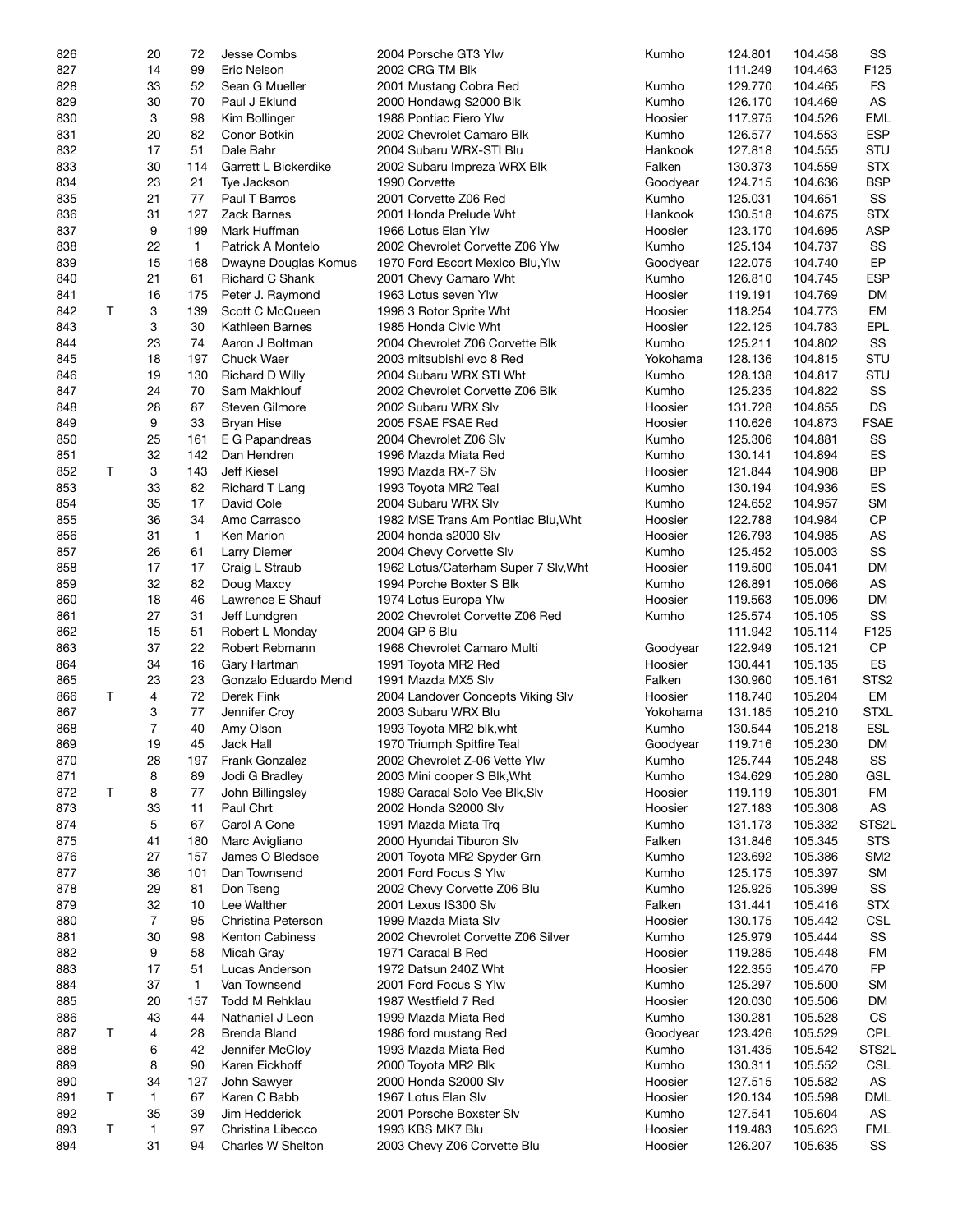| 895 |   | 8              | 92               | Michelle Reynolds        | 1996 Porsche 911-993 RS CS Red    | Hoosier  | 123.995 | 105.644 | SM <sub>2</sub> L |
|-----|---|----------------|------------------|--------------------------|-----------------------------------|----------|---------|---------|-------------------|
| 896 | Τ | 1              | 10               | Katie Lacey              | 1977 Volkswagen Scirocco Gld      | Hoosier  | 125.514 | 105.683 | <b>SML</b>        |
| 897 |   | $\overline{c}$ | 91               | Rachel Lillian Black     | 1991 Honda Civic Si Blk           | Falken   | 129.261 | 105.735 | <b>STUL</b>       |
|     |   | 32             |                  | David Rock               |                                   |          |         | 105.742 | SS                |
| 898 |   |                | 148              |                          | 2001 Chevrolet Corvette Z06 Wht   | Kumho    | 126.335 |         |                   |
| 899 |   | 33             | 41               | Dennis J Bay             | 2003 Chevrolet Corvette Red       | Kumho    | 126.451 | 105.839 | SS                |
| 900 | T | 4              | 189              | Randy Dale Herrick       | 1966 Chevy Corvette Blu, Red, Wht | Hoosier  | 122.935 | 105.847 | <b>BP</b>         |
| 901 |   | 3              | 57               | Dawn Odoi                | 1988 Reynard 88F Blu, Wht         | Hoosier  | 116.617 | 105.888 | <b>CML</b>        |
| 902 |   | 33             | 3                | Dan Crank                | 2002 Subaru WRX Slv               | Kumho    | 132.074 | 105.923 | <b>STX</b>        |
| 903 |   | 34             | 175              | Adam Breakey             | 2004 Chevrolet Corvette Z06 Red   | Kumho    | 126.557 | 105.928 | SS                |
| 904 | Τ | 2              | 52               | Bonnie J Mueller         | 2001 Ford Mustang Cobra Red       | Kumho    | 131.650 | 105.978 | <b>FSL</b>        |
| 905 |   | 10             | 96               |                          |                                   | Hoosier  | 119.885 | 105.978 | <b>FM</b>         |
|     |   |                |                  | Jeffrey Blumenthal       | 1995 KBS Mk7 Org                  |          |         |         |                   |
| 906 |   | 20             | 97               | Richard K Jung           | 2003 Misubishi Evo8 Red           | Yokohama | 129.571 | 105.989 | <b>STU</b>        |
| 907 |   | 4              | 41               | Gretchen Everett         | 1982 Mazda RX7 Blk, Wht           | Hoosier  | 119.675 | 106.032 | <b>EML</b>        |
| 908 |   | 35             | 86               | Robert J Foley           | 2005 Lotus Elise Gry              | Hoosier  | 126.684 | 106.035 | SS                |
| 909 |   | 36             | 99               | Denny Feigenspan         | 2003 Chevy Z06 Slv                | Kumho    | 126.698 | 106.046 | SS                |
| 910 |   | 10             | 99               | Luis Moreno              | 1966 Lotus Elan Ylw               | Hoosier  | 124.790 | 106.072 | <b>ASP</b>        |
| 911 |   | 44             | 16               | Mike Dickerson           |                                   |          | 131.039 | 106.142 | CS                |
| 912 |   | 11             | 198              |                          |                                   | Kumho    | 124.910 | 106.174 | <b>ASP</b>        |
|     |   |                |                  | Rob Boynton              | 2002 Porsche GT 2 Gry             |          |         |         |                   |
| 913 |   | 37             | 145              | James A. Winstead        | 2003 Chevrolet Corvette Z06 Ylw   | Kumho    | 126.852 | 106.175 | SS                |
| 914 |   | 36             | 182              | <b>Stuart Maxcy</b>      | 1994 Porche Boxter S Blk          | Kumho    | 128.238 | 106.181 | AS                |
| 915 | Τ | $\overline{c}$ | 58               | Jessica Gray             | 1971 Caracal B Red                | Hoosier  | 120.133 | 106.198 | <b>FML</b>        |
| 916 |   | 12             | 182              | Alex Wan                 | 1994 Mazda RX-7 Blu, Grn          | Kumho    | 124.945 | 106.203 | <b>ASP</b>        |
| 917 |   | 8              | 77               | Chris Evans              | 1965 FFR Cobra slv/blk            | Hoosier  | 122.833 | 106.251 | AP                |
| 918 |   | 16             | 43               | Paul W Neal              | 1970 Datsun 510 Blu, Red, Wht     | Goodyear | 123.838 | 106.253 | EP                |
|     |   |                |                  |                          |                                   |          |         |         |                   |
| 919 |   | 13             | 93               | Mark Mauro               | 1993 Mazda RX-7 Red               | Kumho    | 125.006 | 106.255 | <b>ASP</b>        |
| 920 |   | 11             | 48               | <b>Brian Ciarlei</b>     | 1988 Red Devil F440 Blk           | Hoosier  | 120.216 | 106.271 | FM                |
| 921 |   | 29             | 86               | Greg Hahn                | 2005 Dodge ACR Neon Wht           | Hoosier  | 133.521 | 106.283 | DS                |
| 922 | T | $\overline{c}$ | 42               | Cindy Duncan             | 2003 Mazdaspeed Protege Gry       | Kumho    | 133.535 | 106.294 | <b>DSL</b>        |
| 923 |   | 12             | 187              | Keith Alan Beumer        | 1993 Red Devil F500 Ylw           | Hoosier  | 120.254 | 106.305 | <b>FM</b>         |
| 924 |   | 21             | 91               | Henry Lin                | 2004 Subaru WRX STI Wht           |          | 129.971 | 106.316 | STU               |
|     |   |                |                  |                          |                                   |          |         |         |                   |
| 925 |   | 38             | 76               | <b>Bruce Stephens</b>    | 1988 Pontiac Firebird Red         |          | 124.370 | 106.336 | <b>CP</b>         |
| 926 |   | 14             | 82               | Reza Kertadjaja          | 1994 Mazda RX-7 Grn               | Kumho    | 125.214 | 106.432 | <b>ASP</b>        |
| 927 |   | 8              | 197              | <b>Tracy Ramsey</b>      | 2000 Toyota MR2-Spyder Ylw        | Hoosier  | 126.119 | 106.444 | <b>DP</b>         |
| 928 |   | 37             | 95               | <b>Terry Davis</b>       | 2003 Porsche Boxster Wht          | Hoosier  | 128.574 | 106.459 | AS                |
| 929 |   | 21             | $\overline{7}$   | <b>Michael Dougherty</b> | 2000 Caterham Super Seven Grn     | Hoosier  | 121.216 | 106.549 | DM                |
| 930 |   | 35             | 99               | Sam Karp                 | 1993 Toyota MR 2 Yel              | Hoosier  | 132.198 | 106.552 | ES                |
| 931 |   | 13             | 33               | Edward M Kramar          | 1989 Red Devil F500 Blu           | Hoosier  | 120.551 | 106.567 | FM                |
|     |   |                |                  |                          |                                   |          |         |         |                   |
| 932 |   | 15             | 98               | Ralph C Elder            | 2002 Porche GT2 Gry               | Kumho    | 125.380 | 106.573 | <b>ASP</b>        |
| 933 |   | 39             | 12               | Christopher L Heiny      | Ford Mustang White                | Hoosier  | 124.686 | 106.607 | <b>CP</b>         |
| 934 |   | 3              | 13               | <b>Heather Burns</b>     | 2003 Ford Mustang Mach 1 Gry      | Kumho    | 132.436 | 106.611 | <b>FSL</b>        |
| 935 |   | 5              | 91               | Marcy L Lilley           | 2001 Chevey Camaro Wht            | Kumho    | 129.074 | 106.615 | <b>ESPL</b>       |
| 936 |   | 9              | 97               | Lloyd Wilson             | 2000 Toyota MR2 Spyder Ylw        | Hoosier  | 126.322 | 106.616 | <b>DP</b>         |
| 937 |   | 4              | 73               | Jane Rankins             | 2000 Subaru Impreza RS Blu        |          | 133.443 | 106.621 | <b>STSL</b>       |
| 938 |   | 4              | 13 <sup>13</sup> | Julie J Avard            | 1989 Honda Civic Si Wht           | Falken   | 133.041 | 106.699 | <b>STXL</b>       |
|     |   |                |                  |                          |                                   |          |         |         |                   |
| 939 |   | 38             | 84               | John R Wiseman           | 2002 Honda S2000 Ylw              | Kumho    | 128.938 | 106.761 | AS                |
| 940 |   | 14             | 4                | Vernon Maxey             | 1985 Solo Vee Lynx B Red          | Hoosier  | 120.772 | 106.762 | FM                |
| 941 |   | 38             | 16               | Tevin George Richard     | 2003 Chevrolet Corvette Z06 Blu   | Kumho    | 127.562 | 106.769 | SS                |
| 942 |   | 39             | 71               | Randy Pearson            | 2000 Honda S2000 Red              | Hoosier  | 128.957 | 106.776 | AS                |
| 943 |   | 39             | 76               | Steve W Eymann           | 2003 Chevrolet Corvette Z06 Ylw   | Kumho    | 127.583 | 106.787 | SS                |
| 944 | Τ | 5              | 11               | Dan Wasdahl              | 1970 Lotus Europa Wht             | Hoosier  | 120.560 | 106.816 | EМ                |
| 945 |   | 36             | 61               | Edson M Rowley Jr        | 1992 Mazda Miata Blu, Lt          | Hoosier  | 132.649 | 106.915 | ES                |
|     |   | 45             | 96               | Allen Richardson         |                                   |          |         |         |                   |
| 946 |   |                |                  |                          |                                   |          | 132.066 | 106.973 | CS                |
| 947 |   | 40             | 52               | Steve Bunce              | 1997 Chevy Camaro SS Ylw          | Kumho    | 129.210 | 106.986 | AS                |
| 948 | Т | 2              | 199              | <b>Elise Sias</b>        | 1995 BMW M3 Ylw                   | Kumho    | 127.089 | 107.009 | <b>SML</b>        |
| 949 | T | 5              | 63               | Su Brude                 | 2004 Chevy Corvette Org           | Hoosier  | 124.339 | 107.056 | ΒP                |
| 950 |   | 24             | 96               | David A Ball             | 1986 chevy corvette Pwt           | Kumho    | 127.601 | 107.057 | <b>BSP</b>        |
| 951 |   | 5              | 75               | Cindy Haigler            | 1985 vw golf Pnk                  | Kumho    | 132.054 | 107.096 | FSPL              |
| 952 |   | 40             | 45               | Jerry Lee                | 2003 Chevrolet Corvette Ylw       | Kumho    | 128.081 | 107.204 | SS                |
|     |   |                |                  |                          |                                   |          |         |         |                   |
| 953 |   | 15             | 31               | William B Schlaebitz     | 2005 Red Devil Wht                | Hoosier  | 121.304 | 107.233 | FM                |
| 954 |   | 8              | $\mathbf{1}$     | Laurie Montelo           | 2002 Chevrolet Corvette Z06 Ylw   | Kumho    | 128.147 | 107.259 | SSL               |
| 955 | T | 6              | 165              | Jeff Christianson        | 1998 Westfield SEi Wht            | Hoosier  | 121.086 | 107.282 | EM                |
| 956 |   | 30             | 64               | Francis L Miller         | 2004 Chrysler Crossfire Blk       | Kumho    | 134.932 | 107.406 | DS                |
| 957 |   | 7              | 98               | Steve L Tamandli         | 1988 Pontiac Fiero Blu, Wht, Ylw  | Hoosier  | 121.272 | 107.447 | EM                |
| 958 |   | 3              | 99               | Mindi D Cross            | 1965 Lotus Elan Grn               | Hoosier  | 126.424 | 107.460 | ASPL              |
| 959 |   | 16             | 72               | Steven G Eguina          | 1999 Corvette Blk                 | Kumho    | 126.496 | 107.522 | <b>ASP</b>        |
|     |   |                |                  |                          |                                   |          |         |         |                   |
| 960 |   | 22             | 50               | Jayson Woodruff          | 2000 Dodge Dakota Org             | Kumho    | 130.214 | 107.557 | <b>ESP</b>        |
| 961 | т | 1              | 71               | Suzanne Segal            | 2003 Honda Birel Red              |          | 114.550 | 107.562 | F125L             |
| 962 |   | 41             | 48               | Joel D Schotz            | 2001 Chevrolet Corvette Z06 Wht   | Kumho    | 128.730 | 107.747 | SS                |
| 963 |   | 5              | 47               | Elizabeth Whitworth      | 1979 Ford Mustang Wht             | Hoosier  | 126.067 | 107.787 | <b>CPL</b>        |
|     |   |                |                  |                          |                                   |          |         |         |                   |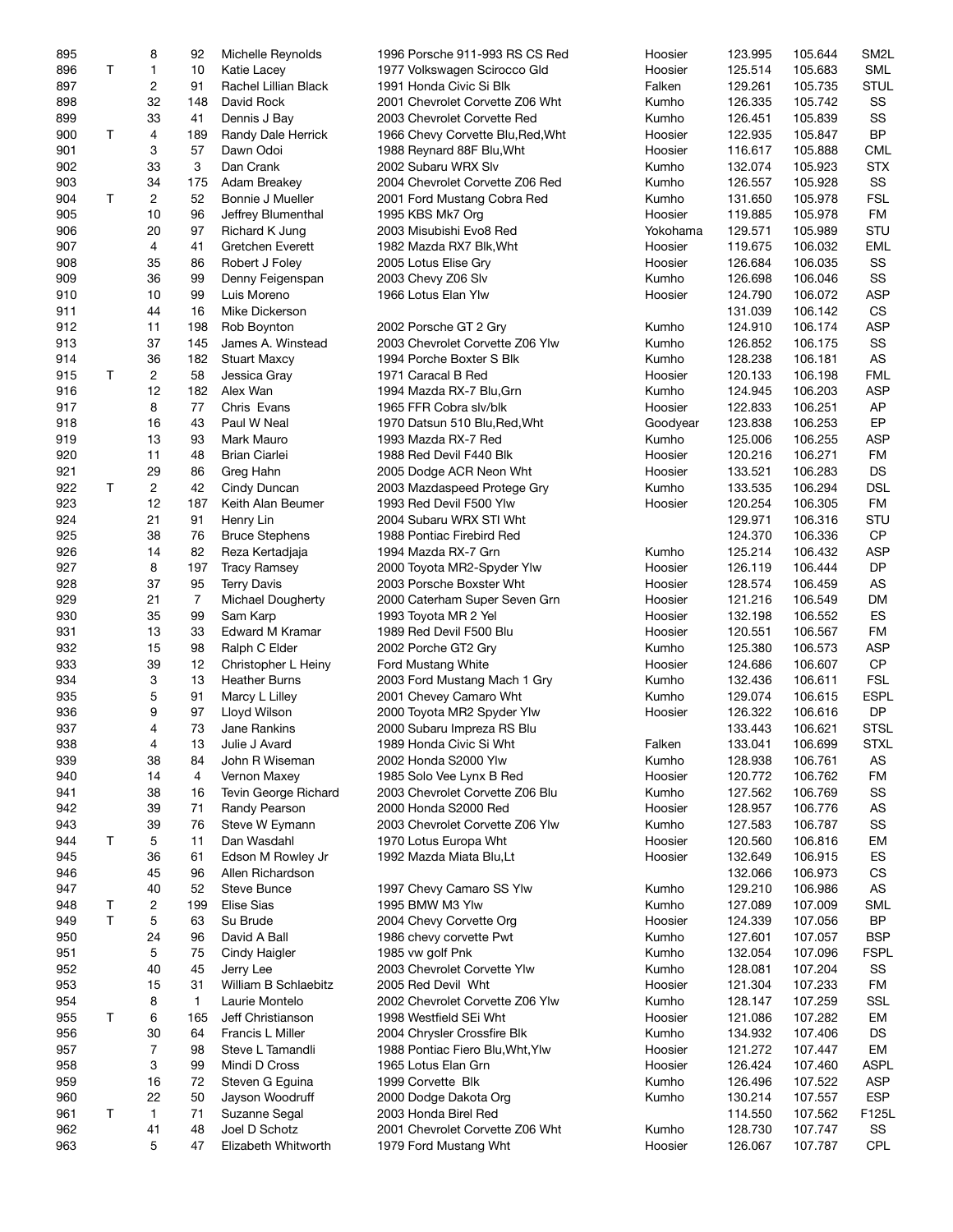| 964  | 3              | 45  | Rosanne C Freeburger      | 1998 Acura Integra Type R Wht        | Kumho    | 135.486 | 107.847 | <b>DSL</b>  |
|------|----------------|-----|---------------------------|--------------------------------------|----------|---------|---------|-------------|
| 965  | 23             | 27  | Richard W. Carlson        | 2002 Chevrolet Camaro SS Blu         | Kumho    | 130.581 | 107.860 | <b>ESP</b>  |
|      |                |     |                           |                                      |          |         |         |             |
| 966  | 2              | 9   | Tricia Jackson            | 1973 Porsche 914-6 Ylw               | Goodyear | 125.157 | 107.885 | <b>FPL</b>  |
| 967  | 6              | 128 | Neva Hoover               | 1986 FORD MUSTANG Red                | Goodyear | 126.235 | 107.931 | CPL         |
| 968  | 22             | 22  | Jason Patel               | 1996 BMW M3 Blk                      | Kumho    | 131.979 | 107.959 | STU         |
| 969  | 23             | 95  | Steven T Ekstrand         | 2004 Dodge SRT-4 Blu                 | Falken   | 132.027 | 107.998 | STU         |
| 970  | 10             | 39  | William H Cutrer Jr       | 1979 Fiat X 1/9 Pur                  | Hoosier  | 127.995 | 108.028 | <b>DP</b>   |
| 971  | 31             | 34  | Steven D Roberts          | 2003 Lexus IS 300 Red                | Hoosier  | 135.779 | 108.080 | <b>DS</b>   |
|      |                |     |                           |                                      |          |         |         |             |
| 972  | 16             | 189 | <b>Greg Piper</b>         | 1983 KBS MR 4 Red                    | Hoosier  | 122.394 | 108.196 | FM          |
| 973  | 17             | 87  | Dan Moulin                | 1993 Red Devil F-500 Ylw             | Hoosier  | 122.502 | 108.292 | FM          |
| 974  | 25             | 90  | William M Holt            | 1990 Chevrolet Corvette Red          | Kumho    | 129.128 | 108.338 | <b>BSP</b>  |
| 975  | 32             | 132 | Bryan Nemy                | 2004 Volkswagon R32 Blk              | Kumho    | 136.136 | 108.364 | <b>DS</b>   |
| 976  | 8              | 198 | Sam Platt                 | 1988 Pontiac Fiero Blu/Wht/Ylw       | Hoosier  | 122.414 | 108.459 | EM          |
|      |                |     |                           |                                      |          |         |         |             |
| 977  | 40             | 121 | Chad Weir                 | 1970 Chevy Camaro Blk                | Hoosier  | 126.991 | 108.577 | <b>CP</b>   |
| 978  | 42             | 90  | Mike Wood                 | 2002 Chevrolet Z06 Slv               | Kumho    | 129.725 | 108.580 | SS          |
| 979  | 18             | 77  | <b>Charles Haynes</b>     | 1976 Datsun 280Z Red                 | Hoosier  | 126.095 | 108.694 | <b>FP</b>   |
| 980  | 3              | 99  | <b>Christine McKinney</b> | 1995 BMW M3 Ylw                      | Kumho    | 129.131 | 108.728 | <b>SML</b>  |
| 981  | 7              | 35  | <b>Brianne Mitchell</b>   | 1993 Ford Mustang Ylw                | Goodyear | 127.179 | 108.738 | <b>CPL</b>  |
| 982  | 41             | 78  | David Bahl                | 1992 Chevy Corvette Z07 Ylw          | Kumho    | 131.349 | 108.757 | AS          |
|      |                |     |                           |                                      |          |         |         |             |
| 983  | 25             | 13  | David Dawson              | 1998 Hyundai Accent Blk              | Hoosier  | 134.109 | 108.762 | <b>FSP</b>  |
| 984  | 4              | 23  | Karen Christoff           | 1986 Honda Civic Red, Wht            | Goodyear | 126.943 | 108.917 | EPL         |
| 985  | 18             | 195 | <b>Steve Pistora</b>      | 1988 Red Devil Grn, Pur              | Hoosier  | 123.227 | 108.933 | FM          |
| 986  | 9              | 123 | Robert L Weisickle        | 1956 Austin Healey 100-8 Red         | Hoosier  | 122.978 | 108.959 | EM          |
| 987  | 17             | 34  | Aaron J. Miller           | 1988 Honda Civic Wht                 | Goodyear | 127.007 | 108.972 | EP          |
|      |                |     |                           |                                      |          |         |         |             |
| 988  | 11             | 18  | Duane A Dunham            | 1964 Triumph Spitfire Ylw            | Hoosier  | 129.123 | 108.980 | <b>DP</b>   |
| 989  | 43             | 75  | Arron Nash                |                                      |          | 130.246 | 109.016 | SS          |
| 990  | 34             | 31  | Milburn Emery             | 1996 Nissan 200SX Wht                | Falken   | 136.058 | 109.119 | <b>STX</b>  |
| 991  | 46             | 80  | John W Haluska            | 1999 Mazda Miata Blk                 | Hoosier  | 134.942 | 109.303 | <b>CS</b>   |
| 992  | 44             | 3   | Glen Barnhouse            | 2000 Chevrolet Corvette Ylw          | Hoosier  | 130.595 | 109.308 | SS          |
| 993  | 8              | 85  | Joyce Ruth                | 1977 Ford MiniBoss Red               | Hoosier  | 127.880 | 109.337 | CPL         |
|      |                |     |                           |                                      |          |         |         |             |
| 994  | 10             | 39  | Clayton Pojorlie          | 2005 SDSMT FSAE Blu, Wht             | Hoosier  | 115.338 | 109.340 | <b>FSAE</b> |
| 995  | 4              | 23  | Kami Faust                | 2001 Pontiac Formula Blk             | Kumho    | 135.831 | 109.344 | <b>FSL</b>  |
| 996  | 45             | 93  | Peter E Lier              | 2005 Porsche GT3 Blk                 | Kumho    | 130.642 | 109.347 | SS          |
| 997  | 46             | 96  | Darrell Covert            | 2003 Chevrolet Corvette Z 06 Blu     | Kumho    | 130.758 | 109.444 | SS          |
| 998  | 12             | 32  | Noel De Los Reyes         | 1973 Datsun 1200 Mrn, Slv            | Goodyear | 129.724 | 109.487 | <b>DP</b>   |
| 999  | 17             | 65  | Jay Mitchell              | 1970 Lotus Europa Wht                | Kumho    | 129.070 | 109.710 | <b>ASP</b>  |
|      |                |     |                           |                                      |          |         |         |             |
| 1000 | 26             | 10  | Jerry L Cabe              | 2004 Mazda MazdaSpeed Miata Gry      | Hoosier  | 130.764 | 109.711 | <b>BSP</b>  |
| 1001 | 16             | 61  | Michael Fiyak             | 2003 Birel CR-32SR Red               |          | 116.928 | 109.795 | F125        |
| 1002 | 22             | 75  | Delmar Long               | 1994 Westfield SE-R Red              | Hoosier  | 124.929 | 109.813 | DM          |
| 1003 | 19             | 84  | Robert Alan Qualkinb      | 1990 Adams Aro FV Blu                | Hoosier  | 124.513 | 110.069 | FM          |
| 1004 | 23             | 59  | Alan Wagstaffe            | 1982 Van Diemen Formula Ford Blk     | Hoosier  | 121.230 | 110.077 | <b>CM</b>   |
| 1005 | 3<br>Т         | 189 | Jane Willis               | 1983 KBS MK4 Red                     | Hoosier  | 124.545 | 110.098 | <b>FML</b>  |
|      |                |     |                           |                                      |          |         |         |             |
| 1006 | 47             | 27  | Dominic Cagliostro        | 2004 Chevrolet Corvette Z06 Ylw      | Kumho    | 131.628 | 110.173 | SS          |
| 1007 | 48             | 38  | Fred E Heller             | 2002 Chevy Corvette Z06 Red          | Kumho    | 131.671 | 110.209 | SS          |
| 1008 | 33             | 11  | Scott A Bauman            | 1993 Mazda Miata Blu, Wht            | Hoosier  | 131.529 | 110.221 | <b>CSP</b>  |
| 1009 | 13             | 132 | <b>Robert Marcy</b>       | 1973 Datsun 1200 Mrn, Slv            | Goodyear | 130.649 | 110.268 | DP          |
| 1010 | 11             | 103 | Jason Pennington          | 2005 Auburn FSAE Blk                 | Hoosier  | 116.373 | 110.322 | <b>FSAE</b> |
|      |                |     |                           |                                      |          | 124.722 | 110.504 |             |
| 1011 | 10             | 68  | Andy Cost                 | 1968 Datsun SRL 311 Org              | Hoosier  |         |         | EM          |
| 1012 | 23             | 57  | Robert Rehklau            | 1987 Westfield 7 Red                 | Hoosier  | 125.729 | 110.516 | DM          |
| 1013 | 24             | 77  | Stephen W Brinkerhof      | 2004 Ultralight 7 Gld                | Hoosier  | 125.733 | 110.519 | DM          |
| 1014 | 11             | 39  | David M Martin            |                                      | Hoosier  | 124.813 | 110.584 | EM          |
| 1015 | 6              | 70  | Wm Speedy Knudsen         | 1970 Chevrolet Corvette Red          |          | 128.634 | 110.754 | <b>BP</b>   |
| 1016 | 5              | 11  | Sara Levitt               | 2004 Mazda RX-8 Red                  | Kumho    | 134.921 | 110.770 | <b>BS</b>   |
|      |                | 5   | <b>Brent Seaton</b>       | 2003 Ford Mustang Cobra Slv          |          |         |         | <b>ESP</b>  |
| 1017 | 24             |     |                           |                                      | Kumho    | 134.319 | 110.947 |             |
| 1018 | 14             | 4   | Rocky Entriken Jr         | 1964 Triumph Spitfire Mk. 1 Blu, Ylw | Hoosier  | 131.543 | 111.022 | DP          |
| 1019 | 4              | 89  | Teresa Pistora            | 1988 Red Devil Grn, Pur              | Hoosier  | 125.636 | 111.062 | FML         |
| 1020 | 18             | 67  | Jeffrey Lee Ivers         | 1967 Lotus Elan Red                  | Hoosier  | 130.733 | 111.123 | <b>ASP</b>  |
| 1021 | $\overline{7}$ | 170 | Mike Ansell               | 1970 Chevrolet Camaro Red            | Goodyear | 129.091 | 111.147 | <b>BP</b>   |
| 1022 | 20             | 53  | John Bryan Moore          | 1968 Bakker Solo Vee Red, Wht        | Hankook  | 125.937 | 111.328 | FM          |
|      |                |     |                           |                                      |          |         |         |             |
| 1023 | 49             | 14  | Greg Stirneman            | 2005 Lotus Elise Blu                 | Hoosier  | 133.010 | 111.329 | SS          |
| 1024 | 3              | 14  | Mari Clements             | 2005 Lotus Elise Blue                |          | 129.190 | 111.362 | <b>FPL</b>  |
| 1025 | 24             | 65  | Lynn E Wilson             | 2002 Mercedes C230k Blu              |          | 136.315 | 111.506 | STU         |
| 1026 | 50             | 84  | Sandro La Rosa            | 1993 Mazda Rx7 Red                   | Kumho    | 133.269 | 111.546 | SS          |
| 1027 | 12             | 154 | Douglas C Turner          |                                      |          | 125.956 | 111.597 | EM          |
| 1028 | 8              | 89  | Cameron M Herrick         | 1966 Chevy Corvette Red, Wht         | Hoosier  | 129.728 | 111.696 | <b>BP</b>   |
|      |                |     |                           |                                      |          |         |         |             |
| 1029 | 2              | 10  | Colleen M Cabe            | 2004 Mazda MazdaSpeed Miata Gry      | Hoosier  | 133.390 | 111.914 | <b>BSPL</b> |
| 1030 | 24             | 161 | Artie Lane                | 1961 Lotus 61 Grn, Ylw               | Goodyear | 123.350 | 112.002 | СM          |
| 1031 | 42             | 27  | Mike Selland              | 2000 Honda S2000 Slv                 | Hoosier  | 135.275 | 112.008 | AS          |
| 1032 | 21             | 142 | Robert Lee Moore          | 1964 Bobsy Vanguard Ylw              | Hoosier  | 126.766 | 112.061 | FM          |
|      |                |     |                           |                                      |          |         |         |             |